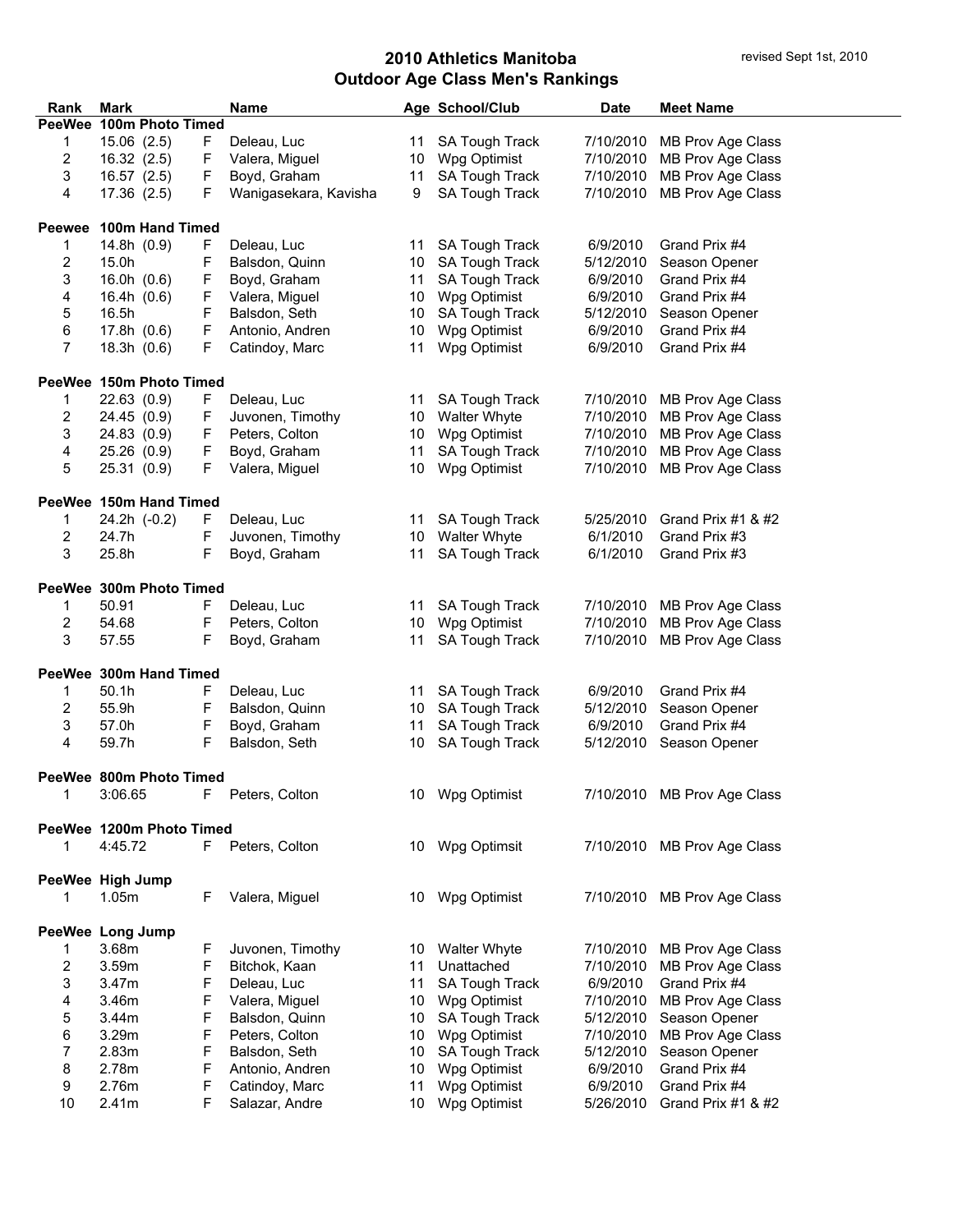| Rank           | Mark                    |    | <b>Name</b>            |    | Age School/Club        | <b>Date</b> | <b>Meet Name</b>                |
|----------------|-------------------------|----|------------------------|----|------------------------|-------------|---------------------------------|
|                | PeeWee Shot Put 2.73kg  |    |                        |    |                        |             |                                 |
| 1              | 6.16m                   | F  | Deleau, Luc            |    | 11 SA Tough Track      | 5/26/2010   | Grand Prix $#1$ & $#2$          |
| $\overline{c}$ | 4.96m                   | F  | Peters, Colton         | 10 | Wpg Optimist           | 7/10/2010   | MB Prov Age Class               |
| 3              | 4.36m                   | F  | Valera, Miguel         | 10 | Wpg Optimist           | 7/10/2010   | MB Prov Age Class               |
|                |                         |    |                        |    |                        |             |                                 |
| <b>Bantam</b>  | 100m Photo Timed        |    |                        |    |                        |             |                                 |
| 1              | 11.95(0.9)              | F. | Lorette, Devon         | 13 | Team Manitoba          | 7/24/2010   | Western Cda Midget Youth Champ. |
| 2              | 13.77(2.6)              | F  | De Guzman, Hendriz     | 12 | Wpg Optimist           | 7/10/2010   | MB Prov Age Class               |
| 3              | 14.11(2.6)              | F  | McQueen, Jovencio      | 13 | SA Tough Track         | 7/10/2010   | MB Prov Age Class               |
| 4              | 14.88 (2.6)             | F  | Babalola, Tope         | 13 | Wpg Optimist           | 7/10/2010   | MB Prov Age Class               |
| 5              | 15.01(2.6)              | F  | Robertson-Stovel, Dane | 12 | Wpg Optimist           | 7/10/2010   | MB Prov Age Class               |
|                |                         |    |                        |    |                        |             |                                 |
| <b>Bantam</b>  | 100m Hand Timed         |    |                        |    |                        |             |                                 |
| 1              | 11.5h                   | F  | Lorette, Devon         | 13 | Mitchell               | 6/9/2010    | Jr High Championships           |
| 2              | 12.2h                   | F  | Baldaro, Logan         | 13 | Westdale               | 6/9/2010    | Jr High Championships           |
| 3              | 12.6h                   | F  |                        | 13 |                        | 6/9/2010    | Jr High Championships           |
|                | 12.6h                   | F  | Dela Pena, Nicholson   | 13 | Arthur E Wright        | 6/9/2010    |                                 |
| 4              |                         |    | Nhip, Ben              |    | Andrew Mynarski        |             | Jr High Championships           |
| 5              | 12.8h                   | P  | Silva, Kyle            | 13 | <b>Isaac Newton</b>    | 6/9/2010    | Jr High Championships           |
| 6              | 12.9h                   | F  | Martin, Joshua         | 13 | Henry G. Izatt         | 6/9/2010    | Jr High Championships           |
| 7              | 13.0h                   | P  | Marin, Joshua          | 13 | Henry G. Izatt         | 6/9/2010    | Jr High Championships           |
| 8              | 13.3h                   | F  | Markovic, Luka         | 13 | <b>Grant Park</b>      | 6/9/2010    | Jr High Championships           |
| 8              | 13.3h(0.9)              | F  | De Guzman, Hendrix     | 12 | Wpg Optimist           | 6/9/2010    | Grand Prix #4                   |
| 8              | 13.3h                   | P  | Sandhu, Maninder       | 13 | Lelia North            | 6/9/2010    | Jr High Championships           |
| 8              | 13.3h                   | P  | Kozan, Austin          | 13 | <b>East Selkirk</b>    | 6/9/2010    | Jr High Championships           |
|                |                         |    |                        |    |                        |             |                                 |
| <b>Bantam</b>  | 150m Photo Timed        |    |                        |    |                        |             |                                 |
| 1              | 18.33(0.9)              | F  | Lorette, Devon         | 13 | Jr Development         | 7/10/2010   | MB Prov Age Class               |
| $\overline{c}$ | 21.00(0.9)              | F  | De Guzman, Hendriz     |    | 12 Wpg Optimist        | 7/10/2010   | MB Prov Age Class               |
| 3              | 21.27 (0.9)             | F  | McQueen, Jovencio      | 13 | SA Tough Track         | 7/10/2010   | MB Prov Age Class               |
| 4              | $22.71$ (+0.0)          | F  | Babalola, Tope         | 13 | Wpg Optimist           | 6/23/2010   | Grand Prix #5                   |
| 5              | 22.91 (0.9)             | F  | Stovel-Robertson, Dane | 12 | Wpg Optimist           | 7/10/2010   | MB Prov Age Class               |
| 6              | 24.84 (0.9)             | F  | Toews, AJ              | 12 | Springs                | 7/10/2010   | MB Prov Age Class               |
|                |                         |    |                        |    |                        |             |                                 |
| <b>Bantam</b>  | 150m Hand Timed         |    |                        |    |                        |             |                                 |
| 1              | 23.1h                   | F  | Borowski, Trevor       | 13 | <b>SA Tough Track</b>  | 6/1/2010    | Grand Prix #3                   |
| 2              | 23.7h                   | F  | Foreman, Mason         | 12 | <b>Lord Selkirk</b>    | 6/1/2010    | Grand Prix #3                   |
| 3              | 24.7h (-0.2)            | F  | Babalola, Tope         | 13 | Wpg Optimist           | 5/25/2010   | Grand Prix #1 & #2              |
| 4              | 25.4h                   | F  | Gauvin, Nicholas       | 12 | <b>Lord Selkirk</b>    | 6/1/2010    | Grand Prix #3                   |
| 5              | 26.7h                   | F  | Stefannishyn, Skyler   | 12 | Lord Selkirk           | 6/1/2010    | Grand Prix #3                   |
|                |                         |    |                        |    |                        |             |                                 |
|                | Bantam 200m Photo Timed |    |                        |    |                        |             |                                 |
| 1              | 28.60 (0.6)             | F  | McQueen, Jovencio      | 13 | SA Tough Track         | 6/23/2010   | Grand Prix #5                   |
| $\overline{c}$ | 32.69(0.6)              | F  | Toews, AJ              | 12 | Springs Christian      | 6/23/2010   | Grand Prix #5                   |
|                |                         |    |                        |    |                        |             |                                 |
| <b>Bantam</b>  | 300m Photo Timed        |    |                        |    |                        |             |                                 |
| 1              | 48.98                   | F  | Fehr, Karter           | 12 | Morden                 | 7/10/2010   | MB Prov Age Class               |
| $\mathbf{2}$   | 52.51                   | F  | Toews, AJ              | 12 | Springs                | 7/10/2010   | MB Prov Age Class               |
| 3              | 54.86                   | F  | Scott, Brett           |    | 12 N.A.I.G             | 7/10/2010   | MB Prov Age Class               |
| 4              | 1:02.52                 | F  | King, Gavin            |    | 13 N.A.I.G             | 7/10/2010   | MB Prov Age Class               |
|                |                         |    |                        |    |                        |             |                                 |
| <b>Bantam</b>  | 300m Hand Timed         |    |                        |    |                        |             |                                 |
| 1              | 41.7h                   | F  | Phillips, Christian    | 12 | Wpg Optimist           | 5/26/2010   | Grand Prix $#1$ & $#2$          |
| $\overline{2}$ | 44.2h                   | F  | Baldaro, Logan         | 13 | Westdale               | 6/9/2010    | Jr High Championships           |
| 3              | 44.5h                   | F  | Delgrosso, Lucas       | 13 | Van Walleghem          | 6/9/2010    | Jr High Championships           |
| 4              | 45.5h                   | F  | Grass, Michael         | 13 | Emerado                | 6/9/2010    | Jr High Championships           |
| 5              | 45.8h                   | F  | Markovic, Luka         | 13 | <b>Grant Park</b>      | 6/9/2010    | Jr High Championships           |
| 6              | 45.9h                   | F  | Kerr, Brendan          | 13 | <b>Stanley Knowles</b> | 6/9/2010    | Jr High Championships           |
| 6              | 45.9h                   | F  | Robertson, Jacob       | 12 | <b>Arthur Day</b>      | 6/9/2010    | Jr High Championships           |
| 8              | 46.3h                   | F  | Harrison, Brock        | 13 | Westdale               | 6/9/2010    | Jr High Championships           |
| 9              | 46.5h                   | F  | Sandhu, Maninder       | 13 | Lelia North            | 6/9/2010    | Jr High Championships           |
| 10             | 46.8h                   | F  | Wiens, Cameron         | 13 | Parkside               | 6/9/2010    | Jr High Championships           |
|                |                         |    |                        |    |                        |             |                                 |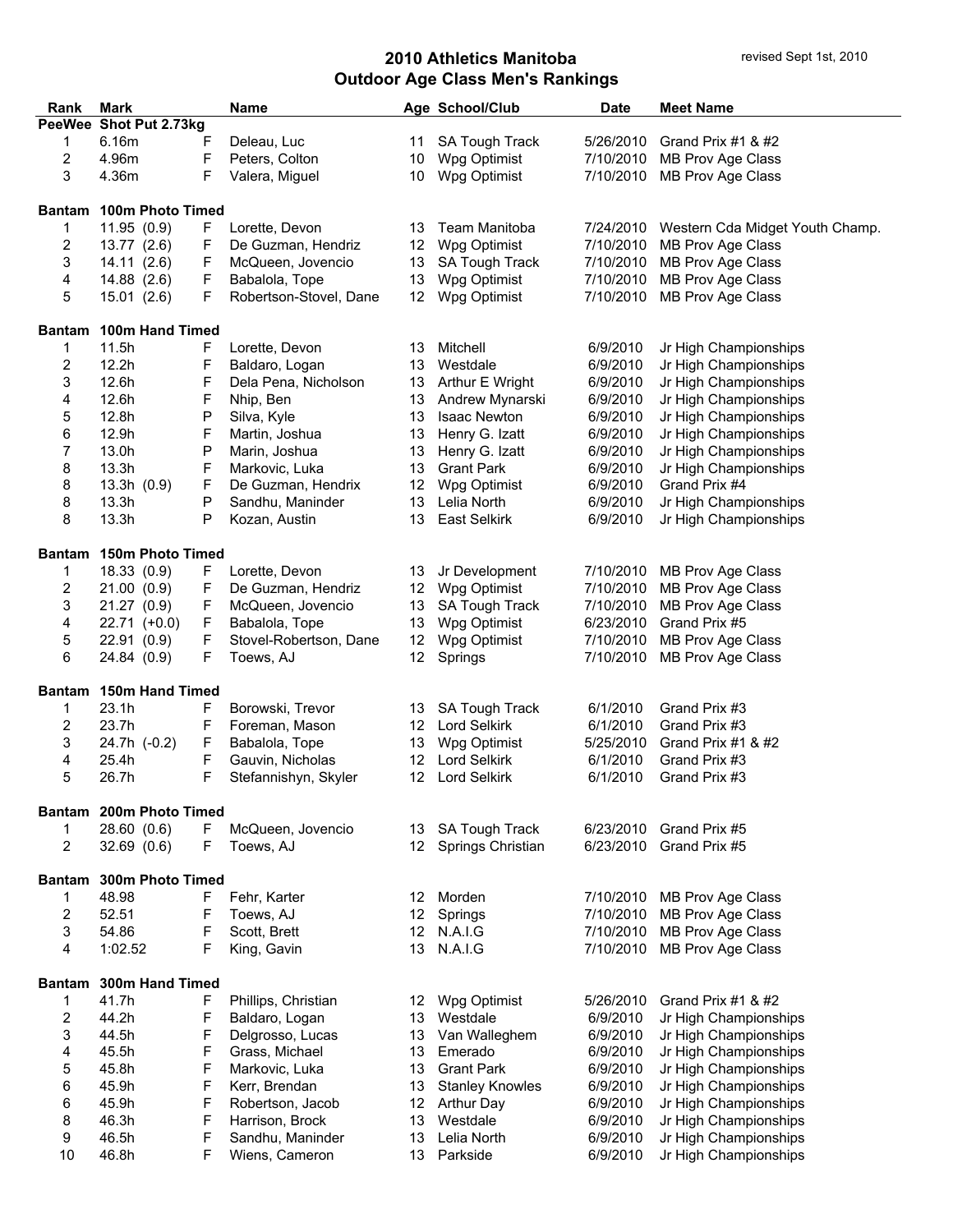| Rank                    | Mark                           | <b>Name</b>         |                  | Age School/Club        | <b>Date</b> | <b>Meet Name</b>            |
|-------------------------|--------------------------------|---------------------|------------------|------------------------|-------------|-----------------------------|
| <b>Bantam</b>           | 800m Photo Timed               |                     |                  |                        |             |                             |
| 1                       | 2:19.20<br>F                   | Dillion, Shane      |                  | 13 SA Tough Track      | 7/10/2010   | MB Prov Age Class           |
| 2                       | F<br>2:25.62                   | Ready, Owen         | 12 <sup>12</sup> | Wpg Optimist           | 6/23/2010   | Grand Prix #5               |
| 3                       | F<br>2:37.06                   | Fehr, Karter        | 12 <sup>2</sup>  | Morden                 | 7/10/2010   | MB Prov Age Class           |
| 4                       | F<br>2:59.72                   | Phillips, Christian | 12               | Wpg Optimist           | 6/23/2010   | Grand Prix #5               |
|                         |                                |                     |                  |                        |             |                             |
| <b>Bantam</b>           | 800m Hand Timed                |                     |                  |                        |             |                             |
| 1                       | 2:22.3h<br>F                   | Dillion, Shane      | 13               | Van Walleghem          | 6/9/2010    | Jr High Championships       |
| 2                       | F<br>2:29.2h                   | Kerr, Brendan       | 13               | <b>Stanley Knowles</b> | 6/9/2010    | Jr High Championships       |
| 3                       | F<br>2:32.4h                   | Boychuk, lan        | 13               | East Selkirk           | 6/9/2010    | Jr High Championships       |
| 4                       | F<br>2:33.6h                   | Ready, Owen         | 12               | Wpg Optimist           | 6/1/2010    | Grand Prix #3               |
| 5                       | F<br>2:34.8h                   | Dirks, Riley        | 13               | Westdale               | 6/9/2010    | Jr High Championships       |
| 6                       | F<br>2:37.6h                   | Gauvreau, Jordan    | 13               | Leila North            | 6/9/2010    | Jr High Championships       |
| 7                       | F<br>2:40.0h                   | Velasco, Steven     | 13               | Arthur E Wright        | 6/9/2010    | Jr High Championships       |
| 8                       | F<br>2:40.7h                   | Brocku, Macho       | 13               | <b>HS Paul</b>         | 6/9/2010    | Jr High Championships       |
| 9                       | F<br>2:42.3h                   | Deitz, AJ           | 13               | <b>River Heights</b>   | 6/9/2010    | Jr High Championships       |
| 10                      | F<br>2:42.5h                   | Markovic, Luka      | 13               | <b>Grant Park</b>      | 6/9/2010    | Jr High Championships       |
|                         |                                |                     |                  |                        |             |                             |
|                         | Bantam 1200m Photo Timed       |                     |                  |                        |             |                             |
| 1                       | 3:41.93<br>F                   | Dillon, Shane       | 13               | SA Tough Track         | 7/10/2010   | MB Prov Age Class           |
|                         |                                |                     |                  |                        |             |                             |
|                         | Bantam 1200m Hand Timed        |                     |                  |                        |             |                             |
| 1                       | 3:46.2h<br>F                   | Dillon, Shane       | 13               | Van Walleghem          | 6/9/2010    | Jr High Championships       |
| 2                       | F<br>3:54.4h                   | Ready, Owen         | 12 <sup>°</sup>  | Jr Development         | 5/12/2010   | Season Opener               |
| 3                       | F<br>4:02.3h                   | Kerr, Brendan       | 13               | <b>Stanley Knowles</b> | 6/9/2010    | Jr High Championships       |
| 4                       | F<br>4:04.0h                   | Boychuk, lan        | 13               | East Selkirk           | 6/9/2010    | Jr High Championships       |
| 5                       | F<br>4:12.9h                   | Deitz, AJ           | 13               | <b>River Heights</b>   | 6/9/2010    | Jr High Championships       |
| 6                       | F<br>4:15.5h                   | Brocku, Macho       | 13               | <b>HS Paul</b>         | 6/9/2010    | Jr High Championships       |
| 7                       | F<br>4:19.4h                   | Yarish, Morgan      | 13               | <b>Grant Park</b>      | 6/9/2010    | Jr High Championships       |
| 8                       | F<br>4:25.4h                   | Hannah, Cole        | 13               | Oakville               | 6/9/2010    | Jr High Championships       |
| 9                       | F<br>4:28.7h                   | warkentine, Levi    | 13               | Parkside               | 6/9/2010    | Jr High Championships       |
| 10                      | F<br>4:29.9h                   | Johnson, Adam       | 12               | SA Tough Track         | 5/26/2010   | Grand Prix #1 & #2          |
|                         |                                |                     |                  |                        |             |                             |
| <b>Bantam</b>           | 2000m Photo Timed              |                     |                  |                        |             |                             |
| 1                       | 6:47.13<br>F                   | Scott, Brett        |                  | 12 N.A.I.G             | 7/10/2010   | MB Prov Age Class           |
| 2                       | F<br>9:23.17                   | King, Gavin         |                  | 13 N.A.I.G             |             | 7/10/2010 MB Prov Age Class |
| <b>Bantam</b>           | 80m Hurdles 0.762m Photo Timed |                     |                  |                        |             |                             |
| 1                       | 13.94 (2.0)<br>F               | McQueen, Jovencio   | 13               | SA Tough Track         | 7/10/2010   | MB Prov Age Class           |
| $\overline{c}$          | 14.26(0.7)<br>F                | Morton, Carter      | 13               | SA Tough Track         | 6/23/2010   | Grand Prix #5               |
|                         |                                |                     |                  |                        |             |                             |
|                         | Bantam 80m Hurdles 0.762m-7.5m |                     |                  |                        |             |                             |
| 1                       | 12.9h<br>Ρ                     | Baldaro, Logan      | 13               | Westdale               | 6/9/2010    | Jr High Championships       |
| $\overline{\mathbf{c}}$ | 13.4h<br>F                     | Silva, Kyle         | 13               | Isaac Newton           | 6/9/2010    | Jr High Championships       |
| 3                       | 14.1h<br>P                     | Morton, Carter      | 13               | General Byng           | 6/9/2010    | Jr High Championships       |
| 4                       | F<br>14.6h                     | Reutlinger, Cory    | 13               | <b>Stanley Knowles</b> | 6/9/2010    | Jr High Championships       |
| 5                       | F<br>15.3h                     | Plouffe, Christian  | 13               | Varennes               | 6/9/2010    | Jr High Championships       |
| 6                       | F<br>15.8h                     | Yarish, Morgan      | 13               | <b>Grant Park</b>      | 6/9/2010    | Jr High Championships       |
| 7                       | F<br>16.1h                     | Wier-Cooper, Zack   | 13               | <b>Grant Park</b>      | 6/9/2010    | Jr High Championships       |
| $\overline{7}$          | 16.1h<br>P                     | Paragas, Reymer     | 13               | <b>River Heights</b>   | 6/9/2010    | Jr High Championships       |
| $\boldsymbol{9}$        | F<br>16.8h (0.8)               | Foreman, Mason      | 12               | Lord Selkirk           | 6/1/2010    | Grand Prix #3               |
| 10                      | 17.9h<br>Ρ                     | Pilomeno, Martin    | 13               | Linden Meadow          | 6/9/2010    | Jr High Championships       |
|                         |                                |                     |                  |                        |             |                             |
| <b>Bantam</b>           | <b>High Jump</b>               |                     |                  |                        |             |                             |
| 1                       | 1.76m<br>F                     | Lorette, Devon      | 13               | Mitchell               | 6/26/2010   | St. Albert Challenge        |
| 2                       | F<br>1.45m                     | Ascencion, Josh     | 13               | <b>River Heights</b>   | 6/9/2010    | Jr High Championships       |
| 3                       | F<br>1.40m                     | Smallwood, David    | 13               | Hastings               | 6/9/2010    | Jr High Championships       |
| 3                       | F<br>1.40m                     | Entz, Scott         | 13               | Unattached             | 6/23/2010   | Grand Prix #5               |
| 5                       | F<br>1.40m                     | Entz, Nathan        | 13               | <b>HS Paul</b>         | 6/9/2010    | Jr High Championships       |
| 5                       | F<br>1.40m                     | Harrison, Brock     | 13               | Westdale               | 6/9/2010    | Jr High Championships       |
| $\overline{7}$          | F<br>1.35m                     | Morton, Cater       | 13               | General Byng           | 6/9/2010    | Jr High Championships       |
| 8                       | F<br>1.35m                     | Penner, Mackoy      | 13               | Darwin                 | 6/9/2010    | Jr High Championships       |
| 9                       | F<br>1.35m                     | Brocku, Macho       | 13               | HS Paul                | 6/9/2010    | Jr High Championships       |
|                         | F                              |                     |                  |                        |             |                             |
| 10                      | 1.30m                          | Demeke, Samuel      | 13               | Van Walleghem          | 6/9/2010    | Jr High Championships       |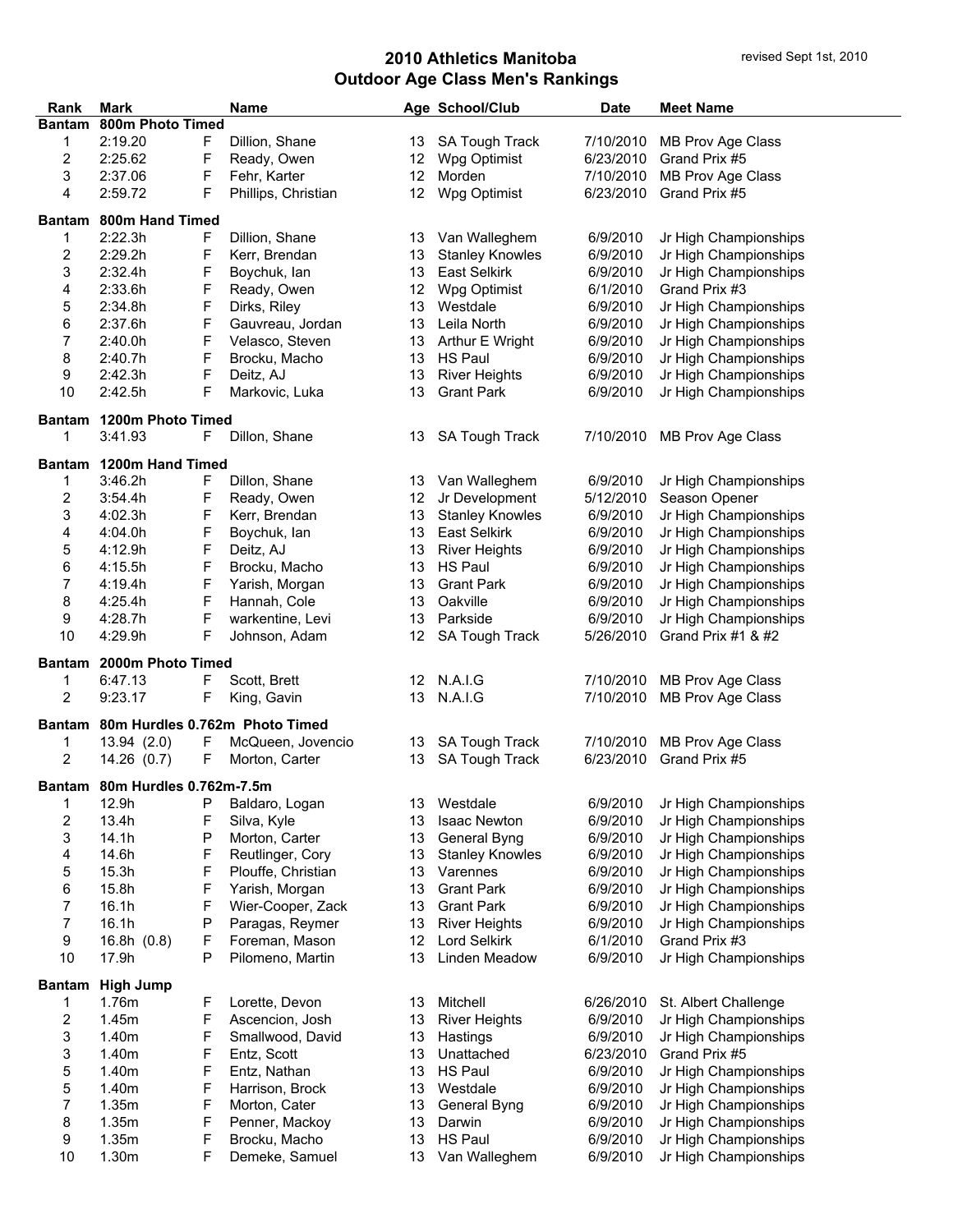| Rank                    | Mark                |   | <b>Name</b>           |    | Age School/Club        | <b>Date</b> | <b>Meet Name</b>                          |
|-------------------------|---------------------|---|-----------------------|----|------------------------|-------------|-------------------------------------------|
| <b>Bantam</b>           | Long Jump           |   |                       |    |                        |             |                                           |
| 1                       | 4.62m               | F | Baldaro, Logan        | 13 | Westdale               | 6/9/2010    | Jr High Championships                     |
| $\overline{\mathbf{c}}$ | 4.59m               | F | Lorette, Devon        | 13 | Jr Development         | 5/12/2010   | Season Opener                             |
| 3                       | 4.39m               | F | Paragas, Reymer       | 13 | <b>River Heights</b>   | 6/9/2010    | Jr High Championships                     |
| 4                       | 4.36m               | F | Friesen, Jakie        | 13 | Gretna                 | 6/9/2010    | Jr High Championships                     |
| 5                       | 4.34m               | F | Kohler, Will          | 13 | Westdale               | 6/9/2010    | Jr High Championships                     |
| 6                       | 4.32m               | F | Silva, Kyle           | 13 | <b>Isaac Newton</b>    | 6/9/2010    | Jr High Championships                     |
| 7                       | 4.20m               | F | Grass, Michael        | 13 | Emerado                | 6/9/2010    | Jr High Championships                     |
|                         |                     |   |                       |    |                        |             |                                           |
| 8                       | 4.18m               | F | Rempel, Derek         | 13 | <b>HS Paul</b>         | 6/9/2010    | Jr High Championships                     |
| 8                       | 4.18m               | F | Hildebrand, Blake     | 13 | Parkside               | 6/9/2010    | Jr High Championships                     |
| 10                      | 4.14m               | F | De Guzman, Hendrix    | 12 | Wpg Optimist           | 7/10/2010   | MB Prov Age Class                         |
|                         | Bantam Shot Put 3kg |   |                       |    |                        |             |                                           |
| 1                       | 12.96m              | F | Lorette, Devon        | 13 | Mitchell               | 6/9/2010    | Jr High Championships                     |
| 2                       | 11.83m              | F | Noyes, Aaron          | 13 | Van Walleghem          | 6/9/2010    | Jr High Championships                     |
| 3                       | 11.26m              | F | Grant, Tomas          |    | 12 Leila North         | 6/9/2010    | Jr High Championships                     |
| 4                       | 11.03m              | F | Unruh, Tim            | 13 | Emerado                | 6/9/2010    | Jr High Championships                     |
|                         | 10.27m              | F | Baldaro, Logan        | 13 | Westdale               | 6/9/2010    | Jr High Championships                     |
| 5                       |                     |   |                       |    |                        |             |                                           |
| 6                       | 10.07m              | F | Shasamond, Bilal      | 13 | Leila North            | 6/9/2010    | Jr High Championships                     |
| 7                       | 10.01m              | F | Najduch, James        | 13 | Van Walleghem          | 6/9/2010    | Jr High Championships                     |
| 8                       | 9.90m               | F | Wirth, Michael        | 13 | Wpg Optimist           | 7/10/2010   | MB Prov Age Class                         |
| 9                       | 9.72m               | F | Csuk, Josh            | 13 | Darwin                 | 6/9/2010    | Jr High Championships                     |
| 10                      | 9.11 <sub>m</sub>   | F | Hunt, Shawn           | 13 | <b>HS Paul</b>         | 6/9/2010    | Jr High Championships                     |
| <b>Bantam</b>           | Discus 1 kg         |   |                       |    |                        |             |                                           |
| 1                       | 26.63m              | F | Shasamond, Bilal      | 13 | Leila North            | 6/9/2010    | Jr High Championships                     |
|                         |                     |   |                       |    |                        |             |                                           |
| 2                       | 26.14m              | F | Noyes, Aaron          | 13 | Van Walleghem          | 6/9/2010    | Jr High Championships                     |
| 3                       | 24.90m              | F | Wirth, Michael        | 13 | Wpg Optimsit           | 7/10/2010   | MB Prov Age Class                         |
| 4                       | 24.32m              | F | Grant, Tomas          |    | 12 Leila North         | 6/9/2010    | Jr High Championships                     |
| 5                       | 24.10m              | F | Unruh, Tim            | 13 | Emerado                | 6/9/2010    | Jr High Championships                     |
| 6                       | 22.24m              | F | Pollock, Kaven        | 13 | Lockport               | 6/9/2010    | Jr High Championships                     |
| 7                       | 21.49m              | F | Watson-Tully, Aaron   | 13 | <b>Grant Park</b>      | 6/9/2010    | Jr High Championships                     |
| 8                       | 20.43m              | F | Mendoza, Zach         | 13 | <b>Stanley Knowles</b> | 6/9/2010    | Jr High Championships                     |
| 9                       | 19.54m              | F | Halliday, Grayson     | 13 | <b>HS Paul</b>         | 6/9/2010    | Jr High Championships                     |
| 10                      | 17.92m              | F | Thompson, Josh        | 13 | <b>East Selkirk</b>    | 6/9/2010    | Jr High Championships                     |
| <b>Midget</b>           | 100m Photo Timed    |   |                       |    |                        |             |                                           |
|                         |                     |   |                       |    |                        |             |                                           |
| 1                       | $11.69$ (+0.0)      | F | Ahlbaum-Ateah, Joshua | 14 | Team Toba              | 6/26/2010   | St. Albert Challenge                      |
| 2                       | 11.90(0.9)          | F | Parrington, Nolan     | 15 | Team Manitoba          |             | 7/24/2010 Western Cda Midget Youth Champ. |
| 3                       | 11.92(0.9)          | F | Kohut, Josh           | 15 | Team Manitoba          |             | 7/24/2010 Western Cda Midget Youth Champ. |
| 4                       | 12.00(3.2)          | F | Anderson, Robert      | 15 | Sisler                 |             | 7/10/2010 MB Prov Age Class               |
| 5                       | 12.43(0.7)          | F | Goodz, Brett          | 15 | Team Manitoba          | 7/24/2010   | Western Cda Midget Youth Champ.           |
| 6                       | 12.41(3.2)          | F | McCaugherley, Patrick | 15 | Wpg Optimist           | 7/10/2010   | MB Prov Age Class                         |
| 7                       | 12.72(0.2)          | P | Akinwade, Kudus       |    | Team Toba              | 6/26/2010   | St. Albert Challenge                      |
| 8                       | 12.79 (0.2)         | Ρ | Griffen, Connor       | 15 | Team Toba              | 6/26/2010   | St. Albert Challenge                      |
| 9                       | 12.81(0.2)          | P | Amour, Aivan          | 14 | Team Toba              | 6/26/2010   | St. Albert Challenge                      |
| 10                      | 13.02(0.4)          | P | Enns, Chad            | 15 | Team Manitoba          | 7/24/2010   | Western Cda Midget Youth Champ.           |
|                         | 100m Hand Timed     |   |                       |    |                        |             |                                           |
| <b>Midget</b>           |                     |   |                       |    |                        |             |                                           |
| 1                       | 11.4h $(2.4)$       | F | Ahlbaum-Ateah, Joshua | 14 | SA Tough Track         | 6/9/2010    | Grand Prix #4                             |
| 2                       | 11.5h               | F | Vivin, Simon          | 15 | Henry G. Izatt         | 6/9/2010    | Jr High Championships                     |
| 3                       | 11.6h               | F | Hermann, Patrick      | 15 | Glenboro               | 6/9/2010    | Jr High Championships                     |
| 4                       | 11.6h               | F | Favell, Austin        | 15 | Selkirk                | 6/9/2010    | Jr High Championships                     |
| 5                       | 11.8h $(0.9)$       | F | Parrington, Nolan     | 15 | SA Tough Track         | 6/9/2010    | Grand Prix #4                             |
| 5                       | 11.8h               | F | Hiebert, Raymond      | 14 | Arborgate              | 6/9/2010    | Jr High Championships                     |
| 7                       | 11.8h               | F | Stewart, Joel         | 14 | <b>Stanley Knowles</b> | 6/9/2010    | Jr High Championships                     |
| 8                       | 12.0h               | F | Reiter, Jeremy        | 15 | Selkirk                | 6/9/2010    | Jr High Championships                     |
| 8                       | 12.0h               | Ρ | Soliven, Denzel       | 14 | <b>Stanley Knowles</b> | 6/9/2010    | Jr High Championships                     |
| 10                      | 12.1h               | F | Kohut, Josh           | 15 | Wpg Optimist           | 5/12/2010   | Season Opener                             |
| 10                      | 12.1h               | F | Singleton, Tanner     | 15 | Selkirk                | 6/9/2010    | Jr High Championships                     |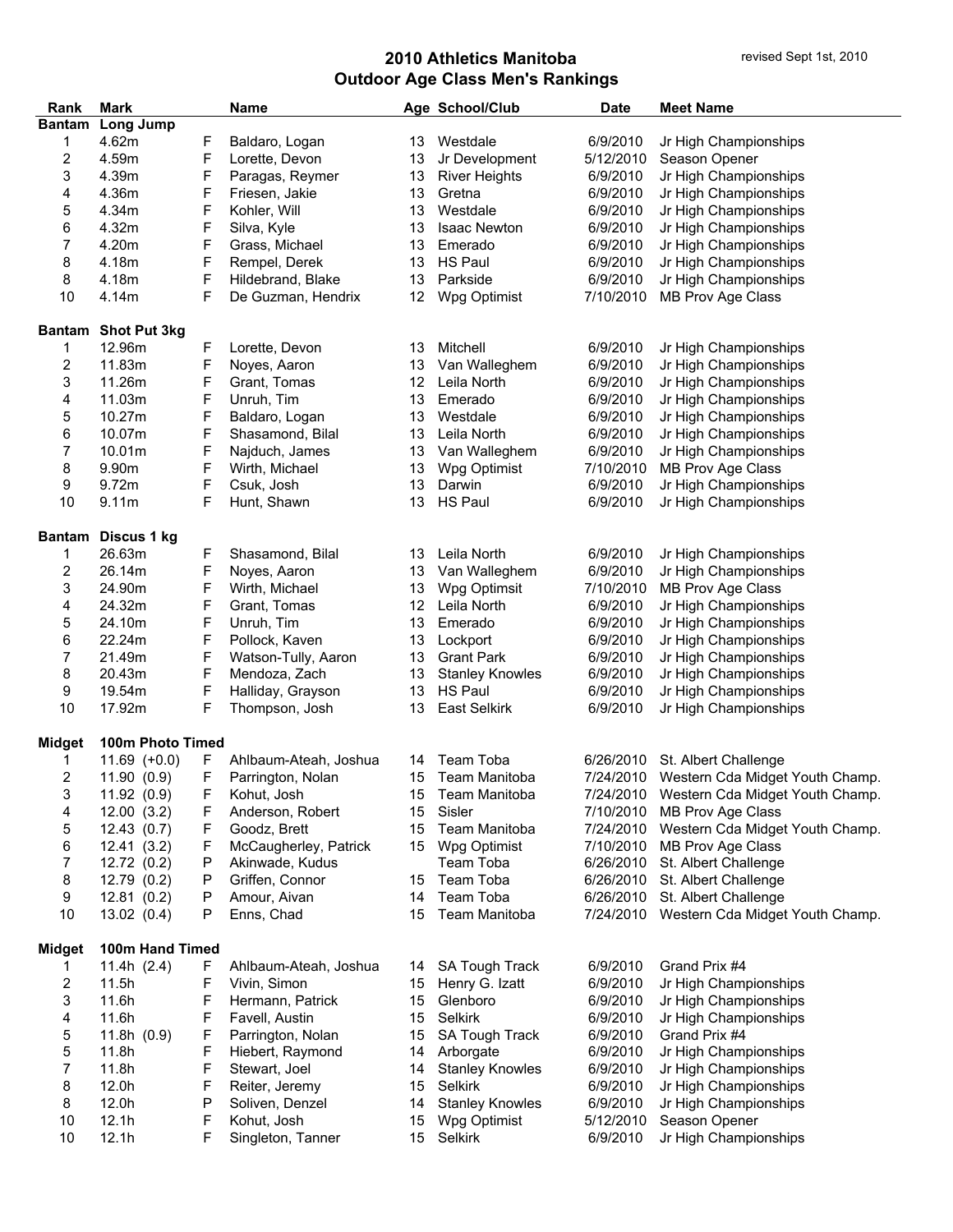| Rank                    | Mark             |    | <b>Name</b>            |    | Age School/Club       | <b>Date</b> | <b>Meet Name</b>                          |
|-------------------------|------------------|----|------------------------|----|-----------------------|-------------|-------------------------------------------|
| <b>Midget</b>           | 150m Photo Timed |    |                        |    |                       |             |                                           |
| 1                       | 17.50(1.7)       | F. | Ahlbaum-Ateah, Joshua  | 14 | <b>SA Tough Track</b> | 7/10/2010   | MB Prov Age Class                         |
| 2                       | 17.81(1.7)       | F  | Anderson, Robert       | 15 | Sisler                | 7/10/2010   | MB Prov Age Class                         |
| 3                       | 17.92 (1.7)      | F  | Parrington, Nolan      | 15 | SA Tough Track        | 7/10/2010   | MB Prov Age Class                         |
| 4                       | 17.92(1.7)       | F  | Kohut, Josh            | 15 | Wpg Optimist          | 7/10/2010   | MB Prov Age Class                         |
| 5                       | 20.37 (1.3)      | P  | Green, Tyler           | 15 | <b>Walter Whyte</b>   | 7/10/2010   | MB Prov Age Class                         |
| 6                       | 20.73 (1.7)      | F  |                        | 14 | Wpg Optimist          | 7/10/2010   | MB Prov Age Class                         |
|                         |                  |    | Lussier, Christian     |    |                       |             |                                           |
| 7                       | 20.79 (1.7)      | F  | Hurdel, Quenton        | 14 | Wpg Optimist          | 7/10/2010   | MB Prov Age Class                         |
| 8                       | 22.09(2.1)       | P  | Assiniboine, Christian | 14 | N.A.I.G               | 7/10/2010   | MB Prov Age Class                         |
| 9                       | 22.91 (1.3)      | Р  | Nachendagoos, Regen    | 14 | N.A.I.G               | 7/10/2010   | MB Prov Age Class                         |
| <b>Midget</b>           | 150m Hand Timed  |    |                        |    |                       |             |                                           |
| 1                       | 19.4h (-1.7)     | F. | Guy, Eric              | 15 | Wpg Optimist          | 5/25/2010   | Grand Prix #1 & #2                        |
| 2                       | 19.8h            | F  | Schultz, Austin        | 15 | <b>Walter Whyte</b>   | 6/1/2010    | Grand Prix #3                             |
| 3                       |                  |    |                        |    |                       | 5/25/2010   | Grand Prix #1 & #2                        |
|                         | $20.1h$ (-1.7)   | F  | Green, Tyler           | 15 | <b>Walter Whyte</b>   |             |                                           |
| 3                       | 20.1h            | F  | Lussier, Christian     | 14 | Wpg Optimist          | 6/1/2010    | Grand Prix #3                             |
| 5                       | 20.5h            | F  | Hurdal, Quenton        | 14 | Wpg Optimist          | 6/1/2010    | Grand Prix #3                             |
| 6                       | $22.0h$ $(-1.7)$ | F  | Recksiedler, Riley     | 14 | <b>Walter Whyte</b>   | 5/25/2010   | Grand Prix #1 & #2                        |
| <b>Midget</b>           | 200m Photo Timed |    |                        |    |                       |             |                                           |
| 1                       | 23.71 (+0.0)     | F  | Ahlbaum-Ateah, Joshua  | 14 | Team Manitoba         | 7/24/2010   | Western Cda Midget Youth Champ.           |
| 2                       | 24.30 (1.7)      | Ρ  | Kohut, Josh            | 15 | Team Manitoba         | 7/24/2010   | Western Cda Midget Youth Champ.           |
|                         |                  |    |                        |    | Team Manitoba         | 7/24/2010   |                                           |
| 3                       | $24.31 (+0.0)$   | P  | Anderson, Robert       | 15 |                       |             | Western Cda Midget Youth Champ.           |
| 4                       | 24.40 (+0.0)     | Ρ  | Parrington, Nolan      | 15 | Team Manitoba         | 7/24/2010   | Western Cda Midget Youth Champ.           |
| 5                       | 24.91 (0.7)      | P  | Perez-Garcia, Raul     | 15 | Team Toba             | 6/26/2010   | St.Albert Challenge                       |
| 6                       | 24.92 (0.3)      | P  | Goodz, Brett           | 15 | Team Toba             | 6/26/2010   | St.Albert Challenge                       |
| 7                       | 25.48 (-0.3)     | P  | Lutz, Haldon           | 15 | Team Toba             | 6/26/2010   | St.Albert Challenge                       |
| 8                       | $26.01$ $(-0.7)$ | P  | Griffen, Connor        | 15 | Team Toba             | 6/26/2010   | St.Albert Challenge                       |
| 9                       | $26.06 (+0.0)$   | P  | Akinwade, Kudus        |    | Team Toba             | 6/26/2010   | St.Albert Challenge                       |
| 10                      | $26.54$ $(+0.0)$ | P  | Enns, Chad             | 14 | Team Toba             |             | 6/26/2010 St.Albert Challenge             |
|                         | 300m Photo Timed |    |                        |    |                       |             |                                           |
| <b>Midget</b>           |                  |    |                        |    |                       |             |                                           |
| 1                       | 37.30            | F  | Anderson, Robert       | 15 | Sisler                | 7/10/2010   | MB Prov Age Class                         |
| 2                       | 37.46            | F  | Ahlbaum-Ateah, Joshua  | 14 | SA Tough Track        | 7/10/2010   | MB Prov Age Class                         |
| 3                       | 38.26            | F  | Kohut, Josh            | 15 | Team Manitoba         | 7/24/2010   | Western Cda Midget Youth Champ.           |
| 4                       | 38.50            | F  | Parrington, Nolan      | 15 | SA Tough Track        | 7/10/2010   | MB Prov Age Class                         |
| 5                       | 39.36            | F  | Perez-Garcia, Raul     | 15 | Team Toba             | 6/26/2010   | St.Albert Challenge                       |
| 6                       | 39.73            | F  | Peters, Braden         | 15 | Team Toba             | 6/26/2010   | St.Albert Challenge                       |
| 7                       | 40.39            | F  | Griffin, Connor        | 15 | Jr Development        |             | 7/10/2010 MB Prov Age Class               |
| 8                       | 40.62            | F  | Lutz, Haldon           | 15 | <b>Team Manitoba</b>  |             | 7/24/2010 Western Cda Midget Youth Champ. |
| 9                       | 42.40            | F  | Mason, Keenan          | 15 | N.A.I.G               |             | 7/10/2010 MB Prov Age Class               |
| 10                      | 44.26            | F  | Nicholas, Matt         | 15 | Springs               | 7/10/2010   | MB Prov Age Class                         |
|                         |                  |    |                        |    |                       |             |                                           |
| Midget                  | 300m Hand Timed  |    |                        |    |                       |             |                                           |
| 1                       | 38.0m            | F. | Ahlbaum-Ateah, Joshua  | 14 | <b>SA Tough Track</b> | 5/26/2010   | Grand Prix #1 & #2                        |
| 2                       | 39.7m            | F  | Guy, Eric              | 15 | Wpg Optimist          | 5/26/2010   | Grand Prix #1 & #2                        |
| 3                       | 40.3h            | F  | Herrmann, Patrick      | 15 | Glenboro              | 6/9/2010    | Jr High Championships                     |
| 4                       | 41.9h            | F  | Reiter, Jeremy         | 15 | Selkrik               | 6/9/2010    | Jr High Championships                     |
| 4                       | 41.9h            | F  | Hiebert, Raymond       | 14 | Arborgate             | 6/9/2010    | Jr High Championships                     |
| 6                       | 42.9h            | F  | Delacurz, Karl         | 14 | Landsdowne            | 6/9/2010    | Jr High Championships                     |
| 7                       | 43.1h            | F  | Knights, Aaron         | 14 | <b>Beliveau</b>       | 6/9/2010    | Jr High Championships                     |
| 8                       | 43.5h            | F  | Favreau, lan           | 14 | St. Germain           | 6/9/2010    | Jr High Championships                     |
| 9                       | 43.8h            | F  | Lussier, Christian     | 14 | Wpg Optimist          | 5/12/2010   | Season Opener                             |
| 10                      | 43.9h            | F  | Masterson, Brett       | 14 | <b>Beliveau</b>       | 6/9/2010    | Jr High Championships                     |
|                         |                  |    |                        |    |                       |             |                                           |
| Midget                  | 400m Hand Timed  |    |                        |    |                       |             |                                           |
| 1                       | 55.2h            | F. | Ahlbaum-Ateah, Joshua  | 14 | <b>SA Tough Track</b> | 6/9/2010    | Grand Prix #4                             |
| $\overline{\mathbf{c}}$ | 1:01.5h          | F  | Nicolas, Mathieu       | 15 | Springs               | 6/9/2010    | Grand Prix #4                             |
|                         |                  |    |                        |    |                       |             |                                           |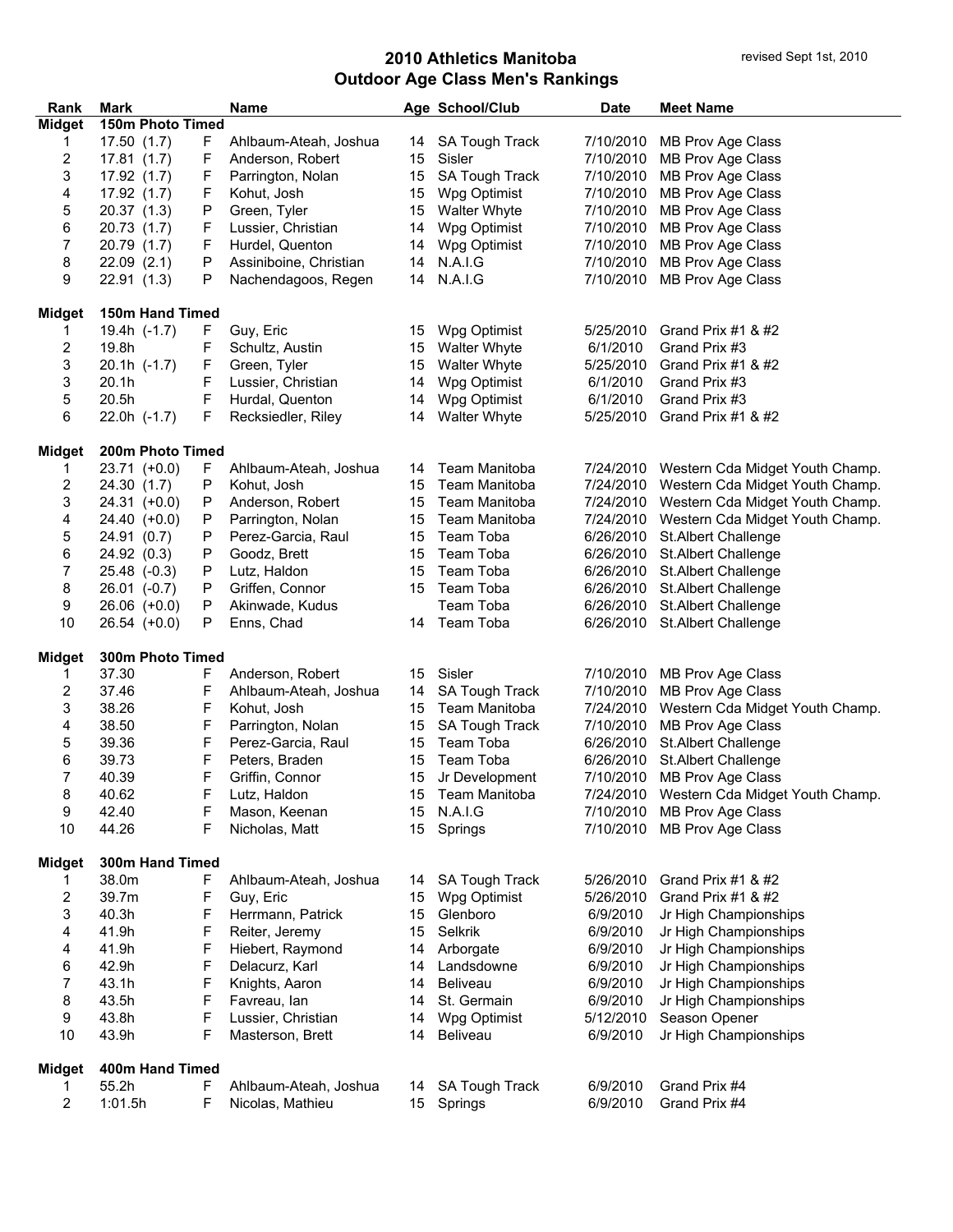| Rank                    | <b>Mark</b>       |    | <b>Name</b>            |    | Age School/Club       | <b>Date</b> | <b>Meet Name</b>                |
|-------------------------|-------------------|----|------------------------|----|-----------------------|-------------|---------------------------------|
| Midget                  | 800m Photo Timed  |    |                        |    |                       |             |                                 |
| 1                       | 2:00.20           | F  | Peters, Braedan        | 15 | Wpg Optimist          | 6/10/2010   | <b>MHSAA Championships</b>      |
| 2                       | 2:06.17           | F  | Perez-Garcia, Raul     | 15 | Team Toba             | 6/26/2010   | St.Albert Challenge             |
| 3                       | 2:16.56           | F  | Wogenstahl, Tayler     | 14 | Team Manitoba         | 7/24/2010   | Western Cda Midget Youth Champ. |
| 4                       | 2:16.89           | F  | Kramer, Bryan          |    | Team Toba             | 6/26/2010   | St.Albert Challenge             |
| 5                       | 2:17.43           | F  | Boyd, Connor           |    | 14 Team Manitoba      | 7/24/2010   | Western Cda Midget Youth Champ. |
| 6                       | 2:19.70           | F  | Nicholas, Matt         | 15 | Springs               | 7/10/2010   | MB Prov Age Class               |
| 7                       | 2:19.87           | F  | Kuhn, Andy             | 14 | Wpg Optimist          | 7/10/2010   | MB Prov Age Class               |
| 8                       | 2:20.28           | F  | Demarais, Matthew      | 15 | Team Toba             | 6/26/2010   | St.Albert Challenge             |
| 9                       | 2:22.15           | F  | Van Shepdael, Matthew  | 14 | <b>SA Tough Track</b> | 7/10/2010   | MB Prov Age Class               |
| 10                      | 2:28.99           | F  | Juvonen, Andrew        | 14 | Watler, Whyte         | 7/10/2010   | MB Prov Age Class               |
|                         |                   |    |                        |    |                       |             |                                 |
| <b>Midget</b>           | 800m Hand Timed   |    |                        |    |                       |             |                                 |
| 1                       | 2:01.3h           | F  | Peters, Braedan        | 15 | Wpg Optimist          | 6/1/2010    | Grand Prix #3                   |
| $\overline{\mathbf{c}}$ | 2:14.4h           | F  | Desmarais, Mathieu     | 15 | Jr Development        | 5/25/2010   | Grand Prix #1 & #2              |
| 3                       | 2:18.9h           | F  | Van Schepdael, Matthew | 14 | Henry G. Izatt        | 6/9/2010    | Jr High Championships           |
| 4                       | 2:19.6h           | F  | Kuhn, Andy             | 14 | <b>Arthur Day</b>     | 6/9/2010    | Jr High Championships           |
| 5                       | 2:22.2h           | F  | Pulak, Mark            | 14 | Linden Meadow         | 6/9/2010    | Jr High Championships           |
| 6                       | 2:25.6h           | F  | Hutton, Ryan           | 14 | Linden Meadow         | 6/9/2010    | Jr High Championships           |
| 7                       | 2:26.1h           | F  | Wogenstahl, Tayler     | 14 | Shamrock              | 6/9/2010    | Jr High Championships           |
| 8                       | 2:26.6h           | F  | Juvonen, Andrew        | 14 | <b>Walter Whyte</b>   | 5/25/2010   | Grand Prix #1 & #2              |
| 9                       | 2:28.2h           | F  | Boyd, Conner           | 14 | <b>SA Tough Track</b> | 6/1/2010    | Grand Prix #3                   |
| 9                       | 2:28.2h           | F  | Enns, Chad             | 14 | <b>Morris</b>         | 6/9/2010    | Jr High Championships           |
|                         |                   |    |                        |    |                       |             |                                 |
| <b>Midget</b>           | 1200m Photo Timed |    |                        |    |                       |             |                                 |
| 1                       | 3:16.91           | F  | Peters, Braedan        | 15 | Team Manitoba         | 7/24/2010   | Western Cda Midget Youth Champ. |
| 2                       | 3:32.22           | F  | Kramer, Bryan          | 15 | Springs               | 7/10/2010   | MB Prov Age Class               |
| 3                       | 3:37.78           | F  | Wogenstahl, Tayler     | 14 | Team Manitoba         | 7/24/2010   | Western Cda Midget Youth Champ. |
| 4                       | 3:39.78           | F  | Nicholas, Matt         | 15 | Team Manitoba         | 7/24/2010   | Western Cda Midget Youth Champ. |
| 5                       | 3:40.31           | F  | Boyd, Connor           | 14 | Team Manitoba         | 7/24/2010   | Western Cda Midget Youth Champ. |
| 6                       | 3:41.12           | F  | Demarais, Matthew      | 15 | Team Toba             | 6/26/2010   | St.Albert Challenge             |
| 7                       | 3:53.86           | F  | Sollner, Mackenzie     | 15 | N.A.I.G               | 7/10/2010   | <b>MB Prov Age Class</b>        |
| 8                       | 4:24.70           | F  | Harper, Tristan        | 15 | N.A.I.G               | 7/10/2010   | MB Prov Age Class               |
| 9                       | 4:34.04           | F  | McDougall, Brandon     | 15 | N.A.I.G               | 7/10/2010   | MB Prov Age Class               |
| 10                      | 4:38.94           | F  | Wood, Keshtin          | 15 | N.A.I.G               | 7/10/2010   | MB Prov Age Class               |
|                         |                   |    |                        |    |                       |             |                                 |
| Midget                  | 1200m Hand Timed  |    |                        |    |                       |             |                                 |
| 1                       | 3:37.9h           | F  | Desmarais, Mathieu     | 15 | Jr Development        | 5/12/2010   | Season Opener                   |
| 2                       | 3:42.8h           | F  | Van Schepdael, Matthew | 14 | <b>SA Tough Track</b> | 5/26/2010   | Grand Prix #1 & #2              |
| 3                       | 3:50.2h           | F  | Wogenstahl, Tayler     | 14 | Shamrock              | 6/9/2010    | Jr High Championships           |
| 4                       | 3:53.5h           | F  | Boyd, Connor           |    | 14 SA Tough Track     | 5/12/2010   | Season Opener                   |
| 5                       | 3:53.8h           | F  | Doyle, Micheal         |    | 14 River Heights      | 6/9/2010    | Jr High Championships           |
| 6                       | 3:56.0h           | F  | Deamel, Mak            | 15 | East Selkrik          | 6/9/2010    | Jr High Championships           |
| 7                       | 3:57.3h           | F  | Castillo, Daniel       | 14 | Morden                | 6/9/2010    | Jr High Championships           |
| 8                       | 4:00.2h           | F  | Pulak, Mark            |    | 14 Linden Meadow      | 6/9/2010    | Jr High Championships           |
| 9                       | 4:03.6h           | F  | Kaiser, Jordan         | 14 | West St. Paul         | 6/9/2010    | Jr High Championships           |
| 10                      | 4:04.3h           | F  | Salas, Richard         | 14 | Henry G. Izatt        | 6/9/2010    | Jr High Championships           |
|                         |                   |    |                        |    |                       |             |                                 |
| Midget                  | 1500m Hand Timed  |    |                        |    |                       |             |                                 |
|                         | 4:50.0h           | F. | Boyd, Connor           |    | 14 SA Tough Track     | 6/9/2010    | Grand Prix #4                   |
| Midget                  | 2000m Photo Timed |    |                        |    |                       |             |                                 |
| 1                       | 6:27.36           | F  | Demarais, Matthew      |    | 15 Team Toba          |             | 6/26/2010 St.Albert Challenge   |
| $\overline{\mathbf{c}}$ | 6:24.19           |    |                        |    | 15 Springs            | 7/10/2010   | MB Prov Age Class               |
| 3                       |                   | F  | Kramer, Bryan          |    | 15 N.A.I.G            |             |                                 |
|                         | 6:54.32           | F  | Sollner, Mackenzie     |    |                       | 7/10/2010   | MB Prov Age Class               |
| 4                       | 7:54.54           | F  | Robinson, Joshua       |    | 15 N.A.I.G            | 7/10/2010   | <b>MB Prov Age Class</b>        |
| 5                       | 7:54.74           | F  | Cochrane, Clarence     |    | 15 N.A.I.G            | 7/10/2010   | MB Prov Age Class               |
| 6                       | 8:25.40           | F  | Harper, Tristan        |    | 15 N.A.I.G            | 7/10/2010   | MB Prov Age Class               |
| $\overline{7}$          | 8:29.52           | F  | McDougall, Brandon     |    | 15 N.A.I.G            | 7/10/2010   | MB Prov Age Class               |
| 8                       | 8:43.20           | F  | Wood, Keshtin          |    | 15 N.A.I.G            | 7/10/2010   | MB Prov Age Class               |
| Midget                  | 3000m Photo Timed |    |                        |    |                       |             |                                 |
| 1                       | 10:56.28          | F. | Sollner, Mack          |    | 15 Unattached         |             | 6/23/2010 Grand Prix #5         |
|                         |                   |    |                        |    |                       |             |                                 |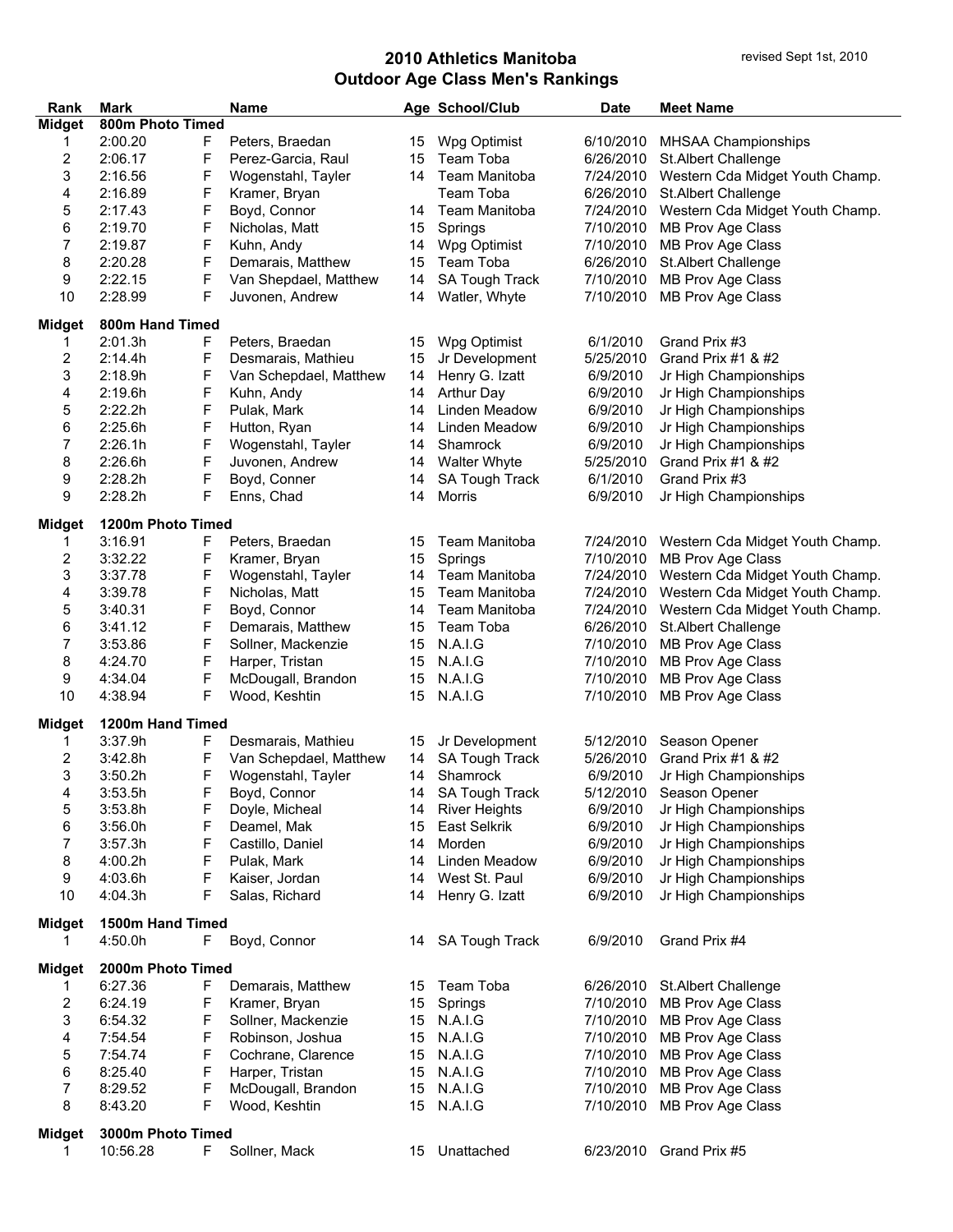| Rank          | <b>Mark</b>         |    | <b>Name</b>                         |    | Age School/Club        | <b>Date</b> | <b>Meet Name</b>                          |
|---------------|---------------------|----|-------------------------------------|----|------------------------|-------------|-------------------------------------------|
| <b>Midget</b> | 3000m Hand Timed    |    |                                     |    |                        |             |                                           |
| 1             | 10:00.3h            | F  | Desmarais, Mathieu                  | 15 | Jr Development         |             | 5/25/2010 Grand Prix #1 & #2              |
|               |                     |    |                                     |    |                        |             |                                           |
| Midget        |                     |    | 100m Hurdles 0.84m-8.5m Photo Timed |    |                        |             |                                           |
| 1             | 14.25(0.2)          | F  | Guy, Eric                           | 15 | Wpg Optimist           | 7/10/2010   | MB Prov Age Class                         |
| 2             | $15.00(-0.6)$       | F  | Griffen, Conner                     | 15 | Team Manitoba          | 7/24/2010   | Western Cda Midget Youth Champ.           |
| 3             | $15.79(-0.1)$       | P  | Enns, Chad                          | 14 | Team Manitoba          | 7/24/2010   | Western Cda Midget Youth Champ.           |
| 4             | $16.45$ (-0.6)      | F  | MacCaugherty, Patrick               | 15 | Team Manitoba          | 7/24/2010   | Western Cda Midget Youth Champ.           |
| 5             | 16.98(0.7)          | F  | Zubrecki, Connor                    | 15 | Wpg Optimist           | 6/23/2010   | Grand Prix #5                             |
| 6             | $18.00$ $(-1.1)$    | Ρ  | MacDonald, Ryan                     | 15 | Team Manitoba          | 7/24/2010   | Western Cda Midget Youth Champ.           |
| 7             | 18.28(0.2)          | F  | Kutcy, Brayden                      | 15 | Wpg Optimist           | 7/10/2010   | MB Prov Age Class                         |
|               |                     |    |                                     |    |                        |             |                                           |
| <b>Midget</b> |                     |    | 100m Hurdles 0.84m-8.5m Hand Timed  |    |                        |             |                                           |
| 1             | 13.8h               | F  | Guy, Eric                           | 15 | Acadia                 | 6/9/2010    | Jr High Championships                     |
| 2             | 15.4h               | F  | Crane, Liam                         | 15 | General Byng           | 6/9/2010    | Jr High Championships                     |
| 3             | 15.7h               | F  | Favell, Austin                      | 15 | Selkirk                | 6/9/2010    | Jr High Championships                     |
| 3             | 15.7h               | F  | Welsh, Kolton                       | 14 | <b>Stanley Knowles</b> | 6/9/2010    | Jr High Championships                     |
| 5             | 16.0h               | F  | Enns, Chad                          | 14 | Morris                 | 6/9/2010    | Jr High Championships                     |
| 6             | 16.3h               | F  | Delacurz, Karl                      | 14 | Landsdowne             | 6/9/2010    | Jr High Championships                     |
| 7             | 16.6h               | F  | MacDonald, Ryan                     | 15 | Westdale               | 6/9/2010    | Jr High Championships                     |
| 8             | 16.8h               | P  | Amor, Aivan                         | 14 | <b>Isaac Newton</b>    | 6/9/2010    | Jr High Championships                     |
| 9             | 17.0h               | F  | Blackner, Jake                      | 15 | Lockport               | 6/9/2010    | Jr High Championships                     |
| 10            | 17.3h               | F  | Lopez, Kervin                       | 15 | Andrew Mynarski        | 6/9/2010    | Jr High Championships                     |
|               |                     |    |                                     |    |                        |             |                                           |
| Midget        | 200m Hurdles 0.762m |    |                                     |    |                        |             |                                           |
| 1             | 26.79               | F  | Bitchok, Andre                      | 15 | Unattached             | 7/10/2010   | MB Prov Age Class                         |
| 2             | 27.43               | F  | Griffen, Conner                     | 15 | Jr Development         | 7/10/2010   | MB Prov Age Class                         |
| 3             | 27.55 (0.9)         | F. | Guy, Eric                           | 15 | Team Toba              | 6/26/2010   | St.Albert Challenge                       |
| Midget        | 300m Hurdles 0.84m  |    |                                     |    |                        |             |                                           |
| 1             | 42.6h               |    | F Guy, Eric                         | 15 | Wpg Optimist           |             | 5/12/2010 Season Opener                   |
|               |                     |    |                                     |    |                        |             |                                           |
| Midget        | 1500m Steeplechase  |    |                                     |    |                        |             |                                           |
| 1             | 5:02.69             | F. | Desmarais, Mathieu                  | 15 | Team Manitoba          |             | 7/24/2010 Western Cda Midget Youth Champ. |
|               |                     |    |                                     |    |                        |             |                                           |
| Midget        | 2000m Steeplechase  |    |                                     |    |                        |             |                                           |
| 1             | 6:49.8h             | F. | Desmarais, Mathieu                  | 15 | Jr Development         |             | 5/26/2010 Grand Prix #1 & #2              |
| Midget        | <b>High Jump</b>    |    |                                     |    |                        |             |                                           |
| 1.            | 1.70m               | F  | McCaugherty, Patrick                | 15 | Wpg Optimist           | 6/1/2010    | Grand Prix #3                             |
| 1             | 1.70m               | F  | Guy, Eric                           | 15 | Wpg Optimist           | 7/10/2010   | MB Prov Age Class                         |
| 3             | 1.65m               | F  | Cadogan, Avery                      | 15 | Wpg Optimist           | 6/23/2010   | Grand Prix #5                             |
| 3             | 1.65m               | F  | Pratt, Reno                         |    | 15 N.A.I.G             |             | 7/10/2010 MB Prov Age Class               |
| 5             | 1.60m               | F  | Enns, Chad                          |    | Team Manitoba          | 7/24/2010   | Western Cda Midget Youth Champ.           |
|               |                     |    |                                     | 14 |                        |             |                                           |
| 6             | 1.56m               | F  | Walker, Jared                       | 15 | <b>Walter Whyte</b>    | 6/9/2010    | Jr High Championships                     |
| 6             | 1.56m               | F  | Favell, Austin                      | 15 | Selkirk                | 6/9/2010    | Jr High Championships                     |
| 7             | 1.55m               | F  | Lutz, Haldon                        | 15 | Team Toba              | 6/26/2010   | St.Albert Challenge                       |
| 7             | 1.55m               | F  | MacDonald, Ryan                     | 15 | Team Manitoba          | 7/24/2010   | Western Cda Midget Youth Champ.           |
| 9             | 1.55m               | F  | Griffen, Connor                     | 15 | Team Toba              | 6/26/2010   | St.Albert Challenge                       |
| 10            | 1.51m               | F  | Crane, Liam                         | 15 | General Byng           | 6/9/2010    | Jr High Championships                     |
| 10            | 1.51 <sub>m</sub>   | F  | Harrison, Zachary                   | 14 | Van Walleghem          | 6/9/2010    | Jr High Championships                     |
|               | Long Jump           |    |                                     |    |                        |             |                                           |
| Midget        | 6.29m               |    | Bitchok, Andre                      |    | Beliveau               | 6/9/2010    | Jr High Championships                     |
| 1             | 5.11m               | F  |                                     | 15 |                        |             |                                           |
| 2             |                     | F  | Montermayer, Jed                    | 15 | Andrew Mynarski        | 6/9/2010    | Jr High Championships                     |
| 3             | 5.09m               | F  | Amour, Aivan                        |    | Team Toba              | 6/26/2010   | St.Albert Challenge                       |
| 4             | 5.01m               | F  | McCaugherty, Patrick                | 15 | Wpg Optimist           | 7/10/2010   | <b>MB Prov Age Class</b>                  |
| 5             | 4.98m               | F  | Welsh, Kolton                       | 14 | <b>Stanley Knowles</b> | 6/9/2010    | Jr High Championships                     |
| 6             | 4.88m               | F  | Jefferies, Tristen                  | 15 | Glenboro               | 6/9/2010    | Jr High Championships                     |
| 7             | 4.85m               | F  | Singleton, Tanner                   | 15 | Selkirk                | 6/9/2010    | Jr High Championships                     |
| 8             | 4.78m               | F  | Ahlbaum-Ateah, Joshua               | 14 | SA Tough Track         | 5/26/2010   | Grand Prix #1 & #2                        |
| 9             | 4.73m               | F  | Soliven, Denzel                     | 14 | <b>Stanley Knowles</b> | 6/9/2010    | Jr High Championships                     |
| 10            | 4.54m               | F  | Lumbera, Ivan                       | 14 | Arthur E. Wright       | 6/9/2010    | Jr High Championships                     |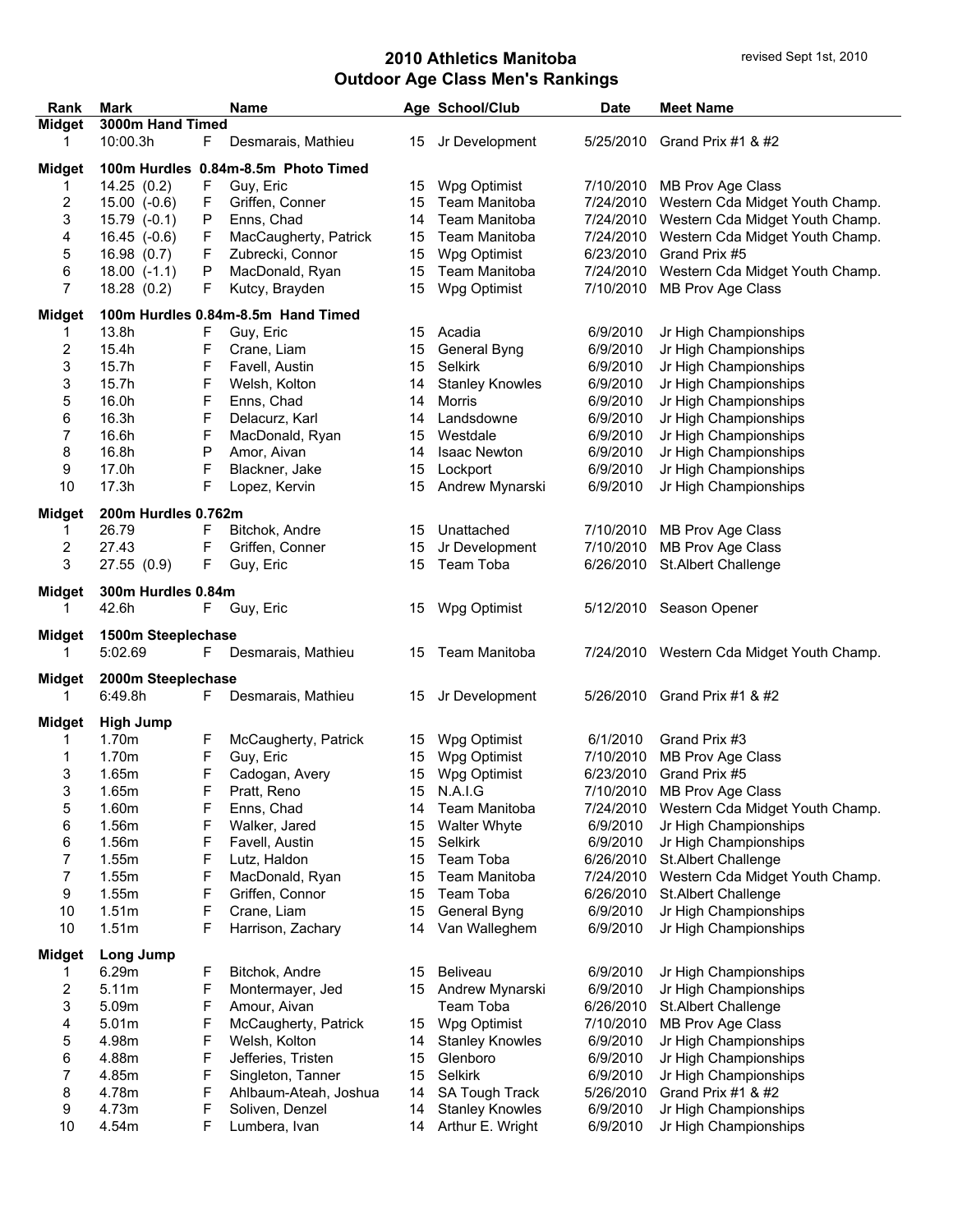÷,

| Rank                    | <b>Mark</b>                 |    | <b>Name</b>           |    | Age School/Club        | <b>Date</b> | <b>Meet Name</b>                          |
|-------------------------|-----------------------------|----|-----------------------|----|------------------------|-------------|-------------------------------------------|
| <b>Midget</b>           | <b>Triple Jump</b>          |    |                       |    |                        |             |                                           |
| 1                       | 12.49m                      | F  | Bitchok, Andre        | 15 | Team Manitoba          | 7/24/2010   | Western Cda Midget Youth Champ.           |
| 2                       | 11.01m                      | F  | Scantlebury, Luke     | 15 | Team Manitoba          | 7/24/2010   | Western Cda Midget Youth Champ.           |
| 3                       | 10.86m                      | F  | McCaugherty, Patrick  | 15 | Wpg Optimist           | 7/10/2010   | MB Prov Age Class                         |
| 4                       | 9.44m                       | F  | Pratt, Reno           | 15 | N.A.I.G                | 7/10/2010   | MB Prov Age Class                         |
| 5                       | 9.17m                       | F  | Green, Tyler          | 15 | <b>Walter Whyte</b>    | 5/25/2010   | Grand Prix #1 & #2                        |
| 6                       | 9.04 <sub>m</sub>           | F  | Schultz, Austin       | 15 | <b>Walter Whyte</b>    | 6/1/2010    | Grand Prix #3                             |
| 7                       | 8.49m                       | F  | Recksiedler, Riley    | 14 | <b>Walter Whyte</b>    | 5/25/2010   | Grand Prix #1 & #2                        |
| 8                       | 7.01m                       | F  | Eyolfson, Erik        | 14 | <b>Walter Whyte</b>    | 5/25/2010   | Grand Prix #1 & #2                        |
|                         |                             |    |                       |    |                        |             |                                           |
| <b>Midget</b>           | <b>Shot Put 4kg</b>         |    |                       |    |                        |             |                                           |
| 1                       | 12.65m                      | F  | Buchanan, Jayden      | 15 | <b>Team Manitoba</b>   | 7/24/2010   | Western Cda Midget Youth Champ.           |
| 2                       | 12.41m                      | F  | Tran, Khanh           | 15 | Hugh John              | 6/9/2010    | Jr High Championships                     |
| 3                       | 12.25m                      | F  | Walker, Jared         | 15 | <b>Walter Whyte</b>    | 6/9/2010    | Jr High Championships                     |
| 4                       | 11.14m                      | F  | Lopez, Kervin         | 15 | Andrew Mynarski        | 6/9/2010    | Jr High Championships                     |
| 5                       | 11.01m                      | F  | Rempel, Daniel        | 14 | Winkler                | 6/9/2010    | Jr High Championships                     |
| 6                       | 10.58m                      | F  | Diogo, Jesse          | 14 | Leila North            | 6/9/2010    | Jr High Championships                     |
| 7                       | 10.55m                      | F  | Cruz, Francis         | 14 | Arthur E Wright        | 6/9/2010    | Jr High Championships                     |
| 8                       | 10.23m                      | F  | Muniz, Nathan         | 14 | <b>River Heights</b>   | 6/9/2010    | Jr High Championships                     |
|                         |                             |    |                       |    |                        |             |                                           |
| 9                       | 10.20m                      | F  | Alcarez, Jalen        | 14 | Leila North            | 6/9/2010    | Jr High Championships                     |
| 10                      | 10.18m                      | F  | Soliven, Denzel       | 14 | <b>Stanley Knowles</b> | 6/9/2010    | Jr High Championships                     |
| <b>Midget</b>           | <b>Discus 1kg</b>           |    |                       |    |                        |             |                                           |
| 1                       | 32.46m                      | F  | Buchanan, Jayden      | 15 | Team Manitoba          | 7/10/2010   | MB Prov Age Class                         |
| 2                       | 30.79m                      | F  | Lopez, Kervin         | 15 | Andrew Mynarski        | 6/9/2010    | Jr High Championships                     |
| 3                       | 28.73m                      | F  | Sabourin, Jayden      | 14 | St Jean Baptiste       | 6/9/2010    | Jr High Championships                     |
|                         |                             |    |                       |    |                        |             |                                           |
| 4                       | 28.07m                      | F  | Baluk, Brett          | 14 | West St. Paul          | 6/9/2010    | Jr High Championships                     |
| 5                       | 26.77m                      | F  | Diogo, Jesse          | 14 | Leila North            | 6/9/2010    | Jr High Championships                     |
| 6                       | 26.57m                      | F  | Hiame, Liam           | 14 | <b>River Heights</b>   | 6/9/2010    | Jr High Championships                     |
| 7                       | 26.51m                      | F  | Nellis, Hayden        | 14 | Darwin                 | 6/9/2010    | Jr High Championships                     |
| 8                       | 26.08m                      | F  | Delos Reyes, Josh     | 14 | <b>Stanley Knowles</b> | 6/9/2010    | Jr High Championships                     |
| 9                       | 25.81m                      | F  | Kananoja, Micheal     | 15 | Shamrock               | 6/9/2010    | Jr High Championships                     |
| 10                      | 24.62m                      | F  | Singleton, Tanner     | 15 | Selkrik                | 6/9/2010    | Jr High Championships                     |
|                         |                             |    |                       |    |                        |             |                                           |
| <b>Midget</b><br>1      | <b>Hammer 4kg</b><br>40.30m | F  | Buchanan, Jayden      |    | Team Manitoba          |             |                                           |
|                         |                             |    |                       | 15 |                        |             | 7/24/2010 Western Cda Midget Youth Champ. |
| <b>Midget</b>           | Javelin 600g                |    |                       |    |                        |             |                                           |
| 1                       | 41.32m                      | F  | Anderson, Robert      | 15 | <b>Team Manitoba</b>   | 7/24/2010   | Western Cda Midget Youth Champ.           |
| $\overline{\mathbf{c}}$ | 38.13m                      | F  | Kohut, Josh           | 15 | Team Manitoba          |             | 7/24/2010 Western Cda Midget Youth Champ. |
| 3                       | 35.99m                      | F  | Buchanan, Jayden      | 15 | Team Manitoba          |             | 7/24/2010 Western Cda Midget Youth Champ. |
| 4                       | 26.60m                      | F  | Ahlbaum-Ateah, Joshua | 14 | Team Manitoba          | 7/24/2010   | Western Cda Midget Youth Champ.           |
| 5                       | 22.28m                      | F  | Desmarais, Mathieu    | 15 | Jr Development         | 5/25/2010   | Grand Prix #1 & #2                        |
|                         |                             |    |                       |    |                        |             |                                           |
| Youth                   | 100m Photo Timed            |    |                       |    |                        |             |                                           |
| 1                       | 10.87(4.0)                  | F. | Akins, Michael        | 17 | Manitoba/N.W.O.        | 8/6/2010    | Canadian Legion Youth Champ,              |
| 2                       | 11.14(3.9)                  | F  | Buyacheck, Steven     | 16 | Unattached             | 7/10/2010   | MB Prov Age Class                         |
| 3                       | 11.26(3.9)                  | F  | Hunter, Kristoff      | 17 | Sisler                 | 7/10/2010   | MB Prov Age Class                         |
| 4                       | 11.27(3.9)                  | F  | Sader, Levi           | 16 | Wpg Optimist           | 7/10/2010   | MB Prov Age Class                         |
| 5                       | 11.45(0.4)                  | Ρ  | Mansaray, Alhaji      | 16 | Team Toba              | 6/26/2010   | St. Albert Challenge                      |
| 6                       | 11.47(3.9)                  | F  | Schindell, Brayden    | 16 | Wpg Optimist           | 7/10/2010   | MB Prov Age Class                         |
| 7                       | 11.54(3.9)                  | F  | Woo, Graham           | 17 | Wpg Optimist           | 7/10/2010   | MB Prov Age Class                         |
| 8                       | 11.74(2.5)                  | Ρ  | Franz, Shae           | 17 | Wpg Optimist           | 7/10/2010   | MB Prov Age Class                         |
| 9                       | 11.79(3.9)                  | F  | Falk, Nory            | 16 | <b>SA Tough Track</b>  | 7/10/2010   | MB Prov Age Class                         |
| 10                      | $11.88 (+0.0)$              | P  | Francisco, John Mar   | 15 | Team Toba              | 6/26/2010   | St. Albert Challenge                      |
|                         |                             |    |                       |    |                        |             |                                           |
| Youth                   | 100m Hand Timed             |    |                       |    |                        |             |                                           |
| 1                       | 11.6h                       | F  | Bredin, Cam           | 17 | SA Tough Track         | 5/12/2010   | Season Opener                             |
| $\overline{\mathbf{c}}$ | J11.6h                      | F  | Sader, Levi           | 16 | Wpg Optimist           | 5/12/2010   | Season Opener                             |
| 3                       | 11.7h                       | F  | Franz, Shae           | 17 | Wpg Optimist           | 5/12/2010   | Season Opener                             |
| 4                       | 11.8h                       | F  | Schindell, Brayden    | 16 | Wpg Optimist           | 5/12/2010   | Season Opener                             |
| 5                       | 12.0h                       | F  | Woo, Graham           | 17 | Wpg Optimist           | 5/12/2010   | Season Opener                             |
| 5                       | 12.0h                       | F  | Leech, Kyle           | 16 | Wpg Optimist           | 5/12/2010   | Season Opener                             |
|                         |                             |    |                       |    |                        |             |                                           |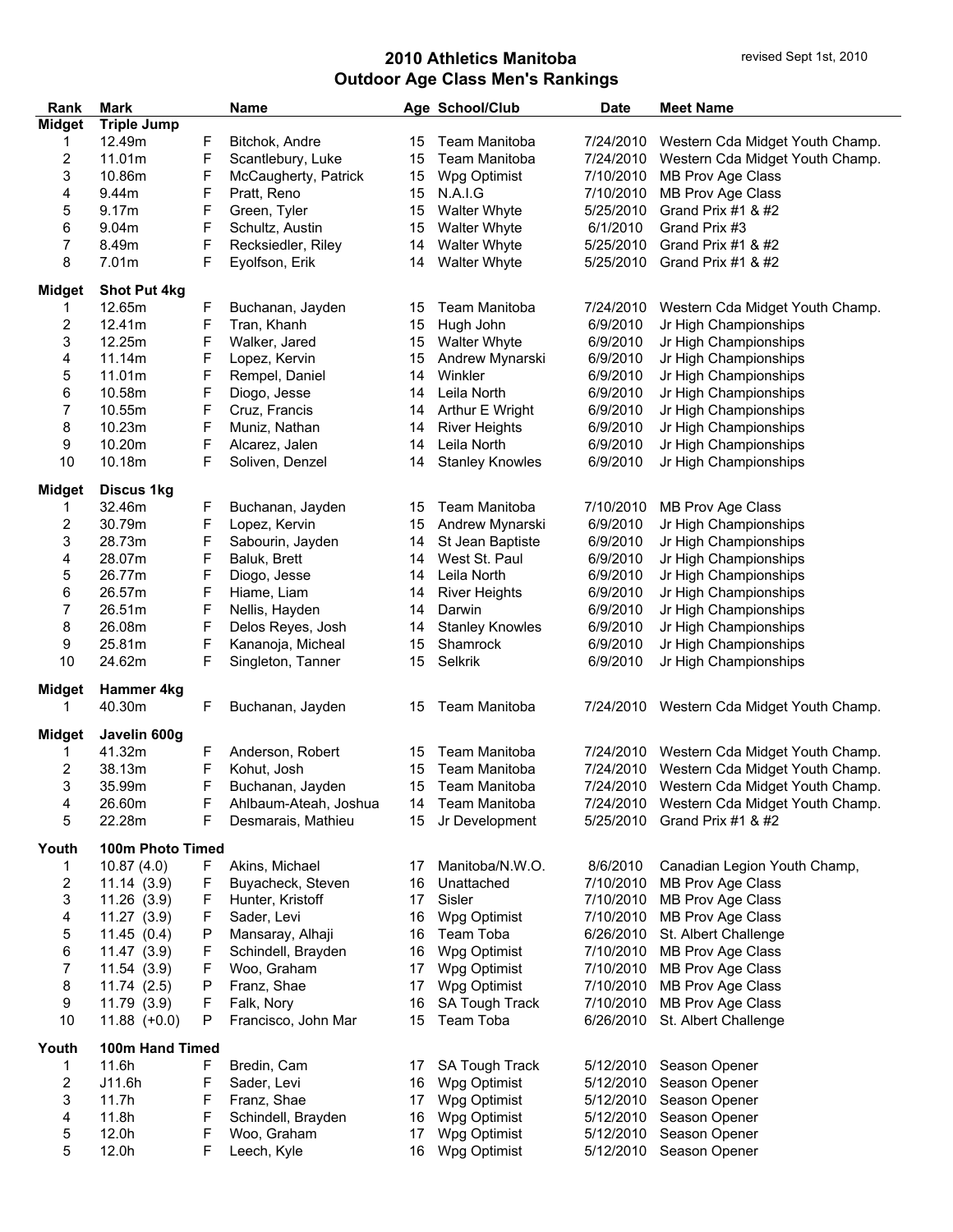| Rank  | <b>Mark</b>          |   | <b>Name</b>        |    | Age School/Club       | <b>Date</b> | <b>Meet Name</b>                          |
|-------|----------------------|---|--------------------|----|-----------------------|-------------|-------------------------------------------|
| Youth | 200m Photo Timed     |   |                    |    |                       |             |                                           |
| 1     | $22.40 (+0.0)$       | F | Akins, Michael     | 17 | Wpg Optimist          | 7/10/2010   | MB Prov Age Class                         |
| 2     | $23.15 (+0.0)$       | F | Franz, Shae        | 17 | Wpg Optimist          | 7/10/2010   | MB Prov Age Class                         |
| 3     | 23.34 (0.7)          | F | Hunter, Kristoff   | 17 | Sisler                | 6/23/2010   | Grand Prix #5                             |
| 4     | $23.37 (+0.0)$       | F | Sader, Levi        | 16 | Wpg Optimist          | 7/10/2010   | MB Prov Age Class                         |
| 5     | 23.87 (0.9)          | Ρ | Schindell, Brayden | 16 | Team Toba             | 6/26/2010   | St. Albert Challenge                      |
| 6     | 23.92 (0.7)          | F | Woo, Graham        | 17 | Wpg Optimist          | 6/26/2010   | Grand Prix #5                             |
| 7     | 23.94(0.3)           | Ρ | Buyacheck, Steven  | 16 | Team Toba             | 6/26/2010   | St. Albert Challenge                      |
| 8     | $23.95$ (+0.0)       | F | Willmott, Riel     | 17 | Kelvin                | 7/10/2010   | MB Prov Age Class                         |
| 9     | $24.07$ (+0.0)       | F | Whiteside, Eric    | 17 | Team Manitoba         | 7/24/2010   | Western Cda Midget Youth Champ.           |
| 10    | 24.18(0.8)           | Ρ | Bredin, Cam        | 17 | Team Toba             | 6/26/2010   | St. Albert Challenge                      |
| Youth | 200m Dash Hand Timed |   |                    |    |                       |             |                                           |
| 1.    | 22.8h (-0.2)         | F | Franz, Shae        | 17 | Wpg Optimist          | 6/1/2010    | Grand Prix #3                             |
| 2     | $23.2h$ $(-0.2)$     | F | Schindell, Brayden | 16 | Wpg Optimist          | 6/1/2010    | Grand Prix #3                             |
| 3     | 24.0h (-0.2)         | F | Beckett, Patrick   | 17 | Wpg Optimist          | 6/1/2010    | Grand Prix #3                             |
| Youth | 400m Photo Timed     |   |                    |    |                       |             |                                           |
| 1     | 50.03                | F | Fitkowsky, Matthew | 17 | Kelvin                | 6/10/2010   | MHSAA Championships                       |
| 2     | 51.72                | F | Willmott, Riel     | 17 | Kelvin                | 6/10/2010   | MHSAA Championships                       |
| 3     | 52.66                | F | Sader, Levi        | 16 | Wpg Optimist          | 7/10/2010   | MB Prov Age Class                         |
| 4     | 52.95                | F | Post, Mack         | 17 | SA Tough Track        | 7/10/2010   | MB Prov Age Class                         |
| 5     | 53.08                | F | Beckett, Patrick   | 17 | Team Toba             | 6/26/2010   | St. Albert Challenge                      |
| 6     | 53.23                | F | Whiteside, Eric    | 17 | Team Manitoba         | 7/24/2010   | Western Cda Midget Youth Champ.           |
| 7     | 53.45                | F | Franz, Shae        | 17 | Team Manitoba         | 7/24/2010   | Western Cda Midget Youth Champ.           |
| 8     | 53.50                | F | Larson, Adam       | 16 | Team Manitoba         | 7/24/2010   | Western Cda Midget Youth Champ.           |
| 9     | 53.52                | F | Schindell, Brayden | 16 | Team Manitoba         | 7/24/2010   | Western Cda Midget Youth Champ.           |
| 10    | 53.57                | F | Drover, Conrad     | 17 | Team Manitoba         |             | 7/24/2010 Western Cda Midget Youth Champ. |
| Youth | 400m Hand Timed      |   |                    |    |                       |             |                                           |
| 1     | 49.9h                | F | Fitkowsky, Matthew | 17 | Kelvin                | 5/12/2010   | Season Opener                             |
| 2     | 52.4h                | F | Beckett, Patrick   | 17 | Wpg Optimist          | 5/26/2010   | Grand Prix #1 & #2                        |
| 3     | 52.9h                | F | Post, Mac          | 17 | SA Tough Track        | 5/26/2010   | Grand Prix #1 & #2                        |
| 4     | 54.4h                | F | Franz, Shae        | 17 | Wpg Optimist          | 5/12/2010   | Season Opener                             |
| 5     | 54.5h                | F | Drover, Conrad     | 17 | Wpg Optimist          | 5/12/2010   | Season Opener                             |
| 6     | 55.3h                | F | Legare, Brad       | 16 | Oak Park              | 5/26/2010   | Grand Prix #1 & #2                        |
| 7     | 55.6h                | F | Luke, Alexandre    | 16 | Louis Riel            | 5/26/2010   | Grand Prix #1 & #2                        |
| 7     | 55.6h                | F | Schindell, Brayden | 16 | Wpg Optimist          | 5/12/2010   | Season Opener                             |
| Youth | 800m Photo Timed     |   |                    |    |                       |             |                                           |
| 1     | 2:00.40              | F | Neufeld, Levi      | 16 | Team Toba             | 6/10/2010   | <b>MHSAA Championships</b>                |
| 2     | 2:01.63              | F | Bulloch, Patrique  | 16 | Louis Riel            | 6/10/2010   | MHSAA Championships                       |
| 3     | 2:03.00              | F | Drover, Conrad     | 17 | Wpg Optimist          | 7/10/2010   | MB Prov Age Class                         |
| 4     | 2:05.50              | F | Post, Mac          | 17 | Team Toba             | 6/26/2010   | St. Albert Challenge                      |
| 5     | 2:05.55              | F | Sader, Levi        | 16 | Wpg Optimist          | 6/23/2010   | Grand Prix #5                             |
| 6     | 2:06.87              | F | Peters, Dustin     | 16 | Team Toba             | 6/26/2010   | St. Albert Challenge                      |
| 7     | 2:08.33              | F | Duncan, Patrick    | 17 | Team Manitoba         | 7/24/2010   | Western Cda Midget Youth Champ.           |
| 8     | 2:10.15              | F | Luke, Alexandre    | 16 | Louis Riel            | 6/10/2010   | MHSAA Championships                       |
| 9     | 2:10.68              | F | Dyck, Josh         | 16 | Unattached            | 7/10/2010   | MB Prov Age Class                         |
| 10    | 2:10.85              | F | Morrison, Dale     | 17 | Team Toba             | 6/26/2010   | St. Albert Challenge                      |
| Youth | 800m Hand Timed      |   |                    |    |                       |             |                                           |
| 1     | 2:01.9h              | F | Bulloch, Patrique  | 16 | Louis-Riel            | 6/1/2010    | Grand Prix #3                             |
| 2     | 2:06.7h              | F | Peters, Dustin     | 17 | Wpg Optimist          | 6/1/2010    | Grand Prix #3                             |
| 3     | 2:07.7h              | F | Post, Mac          | 17 | SA Tough Track        | 5/25/2010   | Grand Prix #1 & #2                        |
| 4     | 2:08.3h              | F | Drover, Conrad     | 17 | Wpg Optimist          | 5/25/2010   | Grand Prix #1 & #2                        |
| 5     | 2:13.6h              | F | Koening, Matthew   | 17 | <b>River East</b>     | 6/1/2010    | Grand Prix #3                             |
| 6     | 2:13.9h              | F | Morrison, Dale     | 17 | <b>SA Tough Track</b> | 5/25/2010   | Grand Prix #1 & #2                        |
| 7     | 2:20.0h              | F | Rebizant, Michael  | 16 | SA Tough Track        | 5/25/2010   | Grand Prix #1 & #2                        |
| 8     | 2:24.0h              | F | Nowrang, Bret      | 16 | Wpg Optimist          | 5/25/2010   | Grand Prix #1 & #2                        |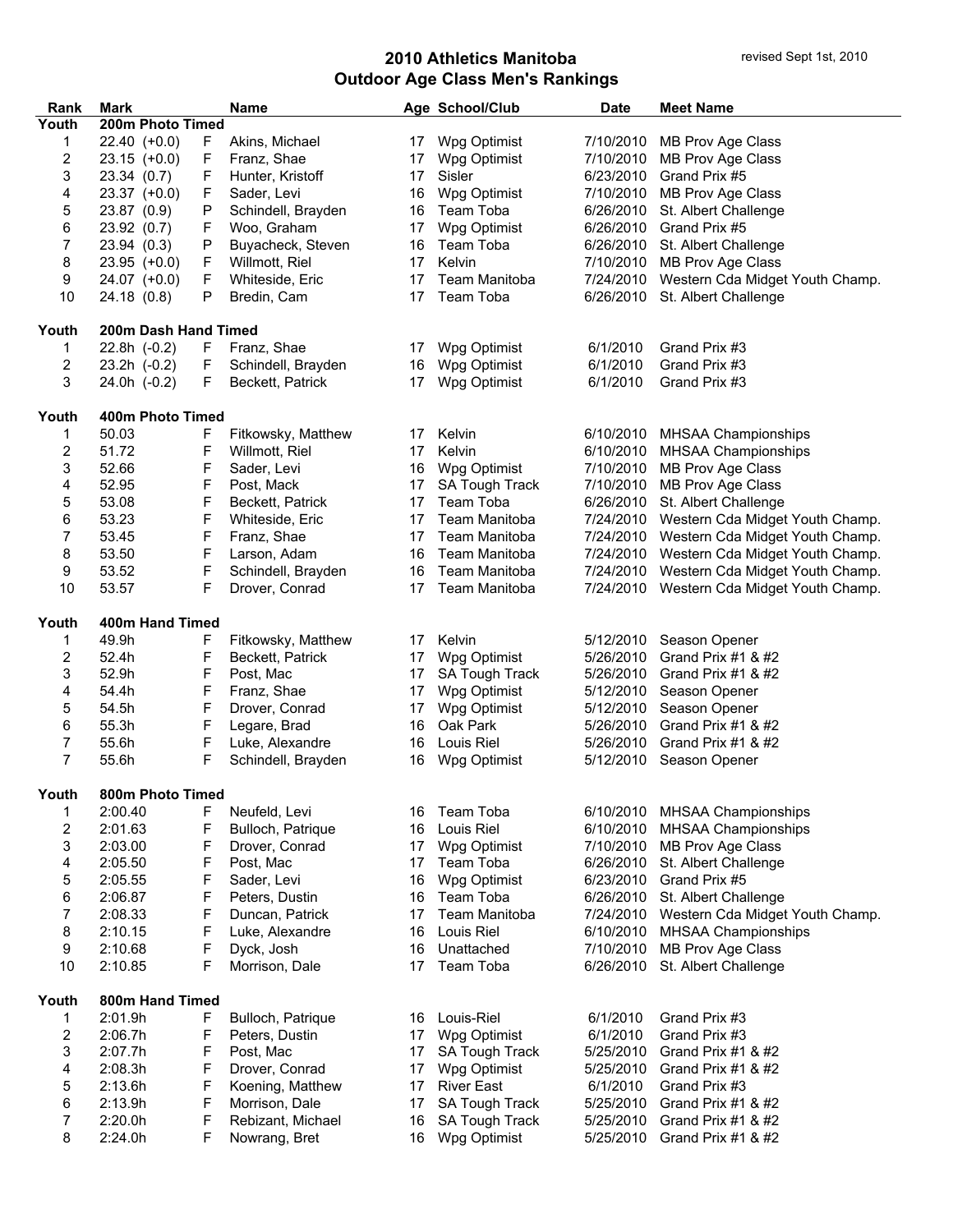| Rank  | <b>Mark</b>               |    | Name                           |    | Age School/Club       | <b>Date</b> | <b>Meet Name</b>                          |  |  |  |
|-------|---------------------------|----|--------------------------------|----|-----------------------|-------------|-------------------------------------------|--|--|--|
| Youth | 1500m Photo Timed         |    |                                |    |                       |             |                                           |  |  |  |
| 1     | 4:07.67                   | F  | Neufeld, Levi                  | 16 | Manitoba/N.W.O.       | 8/6/2010    | Canadian Legion Youth Champ.              |  |  |  |
| 2     | 4:10.05                   | F  | Bulloch, Patrique              | 16 | Team Manitoba         | 7/24/2010   | Western Cda Midget Youth Champ.           |  |  |  |
| 3     | 4:20.62                   | F  | Gemmell, Brendan               | 17 | <b>Team Manitoba</b>  | 7/24/2010   | Western Cda Midget Youth Champ.           |  |  |  |
| 4     | 4:26.21                   | F  | Peters, Dustin                 | 17 | Team Toba             | 6/10/2010   | MHSAA Championships                       |  |  |  |
| 5     | 4:35.04                   | F  | Nicholas, Marc                 | 16 | Team Toba             | 6/26/2010   | St. Albert Challenge                      |  |  |  |
| 6     | 4:40.65                   | F  | Dyck, Josh                     | 16 | Team Toba             | 6/26/2010   | St. Albert Challenge                      |  |  |  |
| 7     | 4:41.63                   | F  | Fazackerles, Ryan              | 16 | Team Manitoba         | 7/24/2010   | Western Cda Midget Youth Champ.           |  |  |  |
| 8     | 5:00.19                   | F  | Burrows, Jesse                 | 16 | Wpg Optimist          | 7/10/2010   | MB Prov Age Class                         |  |  |  |
| 9     | 5:33.32                   | F  | Swanson, Craig                 | 17 | N.A.I.G               | 7/10/2010   | MB Prov Age Class                         |  |  |  |
| 10    | 5:52.63                   | F  | Flett, Robert                  | 16 | N.A.I.G               | 7/10/2010   | MB Prov Age Class                         |  |  |  |
| Youth | 1500m Hand Timed          |    |                                |    |                       |             |                                           |  |  |  |
| 1     | 4:15.0h                   | F  | Bulloch, Patrique              | 16 | Louis Riel            | 5/26/2010   | Grand Prix #1 & #2                        |  |  |  |
| 2     | 4:40.5h                   | F  | De Vos, Colton                 | 17 | SA Tough Track        | 5/12/2010   | Season Opener                             |  |  |  |
| 3     | 4:52.0h                   | F  | Michaud, Colin                 | 16 | Louis Riel            | 5/26/2010   | Grand Prix #1 & #2                        |  |  |  |
|       |                           |    |                                |    |                       |             |                                           |  |  |  |
| Youth | 3000m Photo Timed         |    |                                |    |                       |             |                                           |  |  |  |
| 1     | 9:23.96                   | F  | Mislawchuk, Tyler              | 16 | SA Tough Track        | 6/10/2010   | MHSAA Championships                       |  |  |  |
| 2     | 9:28.24                   | F  | Gemmell, Brendan               | 17 | Team Toba             | 6/26/2010   | St. Albert Challenge                      |  |  |  |
| 3     | 9:32.39                   | F  | Bulloch, Patrique              | 16 | Louis-Riel            | 6/23/2010   | Grand Prix #5                             |  |  |  |
| 4     | 9:49.52                   | F  | Fazackerles, Ryan              | 16 | <b>Vincent Massey</b> | 6/10/2010   | <b>MHSAA Championships</b>                |  |  |  |
| 5     | 9:50.99                   | F  | Beil, Jordan                   | 16 | Stonewall             | 6/10/2010   | MHSAA Championships                       |  |  |  |
| 6     | 9:52.71                   | F  | Peters, Dustin                 | 17 | Wpg Optimist          | 7/10/2010   | MB Prov Age Class                         |  |  |  |
| 7     | 9:55.56                   | F  | Nicholas, Marc                 | 16 | Springs Christian     | 6/10/2010   | MHSAA Championships                       |  |  |  |
| 8     | 10:32.64                  | F  | Stevens, Joel                  | 16 | Team Manitoba         | 7/24/2010   | Western Cda Midget Youth Champ.           |  |  |  |
| 9     | 12:22.96                  | F  | Swanson, Craig                 | 17 | N.A.I.G               | 7/10/2010   | MB Prov Age Class                         |  |  |  |
| 10    | 13:19.26                  | F  | Flett, Carlson                 | 16 | N.A.I.G               | 7/10/2010   | MB Prov Age Class                         |  |  |  |
| Youth | 110m Hurdles 0.914m-9.14m |    |                                |    |                       |             |                                           |  |  |  |
|       |                           |    |                                |    | Wpg Optimist          |             |                                           |  |  |  |
| 1     | 15.24(0.5)                | F  | Woo, Graham                    | 17 |                       | 7/10/2010   | MB Prov Age Class                         |  |  |  |
| 2     | 16.10(0.7)                | Ρ  | Eyford, Wyatt                  | 16 | Team Toba             | 6/26/2010   | St. Albert Challenge                      |  |  |  |
| 3     | $17.53$ $(-1.0)$          | Ρ  | Krahn, Riley                   | 17 | Team Toba             | 6/26/2010   | St. Albert Challenge                      |  |  |  |
| 4     | $18.36$ $(-1.0)$          | Ρ  | Larson, Adam                   | 16 | Team Toba             | 6/26/2010   | St. Albert Challenge                      |  |  |  |
| 5     | 18.61(0.7)                | Ρ  | Croy, Ryan                     | 16 | Team Toba             | 6/26/2010   | St. Albert Challenge                      |  |  |  |
| Youth | 300m Hurdles 0.84m        |    |                                |    |                       |             |                                           |  |  |  |
| 1     | 40.35                     | F  | Cuaresma, Brendan              | 16 | <b>Team Manitoba</b>  | 7/24/2010   | Western Cda Midget Youth Champ.           |  |  |  |
| 2     | 41.26                     | F  | Woo, Graham                    | 17 | Team Manitoba         | 7/24/2010   | Western Cda Midget Youth Champ.           |  |  |  |
| 3     | 44.99                     | F  | Croy, Ryan                     | 16 | Team Manitoba         |             | 7/24/2010 Western Cda Midget Youth Champ. |  |  |  |
| Youth |                           |    | 400m Hurdles 0.84m Photo Timed |    |                       |             |                                           |  |  |  |
| 1.    | 1:00.44                   | F. | Cuaresma, Brendan              | 16 | Sisler                |             | 6/23/2010 Grand Prix #5                   |  |  |  |
|       |                           |    |                                |    |                       |             |                                           |  |  |  |
| Youth |                           |    | 400m Hurdles 0.84m Hand Timed  |    |                       |             |                                           |  |  |  |
| 1     | 1:00.1h                   | F. | Cuaresma, Brendan              | 16 | Sisler                |             | 5/12/2010 Season Opener                   |  |  |  |
| Youth | 2000m Steeplechase        |    |                                |    |                       |             |                                           |  |  |  |
| 1     | 6:57.97                   | F  | Peters, Dustin                 | 17 | Team Manitoba         | 7/24/2010   | Western Cda Midget Youth Champ.           |  |  |  |
| 2     | 7:02.14                   | F  | Nicholas, Marc                 | 16 | Team Manitoba         |             | 7/24/2010 Western Cda Midget Youth Champ. |  |  |  |
|       |                           |    |                                |    |                       |             |                                           |  |  |  |
| Youth | <b>High Jump</b>          |    |                                |    |                       |             |                                           |  |  |  |
| 1.    | 1.95m                     | F  | Olson, Steven                  | 17 | Manitoba/N.W.O.       | 8/6/2010    | Canadian Legion Youth Champ.              |  |  |  |
| 2     | 1.85m                     | F  | Clark, Neil                    | 16 | <b>Team Manitoba</b>  | 7/24/2010   | Western Cda Midget Youth Champ.           |  |  |  |
| 3     | 1.84m                     | F  | Mansaray, Alhaji               | 16 | Team Toba             | 6/26/2010   | St. Albert Challenge                      |  |  |  |
| 4     | 1.81m                     | F  | Eyford, Wyatt                  | 16 | Team Toba             | 6/26/2010   | St. Albert Challenge                      |  |  |  |
| 5     | 1.75m                     | F  | Woo, Graham                    | 17 | Team Toba             | 6/26/2010   | St. Albert Challenge                      |  |  |  |
| 6     | 1.70m                     | F  | Croy, Ryan                     | 16 | Unattached            | 6/1/2010    | Grand Prix #3                             |  |  |  |
| 6     | 1.70m                     | F  | Kowal, Cameron                 | 16 | Team Manitoba         | 7/24/2010   | Western Cda Midget Youth Champ.           |  |  |  |
| 8     | 1.65m                     | F  | Wilson, Daniel                 |    | Team Toba             | 6/26/2010   | St. Albert Challenge                      |  |  |  |
| 9     | 1.60m                     | F  | Singh, Gurkirat                |    | Team Toba             | 6/26/2010   | St. Albert Challenge                      |  |  |  |
| 10    | 1.55m                     | F  | Chana, Gurkirat                |    | 16 SA Tough Track     | 7/10/2010   | MB Prov Age Class                         |  |  |  |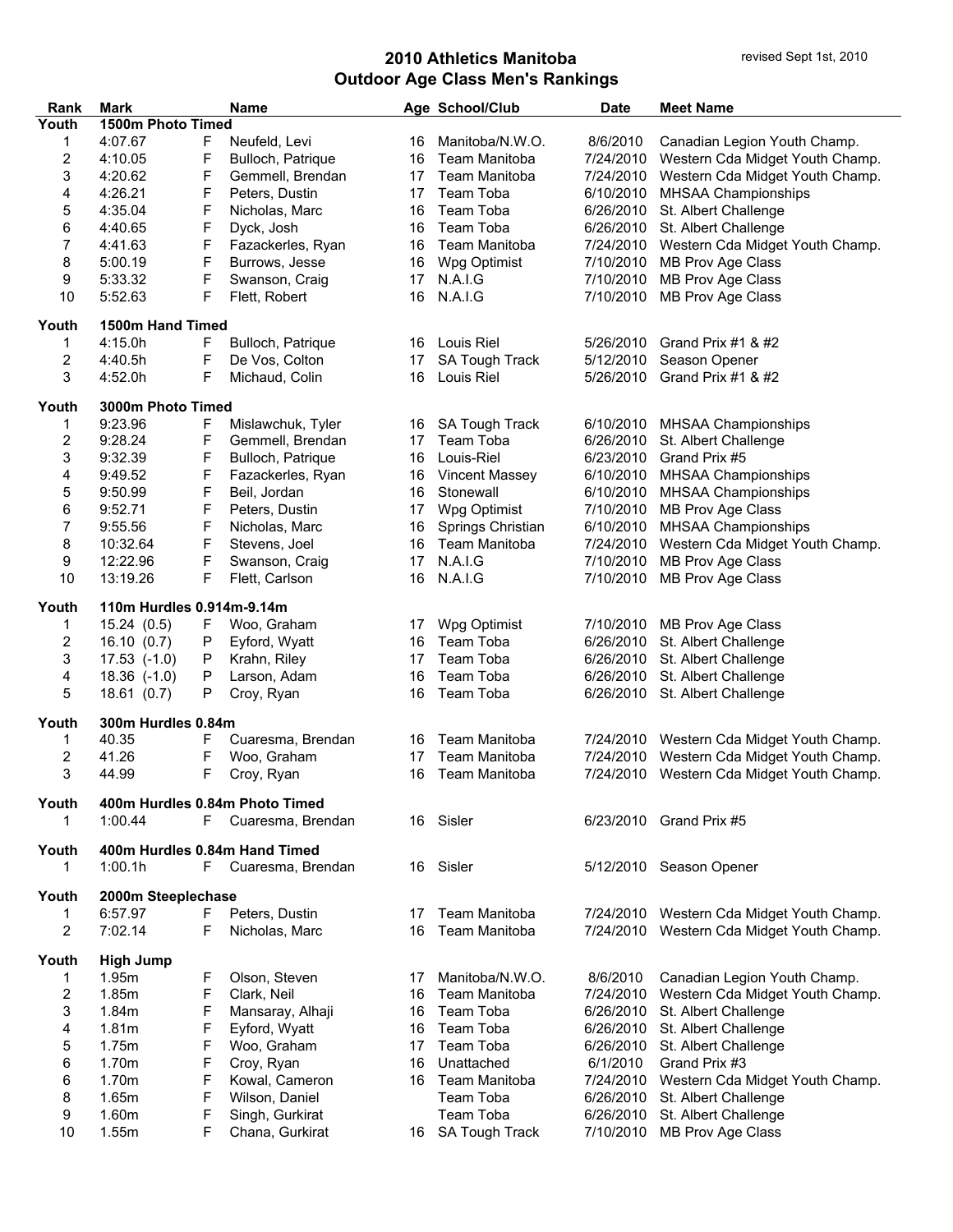| Rank                    | <b>Mark</b>         |    | Name                 |                 | Age School/Club      | <b>Date</b> | <b>Meet Name</b>                          |
|-------------------------|---------------------|----|----------------------|-----------------|----------------------|-------------|-------------------------------------------|
| Youth                   | <b>Pole Vault</b>   |    |                      |                 |                      |             |                                           |
| 1                       | 3.75m               | F  | Bilenko, Vitaliy     | 17              | Wpg Optimist         | 6/9/2010    | Grand Prix #4                             |
| 2                       | 3.40m               | F  | Bairos-Novak, Steven | 16              | Wpg Optimist         | 7/10/2010   | MB Prov Age Class                         |
|                         |                     |    |                      |                 |                      |             |                                           |
| Youth                   | Long Jump           |    |                      |                 |                      |             |                                           |
| 1                       | 6.30m               | F  | Woo, Graham          | 17              | Wpg Optimist         | 7/10/2010   | MB Prov Age Class                         |
| 2                       | 6.04m               | F  | Krahn, Riley         | 17              | Garden Valley        | 7/10/2010   | MB Prov Age Class                         |
| 3                       | 5.92m               | F  | Sader, Levi          | 16              | Wpg Optimist         | 7/10/2010   | MB Prov Age Class                         |
| 4                       | 5.89m               | F  | Bigger, Braden       | 16              | Unattached           | 7/10/2010   | MB Prov Age Class                         |
| 5                       | 5.75m               | F  | Lumarque, Jamie      | 16              | Sisler               | 7/10/2010   | MB Prov Age Class                         |
| 6                       | 5.61m               | F  | Borja, Jerome        | 16              | Sisler               | 7/10/2010   | MB Prov Age Class                         |
| 6                       | 5.61m               | F  | Croy, Ryan           |                 | 16 East Selkirk      | 7/10/2010   | MB Prov Age Class                         |
| 8                       | 5.46m               | F  | Reutlinger, Kirby    |                 | Team Toba            | 6/26/2010   | St. Albert Challenge                      |
|                         | 5.46m               |    |                      |                 | 16 Team Manitoba     |             |                                           |
| 8                       |                     | F  | Wilson, Daniel       |                 |                      |             | 7/24/2010 Western Cda Midget Youth Champ. |
| 10                      | 5.23m               | F  | Mansaray, Alhaji     | 16              | Team Toba            | 6/26/2010   | St. Albert Challenge                      |
| Youth                   | <b>Triple Jump</b>  |    |                      |                 |                      |             |                                           |
| 1                       | 12.92m              | F  | Krahn, Riley         | 17              | Team Toba            | 6/26/2010   | St. Albert Challenge                      |
| $\overline{\mathbf{c}}$ | 12.24m              | F  | Reutlinger, Kirby    | 16              | <b>Team Manitoba</b> | 7/24/2010   | Western Cda Midget Youth Champ.           |
| 3                       | 11.79m              | F  | Woo, Graham          | 17              | Wpg Optimist         | 6/1/2010    | Grand Prix #3                             |
|                         |                     |    |                      |                 |                      |             |                                           |
| 4                       | 11.78m              | F  | Borja, Jerome        | 16              | Sisler               | 6/23/2010   | Grand Prix #5                             |
| 5                       | 11.67m              | F  | Lumarque, Jamie      | 16              | Sisler               | 6/23/2010   | Grand Prix #5                             |
| 6                       | 11.12m              | F  | Piol, John           | 16              | Sisler               | 7/10/2010   | MB Prov Age Class                         |
| 7                       | 10.89m              | F  | Biggar, Braden       | 16              | Unattached           | 7/10/2010   | MB Prov Age Class                         |
| 8                       | 9.70m               | F  | Pangan, Jayson       | 16              | Sisler               | 7/10/2010   | MB Prov Age Class                         |
|                         |                     |    |                      |                 |                      |             |                                           |
| Youth                   | <b>Shot Put 5kg</b> |    |                      |                 |                      |             |                                           |
| 1                       | 13.31m              | F  | Rimke, Reed          |                 | 16 Unattached        |             | 7/10/2010 MB Prov Age Class               |
| 2                       | 12.69m              | F  | Uriezius, Curtis     | 16              | Springs              | 7/10/2010   | MB Prov Age Class                         |
| 3                       | 12.64m              | F  | Hackie, Ezra         | 17              | Springs              | 7/10/2010   | MB Prov Age Class                         |
| 4                       | 11.99m              | F  | Vandepoele, Braedon  | 17 <sub>1</sub> | N.A.I.G              | 7/10/2010   | MB Prov Age Class                         |
| 5                       | 11.95m              | F  | Wilkinson, Brayden   |                 | 16 N.A.I.G           | 7/10/2010   | MB Prov Age Class                         |
| 6                       | 11.82m              | F  | Cochrane, Shane      | 17              | N.A.I.G              | 7/10/2010   | MB Prov Age Class                         |
| 8                       | 10.03m              | F  | Woo, Graham          | 17 <sub>1</sub> | Wpg Optimist         | 7/10/2010   | MB Prov Age Class                         |
| 9                       | 8.74m               | F  | McDougall, Minkithi  |                 | 16 N.A.I.G           | 7/10/2010   | MB Prov Age Class                         |
|                         |                     |    |                      |                 |                      |             |                                           |
| Youth                   | Discus 1.5kg        |    |                      |                 |                      |             |                                           |
| 1                       | 39.59m              | F. | Vanderpoele, Braedon |                 | 17 N.A.I.G           | 7/10/2010   | MB Prov Age Class                         |
| 2                       | 33.49m              | F  | Rimke, Reed          | 16              | Unattached           | 6/23/2010   | Grand Prix #5                             |
| 3                       | 31.41m              | F  | Urniezius, Curtis    |                 | 16 Team Manitoba     |             | 7/24/2010 Western Cda Midget Youth Champ. |
| 4                       | 29.20m              |    | Wilkinson, Brayden   |                 | 16 N.A.I.G           |             | 7/10/2010 2010 Manitoba Prov Age Cla      |
| 5                       | 25.85m              |    | Cochrane, Shane      | 17              | N.A.I.G              |             | 7/10/2010 2010 Manitoba Prov Age Cla      |
|                         |                     |    |                      |                 |                      |             |                                           |
| Youth                   | Hammer 5kg          |    |                      |                 |                      |             |                                           |
| 1                       | 37.06m              | F  | Urniezius, Curtis    | 16              | Team Manitoba        |             | 7/24/2010 Western Cda Midget Youth Champ. |
| $\overline{c}$          | 29.38m              | F  | Remke, Reid          | 16              | Team Manitoba        |             | 7/24/2010 Western Cda Midget Youth Champ. |
| Youth                   | Javelin 700g        |    |                      |                 |                      |             |                                           |
| 1                       | 57.74m              | F  | Cote, Max            |                 | Team Manitoba        | 7/24/2010   | Western Cda Midget Youth Champ.           |
|                         | 49.48m              |    |                      | 17<br>16        |                      | 7/10/2010   | MB Prov Age Class                         |
| 2                       |                     | F  | Urniezius, Curtis    |                 | Springs              |             |                                           |
| 3                       | 46.89m              | F  | Brydges, Dylan       |                 | Team toba            | 6/26/2010   | St. Albert Challenge                      |
| 4                       | 41.82m              | F  | Clapa, Zac           | 17              | Team Manitoba        | 7/24/2010   | Western Cda Midget Youth Champ.           |
| 5                       | 37.91m              | F  | Woo, Graham          | 17              | Wpg Optimist         | 7/10/2010   | MB Prov Age Class                         |
| 6                       | 35.63m              | F  | Wilkinson, Brayden   | 16              | N.A.I.G              | 7/10/2010   | MB Prov Age Class                         |
| $\overline{7}$          | 33.14m              | F  | Smith, Ryan          | 17              | Sisler               | 7/10/2010   | MB Prov Age Class                         |
|                         |                     |    |                      |                 |                      |             |                                           |
| Junior                  | 100m Photo Timed    |    |                      |                 |                      |             |                                           |
| 1                       | $11.03 (+0.0)$      | P  | Allen, Ben           | 18              | Kelvin               | 6/10/2010   | <b>MHSAA Championships</b>                |
| $\overline{\mathbf{c}}$ | 11.22(1.7)          | P  | Samking, Wilfred     | 18              | Wpg Optimist         | 7/2/2010    | Canadian Junior Championships             |
| 3                       | 11.27(3.3)          | F  | McMaster, Jamie      | 19              | Wpg Optimist         | 7/10/2010   | MB Prov Age Class                         |
| 4                       | 11.42(2.4)          | P  | Gajadhar, Mack       | 18              | Wpg Optimist         | 7/2/2010    | Canadian Junior Championships             |
| 5                       | 12.26(0.5)          | м  | Entz, Scott          | 18              | Wpg Optimist         | 7/24/2010   | Western Cda Midget Youth Champ.           |
| 6                       | 12.39(0.5)          | M  | Beddome, Aaron       | 19              | Wpg Optimist         | 7/24/2010   | Western Cda Midget Youth Champ.           |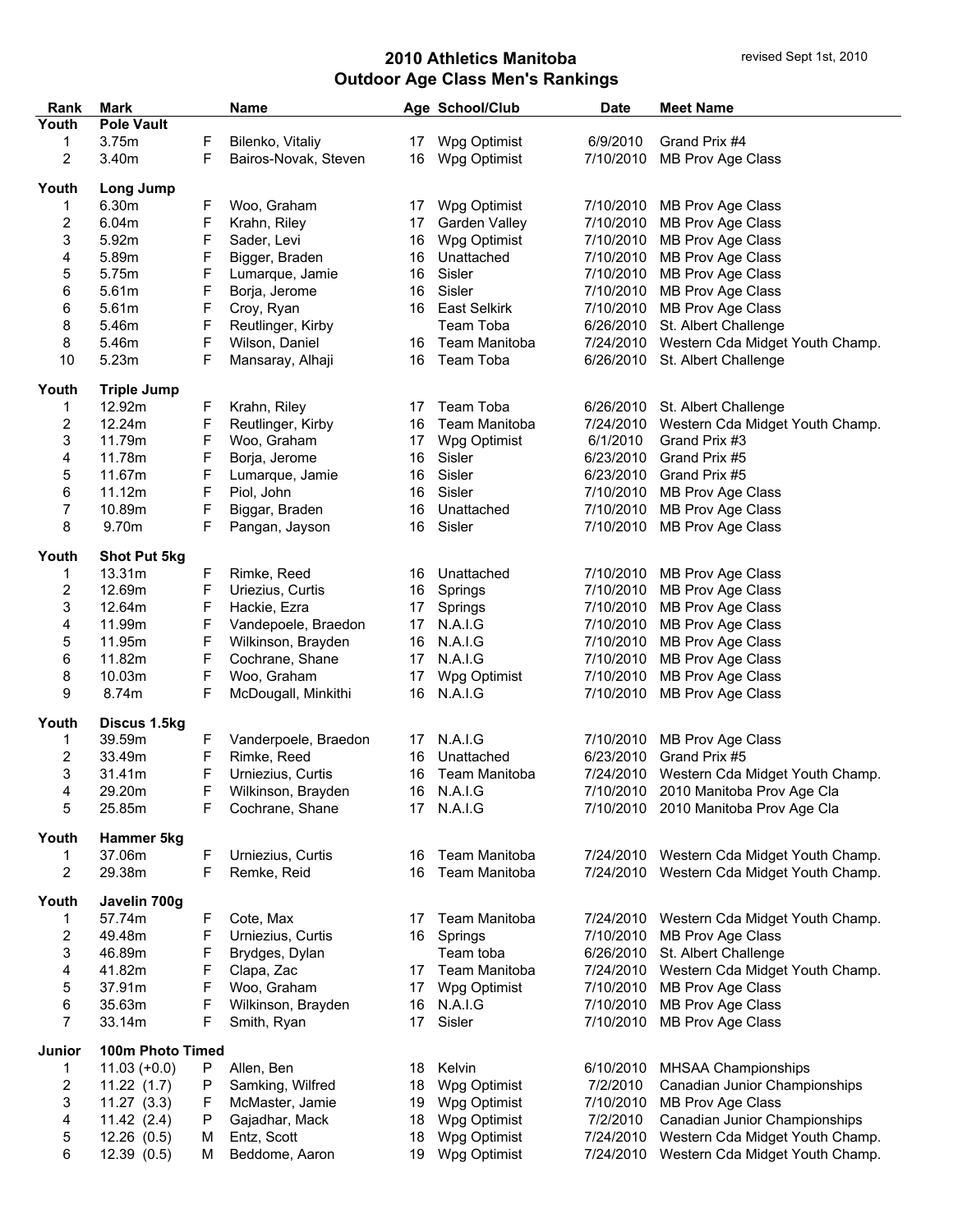| 100m Hand Timed<br>Junior<br>11.0h $(2.4)$<br>19 Wpg Optimist<br>6/9/2010<br>Grand Prix #4<br>1<br>F.<br>McMaster, Jamie<br>F<br>5/26/2010<br>1<br>11.0h $(2.2)$<br>Gajadhar, Mack<br>19 Wpg Optimist<br>Grand Prix #1 $&$ #2<br>F<br>3<br>6/9/2010<br>11.3h $(2.4)$<br>Ostberg, Dylan<br>19<br><b>Bison Track</b><br>Grand Prix #4<br>F<br>4<br>11.7h<br>Feldshun, Matthew<br>Wpg Optimist<br>5/12/2010<br>Season Opener<br>18<br>12.1h<br>F<br>5/25/2010<br>5<br>Beddome, Aaron<br>19<br>Wpg Optimist<br>Grand Prix #1 $&$ #2<br>5<br>F<br><b>Bison Track</b><br>12.1h $(2.4)$<br>Gardiner, Rob<br>19<br>6/9/2010<br>Grand Prix #4<br>7<br>F<br>12.7h<br>19<br>Wpg Optimist<br>5/25/2010<br>Grand Prix #1 $&$ #2<br>Buchanan, Arthur<br>200m Photo Timed<br>Junior<br>Kelvin<br>22.10 (1.9)<br>F<br>Allen, Ben<br>6/10/2010<br><b>MHSAA Championships</b><br>1<br>18<br>2<br>6/10/2010<br>22.50 (1.9)<br>F<br>Samking, Wilfred<br>18<br>Wpg Optimist<br><b>MHSAA Championships</b><br>3<br>F<br>22.71 (0.7)<br>McMaster, Jamie<br>Wpg Optimist<br>6/23/2010<br>Grand Prix #5<br>19<br>4<br>22.73 (0.7)<br>F<br>Ostberg, Dylan<br><b>Bison Track</b><br>6/23/2010<br>Grand Prix #5<br>19<br>23.52(1.0)<br>F<br>Sampson, Terrence<br>18<br>Sisler<br>7/10/2010<br>MB Prov Age Class<br>5<br>6<br>F<br>Gardiner, Rob<br><b>Bison Track</b><br>MB Prov Age Class<br>23.55(1.0)<br>19<br>7/10/2010<br>7<br>F<br>Wpg Optimist<br>6/23/2010<br>Grand Prix #5<br>23.79 (0.7)<br>Gajadhar, Mack<br>19<br>8<br>6/23/2010<br>26.85 (0.6)<br>F<br>Lee, Aaron<br>18<br>St. John's<br>Grand Prix #5<br>Junior<br>200m Hand Timed<br><b>Bison T&amp;F Club</b><br>6/1/2010<br>$22.0h$ $(-0.2)$<br>F<br>Ostberg, Dylan<br>Grand Prix #3<br>1<br>19<br>F<br>2<br>6/1/2010<br>Gajadhar, Mack<br>19<br>Wpg Optimist<br>Grand Prix #3<br>$22.6h$ (-0.2)<br>3<br>Bison T&F Club<br>6/1/2010<br>22.8h (-0.2)<br>F<br>Gardiner, Rob<br>19<br>Grand Prix #3<br>400m Photo Timed<br>Junior<br><b>Bison Track</b><br>50.12<br>Ostberg, Dylan<br>6/20/2010<br><b>Caltaf Track Classic</b><br>1<br>P<br>19<br>2<br>50.33<br>Vankoughnet, Joel<br>19<br><b>Bison Track</b><br>7/2/2010<br>Canadian Junior Championships<br>F<br>3<br>F<br>Sampson, Terrence<br>Sisler<br>6/10/2010<br><b>MHSAA Championships</b><br>50.46<br>18<br>51.56<br>F<br>MB Prov Age Class<br>4<br>Gardiner, Rob<br>19<br><b>Bison Track</b><br>7/10/2010<br>F<br>51.72<br>6/10/2010<br>5<br>Willmott, Riel<br>17 <sup>2</sup><br>Kelvin<br><b>MHSAA Championships</b><br>F<br>6<br>52.72<br>MB Prov Age Class<br>Reimer, Nick<br>Wpg Optimist<br>7/10/2010<br>18<br>7<br>Western Cda Midget Youth Champ.<br>56.04<br>M<br>Entz, Scott<br>18<br>Wpg Optimist<br>7/24/2010<br>8<br>26.67<br>Beddome, Aaron<br>19<br>Wpg Optimist<br>7/24/2010<br>Western Cda Midget Youth Champ.<br>M<br>9<br>F<br>59.82<br>Lee, Aaron<br>18<br>St. John's<br>7/10/2010<br>MB Prov Age Class<br>400m Hand Timed<br>Junior<br><b>Bison Track</b><br>50.0h<br>Vankoughnet, Joel<br>5/12/2010<br>Season Opener<br>F.<br>1<br>19<br>2<br>F<br><b>Bison Track</b><br>Grand Prix #1 & #2<br>50.1h<br>Ostberg, Dylan<br>19<br>5/26/2010<br>3<br>F<br>50.8h<br>Waters, Jay<br>19<br>Flying M<br>5/12/2010<br>Season Opener<br>52.5h<br>F<br>4<br>Gardiner, Rob<br>19<br><b>Bison Track</b><br>5/26/2010 Grand Prix #1 & #2<br>5<br>F<br>18 Wpg Optimist<br>54.1h<br>Reimer, Nick<br>5/12/2010 Season Opener<br>6<br>55.2h<br>Buchanan, Arthur<br>19 Wpg Optimist<br>5/25/2010 Grand Prix #1 & #2<br>F<br>7<br>56.7h<br>F<br>Beddome, Aaron<br>19<br>Wpg Optimist<br>5/25/2010 Grand Prix #1 & #2<br>800m Photo Timed<br>Junior<br>1:55.38<br>Vankoughnet, Joel<br><b>Bison Track</b><br>6/23/2010<br>Grand Prix #5<br>1<br>F.<br>19<br>2<br>St John's<br>1:58.41<br>F<br>Vincent, Sam<br>18<br>6/10/2010<br><b>MHSAA Championships</b><br>3<br>7/2/2010<br>1:58.62<br>P<br>Thacher, Eric<br>SA Tough Track<br>Canadian Junior Championships<br>18<br>4<br>2:02.16<br>P<br>Miller, Thomas<br>18 River City<br>7/2/2010<br>Canadian Junior Championships<br>Wpg Optimist<br>5<br>2:03.51<br>F<br>Reimer, Nick<br>18<br>6/23/2010<br>Grand Prix #5<br><b>MB Triathlon</b><br>6<br>2:03.86<br>F<br>6/10/2010<br><b>MHSAA Championships</b><br>Brault, Charles<br>19<br>7<br>2:04.78<br>F<br>Redpath, Jason<br>19<br><b>Bison T&amp;F Club</b><br>7/9/2010<br>Kajaks Intl Track Classic<br>8<br>2:20.06<br>F<br>Lee, Aaron<br>18<br>St. John's<br>7/10/2010<br>MB Prov Age Class<br>F<br>9<br>N.A.I.G<br>3:12.00<br>Harper, Walter<br>18<br>7/10/2010<br>MB Prov Age Class<br>800m Hand Timed<br>Junior<br>1:59.2h<br>F<br>Miller, Thomas<br>18 River City Athletics<br>6/1/2010<br>Grand Prix #3<br>1<br>2<br><b>Bison Track</b><br>2:01.7h<br>F<br>Vankoughnet, Joel<br>5/25/2010<br>Grand Prix #1 & #2<br>19<br>3<br><b>Bison T&amp;F Club</b><br>6/1/2010<br>2:07.0h<br>F<br>Redpath, Jason<br>19<br>Grand Prix #3<br>2:09.2h<br>F<br>Thacher, Eric<br><b>SA Tough Track</b><br>5/25/2010<br>Grand Prix #1 & #2<br>4<br>18<br>2:11.0h<br>F<br>Creed, Sammy<br>John Taylor Pipers<br>6/1/2010<br>Grand Prix #3<br>5<br>18<br>6<br>F<br>Parkin, Tom<br>Unattached<br>6/1/2010<br>3:02.4h<br>19<br>Grand Prix #3 | Rank | <b>Mark</b> | Name | Age School/Club | <b>Date</b> | <b>Meet Name</b> |
|----------------------------------------------------------------------------------------------------------------------------------------------------------------------------------------------------------------------------------------------------------------------------------------------------------------------------------------------------------------------------------------------------------------------------------------------------------------------------------------------------------------------------------------------------------------------------------------------------------------------------------------------------------------------------------------------------------------------------------------------------------------------------------------------------------------------------------------------------------------------------------------------------------------------------------------------------------------------------------------------------------------------------------------------------------------------------------------------------------------------------------------------------------------------------------------------------------------------------------------------------------------------------------------------------------------------------------------------------------------------------------------------------------------------------------------------------------------------------------------------------------------------------------------------------------------------------------------------------------------------------------------------------------------------------------------------------------------------------------------------------------------------------------------------------------------------------------------------------------------------------------------------------------------------------------------------------------------------------------------------------------------------------------------------------------------------------------------------------------------------------------------------------------------------------------------------------------------------------------------------------------------------------------------------------------------------------------------------------------------------------------------------------------------------------------------------------------------------------------------------------------------------------------------------------------------------------------------------------------------------------------------------------------------------------------------------------------------------------------------------------------------------------------------------------------------------------------------------------------------------------------------------------------------------------------------------------------------------------------------------------------------------------------------------------------------------------------------------------------------------------------------------------------------------------------------------------------------------------------------------------------------------------------------------------------------------------------------------------------------------------------------------------------------------------------------------------------------------------------------------------------------------------------------------------------------------------------------------------------------------------------------------------------------------------------------------------------------------------------------------------------------------------------------------------------------------------------------------------------------------------------------------------------------------------------------------------------------------------------------------------------------------------------------------------------------------------------------------------------------------------------------------------------------------------------------------------------------------------------------------------------------------------------------------------------------------------------------------------------------------------------------------------------------------------------------------------------------------------------------------------------------------------------------------------------------------------------------------------------------------------------------------------------------------------------------------------------------------------------------------------------------------------------------------------------------------------------------------------------------------------------------------------------------------------------------------------------------------------------------------------------------------------------------------------------------------------------------------------------------------------------------------------------------------------------------------------------------------------------|------|-------------|------|-----------------|-------------|------------------|
|                                                                                                                                                                                                                                                                                                                                                                                                                                                                                                                                                                                                                                                                                                                                                                                                                                                                                                                                                                                                                                                                                                                                                                                                                                                                                                                                                                                                                                                                                                                                                                                                                                                                                                                                                                                                                                                                                                                                                                                                                                                                                                                                                                                                                                                                                                                                                                                                                                                                                                                                                                                                                                                                                                                                                                                                                                                                                                                                                                                                                                                                                                                                                                                                                                                                                                                                                                                                                                                                                                                                                                                                                                                                                                                                                                                                                                                                                                                                                                                                                                                                                                                                                                                                                                                                                                                                                                                                                                                                                                                                                                                                                                                                                                                                                                                                                                                                                                                                                                                                                                                                                                                                                                                                                                  |      |             |      |                 |             |                  |
|                                                                                                                                                                                                                                                                                                                                                                                                                                                                                                                                                                                                                                                                                                                                                                                                                                                                                                                                                                                                                                                                                                                                                                                                                                                                                                                                                                                                                                                                                                                                                                                                                                                                                                                                                                                                                                                                                                                                                                                                                                                                                                                                                                                                                                                                                                                                                                                                                                                                                                                                                                                                                                                                                                                                                                                                                                                                                                                                                                                                                                                                                                                                                                                                                                                                                                                                                                                                                                                                                                                                                                                                                                                                                                                                                                                                                                                                                                                                                                                                                                                                                                                                                                                                                                                                                                                                                                                                                                                                                                                                                                                                                                                                                                                                                                                                                                                                                                                                                                                                                                                                                                                                                                                                                                  |      |             |      |                 |             |                  |
|                                                                                                                                                                                                                                                                                                                                                                                                                                                                                                                                                                                                                                                                                                                                                                                                                                                                                                                                                                                                                                                                                                                                                                                                                                                                                                                                                                                                                                                                                                                                                                                                                                                                                                                                                                                                                                                                                                                                                                                                                                                                                                                                                                                                                                                                                                                                                                                                                                                                                                                                                                                                                                                                                                                                                                                                                                                                                                                                                                                                                                                                                                                                                                                                                                                                                                                                                                                                                                                                                                                                                                                                                                                                                                                                                                                                                                                                                                                                                                                                                                                                                                                                                                                                                                                                                                                                                                                                                                                                                                                                                                                                                                                                                                                                                                                                                                                                                                                                                                                                                                                                                                                                                                                                                                  |      |             |      |                 |             |                  |
|                                                                                                                                                                                                                                                                                                                                                                                                                                                                                                                                                                                                                                                                                                                                                                                                                                                                                                                                                                                                                                                                                                                                                                                                                                                                                                                                                                                                                                                                                                                                                                                                                                                                                                                                                                                                                                                                                                                                                                                                                                                                                                                                                                                                                                                                                                                                                                                                                                                                                                                                                                                                                                                                                                                                                                                                                                                                                                                                                                                                                                                                                                                                                                                                                                                                                                                                                                                                                                                                                                                                                                                                                                                                                                                                                                                                                                                                                                                                                                                                                                                                                                                                                                                                                                                                                                                                                                                                                                                                                                                                                                                                                                                                                                                                                                                                                                                                                                                                                                                                                                                                                                                                                                                                                                  |      |             |      |                 |             |                  |
|                                                                                                                                                                                                                                                                                                                                                                                                                                                                                                                                                                                                                                                                                                                                                                                                                                                                                                                                                                                                                                                                                                                                                                                                                                                                                                                                                                                                                                                                                                                                                                                                                                                                                                                                                                                                                                                                                                                                                                                                                                                                                                                                                                                                                                                                                                                                                                                                                                                                                                                                                                                                                                                                                                                                                                                                                                                                                                                                                                                                                                                                                                                                                                                                                                                                                                                                                                                                                                                                                                                                                                                                                                                                                                                                                                                                                                                                                                                                                                                                                                                                                                                                                                                                                                                                                                                                                                                                                                                                                                                                                                                                                                                                                                                                                                                                                                                                                                                                                                                                                                                                                                                                                                                                                                  |      |             |      |                 |             |                  |
|                                                                                                                                                                                                                                                                                                                                                                                                                                                                                                                                                                                                                                                                                                                                                                                                                                                                                                                                                                                                                                                                                                                                                                                                                                                                                                                                                                                                                                                                                                                                                                                                                                                                                                                                                                                                                                                                                                                                                                                                                                                                                                                                                                                                                                                                                                                                                                                                                                                                                                                                                                                                                                                                                                                                                                                                                                                                                                                                                                                                                                                                                                                                                                                                                                                                                                                                                                                                                                                                                                                                                                                                                                                                                                                                                                                                                                                                                                                                                                                                                                                                                                                                                                                                                                                                                                                                                                                                                                                                                                                                                                                                                                                                                                                                                                                                                                                                                                                                                                                                                                                                                                                                                                                                                                  |      |             |      |                 |             |                  |
|                                                                                                                                                                                                                                                                                                                                                                                                                                                                                                                                                                                                                                                                                                                                                                                                                                                                                                                                                                                                                                                                                                                                                                                                                                                                                                                                                                                                                                                                                                                                                                                                                                                                                                                                                                                                                                                                                                                                                                                                                                                                                                                                                                                                                                                                                                                                                                                                                                                                                                                                                                                                                                                                                                                                                                                                                                                                                                                                                                                                                                                                                                                                                                                                                                                                                                                                                                                                                                                                                                                                                                                                                                                                                                                                                                                                                                                                                                                                                                                                                                                                                                                                                                                                                                                                                                                                                                                                                                                                                                                                                                                                                                                                                                                                                                                                                                                                                                                                                                                                                                                                                                                                                                                                                                  |      |             |      |                 |             |                  |
|                                                                                                                                                                                                                                                                                                                                                                                                                                                                                                                                                                                                                                                                                                                                                                                                                                                                                                                                                                                                                                                                                                                                                                                                                                                                                                                                                                                                                                                                                                                                                                                                                                                                                                                                                                                                                                                                                                                                                                                                                                                                                                                                                                                                                                                                                                                                                                                                                                                                                                                                                                                                                                                                                                                                                                                                                                                                                                                                                                                                                                                                                                                                                                                                                                                                                                                                                                                                                                                                                                                                                                                                                                                                                                                                                                                                                                                                                                                                                                                                                                                                                                                                                                                                                                                                                                                                                                                                                                                                                                                                                                                                                                                                                                                                                                                                                                                                                                                                                                                                                                                                                                                                                                                                                                  |      |             |      |                 |             |                  |
|                                                                                                                                                                                                                                                                                                                                                                                                                                                                                                                                                                                                                                                                                                                                                                                                                                                                                                                                                                                                                                                                                                                                                                                                                                                                                                                                                                                                                                                                                                                                                                                                                                                                                                                                                                                                                                                                                                                                                                                                                                                                                                                                                                                                                                                                                                                                                                                                                                                                                                                                                                                                                                                                                                                                                                                                                                                                                                                                                                                                                                                                                                                                                                                                                                                                                                                                                                                                                                                                                                                                                                                                                                                                                                                                                                                                                                                                                                                                                                                                                                                                                                                                                                                                                                                                                                                                                                                                                                                                                                                                                                                                                                                                                                                                                                                                                                                                                                                                                                                                                                                                                                                                                                                                                                  |      |             |      |                 |             |                  |
|                                                                                                                                                                                                                                                                                                                                                                                                                                                                                                                                                                                                                                                                                                                                                                                                                                                                                                                                                                                                                                                                                                                                                                                                                                                                                                                                                                                                                                                                                                                                                                                                                                                                                                                                                                                                                                                                                                                                                                                                                                                                                                                                                                                                                                                                                                                                                                                                                                                                                                                                                                                                                                                                                                                                                                                                                                                                                                                                                                                                                                                                                                                                                                                                                                                                                                                                                                                                                                                                                                                                                                                                                                                                                                                                                                                                                                                                                                                                                                                                                                                                                                                                                                                                                                                                                                                                                                                                                                                                                                                                                                                                                                                                                                                                                                                                                                                                                                                                                                                                                                                                                                                                                                                                                                  |      |             |      |                 |             |                  |
|                                                                                                                                                                                                                                                                                                                                                                                                                                                                                                                                                                                                                                                                                                                                                                                                                                                                                                                                                                                                                                                                                                                                                                                                                                                                                                                                                                                                                                                                                                                                                                                                                                                                                                                                                                                                                                                                                                                                                                                                                                                                                                                                                                                                                                                                                                                                                                                                                                                                                                                                                                                                                                                                                                                                                                                                                                                                                                                                                                                                                                                                                                                                                                                                                                                                                                                                                                                                                                                                                                                                                                                                                                                                                                                                                                                                                                                                                                                                                                                                                                                                                                                                                                                                                                                                                                                                                                                                                                                                                                                                                                                                                                                                                                                                                                                                                                                                                                                                                                                                                                                                                                                                                                                                                                  |      |             |      |                 |             |                  |
|                                                                                                                                                                                                                                                                                                                                                                                                                                                                                                                                                                                                                                                                                                                                                                                                                                                                                                                                                                                                                                                                                                                                                                                                                                                                                                                                                                                                                                                                                                                                                                                                                                                                                                                                                                                                                                                                                                                                                                                                                                                                                                                                                                                                                                                                                                                                                                                                                                                                                                                                                                                                                                                                                                                                                                                                                                                                                                                                                                                                                                                                                                                                                                                                                                                                                                                                                                                                                                                                                                                                                                                                                                                                                                                                                                                                                                                                                                                                                                                                                                                                                                                                                                                                                                                                                                                                                                                                                                                                                                                                                                                                                                                                                                                                                                                                                                                                                                                                                                                                                                                                                                                                                                                                                                  |      |             |      |                 |             |                  |
|                                                                                                                                                                                                                                                                                                                                                                                                                                                                                                                                                                                                                                                                                                                                                                                                                                                                                                                                                                                                                                                                                                                                                                                                                                                                                                                                                                                                                                                                                                                                                                                                                                                                                                                                                                                                                                                                                                                                                                                                                                                                                                                                                                                                                                                                                                                                                                                                                                                                                                                                                                                                                                                                                                                                                                                                                                                                                                                                                                                                                                                                                                                                                                                                                                                                                                                                                                                                                                                                                                                                                                                                                                                                                                                                                                                                                                                                                                                                                                                                                                                                                                                                                                                                                                                                                                                                                                                                                                                                                                                                                                                                                                                                                                                                                                                                                                                                                                                                                                                                                                                                                                                                                                                                                                  |      |             |      |                 |             |                  |
|                                                                                                                                                                                                                                                                                                                                                                                                                                                                                                                                                                                                                                                                                                                                                                                                                                                                                                                                                                                                                                                                                                                                                                                                                                                                                                                                                                                                                                                                                                                                                                                                                                                                                                                                                                                                                                                                                                                                                                                                                                                                                                                                                                                                                                                                                                                                                                                                                                                                                                                                                                                                                                                                                                                                                                                                                                                                                                                                                                                                                                                                                                                                                                                                                                                                                                                                                                                                                                                                                                                                                                                                                                                                                                                                                                                                                                                                                                                                                                                                                                                                                                                                                                                                                                                                                                                                                                                                                                                                                                                                                                                                                                                                                                                                                                                                                                                                                                                                                                                                                                                                                                                                                                                                                                  |      |             |      |                 |             |                  |
|                                                                                                                                                                                                                                                                                                                                                                                                                                                                                                                                                                                                                                                                                                                                                                                                                                                                                                                                                                                                                                                                                                                                                                                                                                                                                                                                                                                                                                                                                                                                                                                                                                                                                                                                                                                                                                                                                                                                                                                                                                                                                                                                                                                                                                                                                                                                                                                                                                                                                                                                                                                                                                                                                                                                                                                                                                                                                                                                                                                                                                                                                                                                                                                                                                                                                                                                                                                                                                                                                                                                                                                                                                                                                                                                                                                                                                                                                                                                                                                                                                                                                                                                                                                                                                                                                                                                                                                                                                                                                                                                                                                                                                                                                                                                                                                                                                                                                                                                                                                                                                                                                                                                                                                                                                  |      |             |      |                 |             |                  |
|                                                                                                                                                                                                                                                                                                                                                                                                                                                                                                                                                                                                                                                                                                                                                                                                                                                                                                                                                                                                                                                                                                                                                                                                                                                                                                                                                                                                                                                                                                                                                                                                                                                                                                                                                                                                                                                                                                                                                                                                                                                                                                                                                                                                                                                                                                                                                                                                                                                                                                                                                                                                                                                                                                                                                                                                                                                                                                                                                                                                                                                                                                                                                                                                                                                                                                                                                                                                                                                                                                                                                                                                                                                                                                                                                                                                                                                                                                                                                                                                                                                                                                                                                                                                                                                                                                                                                                                                                                                                                                                                                                                                                                                                                                                                                                                                                                                                                                                                                                                                                                                                                                                                                                                                                                  |      |             |      |                 |             |                  |
|                                                                                                                                                                                                                                                                                                                                                                                                                                                                                                                                                                                                                                                                                                                                                                                                                                                                                                                                                                                                                                                                                                                                                                                                                                                                                                                                                                                                                                                                                                                                                                                                                                                                                                                                                                                                                                                                                                                                                                                                                                                                                                                                                                                                                                                                                                                                                                                                                                                                                                                                                                                                                                                                                                                                                                                                                                                                                                                                                                                                                                                                                                                                                                                                                                                                                                                                                                                                                                                                                                                                                                                                                                                                                                                                                                                                                                                                                                                                                                                                                                                                                                                                                                                                                                                                                                                                                                                                                                                                                                                                                                                                                                                                                                                                                                                                                                                                                                                                                                                                                                                                                                                                                                                                                                  |      |             |      |                 |             |                  |
|                                                                                                                                                                                                                                                                                                                                                                                                                                                                                                                                                                                                                                                                                                                                                                                                                                                                                                                                                                                                                                                                                                                                                                                                                                                                                                                                                                                                                                                                                                                                                                                                                                                                                                                                                                                                                                                                                                                                                                                                                                                                                                                                                                                                                                                                                                                                                                                                                                                                                                                                                                                                                                                                                                                                                                                                                                                                                                                                                                                                                                                                                                                                                                                                                                                                                                                                                                                                                                                                                                                                                                                                                                                                                                                                                                                                                                                                                                                                                                                                                                                                                                                                                                                                                                                                                                                                                                                                                                                                                                                                                                                                                                                                                                                                                                                                                                                                                                                                                                                                                                                                                                                                                                                                                                  |      |             |      |                 |             |                  |
|                                                                                                                                                                                                                                                                                                                                                                                                                                                                                                                                                                                                                                                                                                                                                                                                                                                                                                                                                                                                                                                                                                                                                                                                                                                                                                                                                                                                                                                                                                                                                                                                                                                                                                                                                                                                                                                                                                                                                                                                                                                                                                                                                                                                                                                                                                                                                                                                                                                                                                                                                                                                                                                                                                                                                                                                                                                                                                                                                                                                                                                                                                                                                                                                                                                                                                                                                                                                                                                                                                                                                                                                                                                                                                                                                                                                                                                                                                                                                                                                                                                                                                                                                                                                                                                                                                                                                                                                                                                                                                                                                                                                                                                                                                                                                                                                                                                                                                                                                                                                                                                                                                                                                                                                                                  |      |             |      |                 |             |                  |
|                                                                                                                                                                                                                                                                                                                                                                                                                                                                                                                                                                                                                                                                                                                                                                                                                                                                                                                                                                                                                                                                                                                                                                                                                                                                                                                                                                                                                                                                                                                                                                                                                                                                                                                                                                                                                                                                                                                                                                                                                                                                                                                                                                                                                                                                                                                                                                                                                                                                                                                                                                                                                                                                                                                                                                                                                                                                                                                                                                                                                                                                                                                                                                                                                                                                                                                                                                                                                                                                                                                                                                                                                                                                                                                                                                                                                                                                                                                                                                                                                                                                                                                                                                                                                                                                                                                                                                                                                                                                                                                                                                                                                                                                                                                                                                                                                                                                                                                                                                                                                                                                                                                                                                                                                                  |      |             |      |                 |             |                  |
|                                                                                                                                                                                                                                                                                                                                                                                                                                                                                                                                                                                                                                                                                                                                                                                                                                                                                                                                                                                                                                                                                                                                                                                                                                                                                                                                                                                                                                                                                                                                                                                                                                                                                                                                                                                                                                                                                                                                                                                                                                                                                                                                                                                                                                                                                                                                                                                                                                                                                                                                                                                                                                                                                                                                                                                                                                                                                                                                                                                                                                                                                                                                                                                                                                                                                                                                                                                                                                                                                                                                                                                                                                                                                                                                                                                                                                                                                                                                                                                                                                                                                                                                                                                                                                                                                                                                                                                                                                                                                                                                                                                                                                                                                                                                                                                                                                                                                                                                                                                                                                                                                                                                                                                                                                  |      |             |      |                 |             |                  |
|                                                                                                                                                                                                                                                                                                                                                                                                                                                                                                                                                                                                                                                                                                                                                                                                                                                                                                                                                                                                                                                                                                                                                                                                                                                                                                                                                                                                                                                                                                                                                                                                                                                                                                                                                                                                                                                                                                                                                                                                                                                                                                                                                                                                                                                                                                                                                                                                                                                                                                                                                                                                                                                                                                                                                                                                                                                                                                                                                                                                                                                                                                                                                                                                                                                                                                                                                                                                                                                                                                                                                                                                                                                                                                                                                                                                                                                                                                                                                                                                                                                                                                                                                                                                                                                                                                                                                                                                                                                                                                                                                                                                                                                                                                                                                                                                                                                                                                                                                                                                                                                                                                                                                                                                                                  |      |             |      |                 |             |                  |
|                                                                                                                                                                                                                                                                                                                                                                                                                                                                                                                                                                                                                                                                                                                                                                                                                                                                                                                                                                                                                                                                                                                                                                                                                                                                                                                                                                                                                                                                                                                                                                                                                                                                                                                                                                                                                                                                                                                                                                                                                                                                                                                                                                                                                                                                                                                                                                                                                                                                                                                                                                                                                                                                                                                                                                                                                                                                                                                                                                                                                                                                                                                                                                                                                                                                                                                                                                                                                                                                                                                                                                                                                                                                                                                                                                                                                                                                                                                                                                                                                                                                                                                                                                                                                                                                                                                                                                                                                                                                                                                                                                                                                                                                                                                                                                                                                                                                                                                                                                                                                                                                                                                                                                                                                                  |      |             |      |                 |             |                  |
|                                                                                                                                                                                                                                                                                                                                                                                                                                                                                                                                                                                                                                                                                                                                                                                                                                                                                                                                                                                                                                                                                                                                                                                                                                                                                                                                                                                                                                                                                                                                                                                                                                                                                                                                                                                                                                                                                                                                                                                                                                                                                                                                                                                                                                                                                                                                                                                                                                                                                                                                                                                                                                                                                                                                                                                                                                                                                                                                                                                                                                                                                                                                                                                                                                                                                                                                                                                                                                                                                                                                                                                                                                                                                                                                                                                                                                                                                                                                                                                                                                                                                                                                                                                                                                                                                                                                                                                                                                                                                                                                                                                                                                                                                                                                                                                                                                                                                                                                                                                                                                                                                                                                                                                                                                  |      |             |      |                 |             |                  |
|                                                                                                                                                                                                                                                                                                                                                                                                                                                                                                                                                                                                                                                                                                                                                                                                                                                                                                                                                                                                                                                                                                                                                                                                                                                                                                                                                                                                                                                                                                                                                                                                                                                                                                                                                                                                                                                                                                                                                                                                                                                                                                                                                                                                                                                                                                                                                                                                                                                                                                                                                                                                                                                                                                                                                                                                                                                                                                                                                                                                                                                                                                                                                                                                                                                                                                                                                                                                                                                                                                                                                                                                                                                                                                                                                                                                                                                                                                                                                                                                                                                                                                                                                                                                                                                                                                                                                                                                                                                                                                                                                                                                                                                                                                                                                                                                                                                                                                                                                                                                                                                                                                                                                                                                                                  |      |             |      |                 |             |                  |
|                                                                                                                                                                                                                                                                                                                                                                                                                                                                                                                                                                                                                                                                                                                                                                                                                                                                                                                                                                                                                                                                                                                                                                                                                                                                                                                                                                                                                                                                                                                                                                                                                                                                                                                                                                                                                                                                                                                                                                                                                                                                                                                                                                                                                                                                                                                                                                                                                                                                                                                                                                                                                                                                                                                                                                                                                                                                                                                                                                                                                                                                                                                                                                                                                                                                                                                                                                                                                                                                                                                                                                                                                                                                                                                                                                                                                                                                                                                                                                                                                                                                                                                                                                                                                                                                                                                                                                                                                                                                                                                                                                                                                                                                                                                                                                                                                                                                                                                                                                                                                                                                                                                                                                                                                                  |      |             |      |                 |             |                  |
|                                                                                                                                                                                                                                                                                                                                                                                                                                                                                                                                                                                                                                                                                                                                                                                                                                                                                                                                                                                                                                                                                                                                                                                                                                                                                                                                                                                                                                                                                                                                                                                                                                                                                                                                                                                                                                                                                                                                                                                                                                                                                                                                                                                                                                                                                                                                                                                                                                                                                                                                                                                                                                                                                                                                                                                                                                                                                                                                                                                                                                                                                                                                                                                                                                                                                                                                                                                                                                                                                                                                                                                                                                                                                                                                                                                                                                                                                                                                                                                                                                                                                                                                                                                                                                                                                                                                                                                                                                                                                                                                                                                                                                                                                                                                                                                                                                                                                                                                                                                                                                                                                                                                                                                                                                  |      |             |      |                 |             |                  |
|                                                                                                                                                                                                                                                                                                                                                                                                                                                                                                                                                                                                                                                                                                                                                                                                                                                                                                                                                                                                                                                                                                                                                                                                                                                                                                                                                                                                                                                                                                                                                                                                                                                                                                                                                                                                                                                                                                                                                                                                                                                                                                                                                                                                                                                                                                                                                                                                                                                                                                                                                                                                                                                                                                                                                                                                                                                                                                                                                                                                                                                                                                                                                                                                                                                                                                                                                                                                                                                                                                                                                                                                                                                                                                                                                                                                                                                                                                                                                                                                                                                                                                                                                                                                                                                                                                                                                                                                                                                                                                                                                                                                                                                                                                                                                                                                                                                                                                                                                                                                                                                                                                                                                                                                                                  |      |             |      |                 |             |                  |
|                                                                                                                                                                                                                                                                                                                                                                                                                                                                                                                                                                                                                                                                                                                                                                                                                                                                                                                                                                                                                                                                                                                                                                                                                                                                                                                                                                                                                                                                                                                                                                                                                                                                                                                                                                                                                                                                                                                                                                                                                                                                                                                                                                                                                                                                                                                                                                                                                                                                                                                                                                                                                                                                                                                                                                                                                                                                                                                                                                                                                                                                                                                                                                                                                                                                                                                                                                                                                                                                                                                                                                                                                                                                                                                                                                                                                                                                                                                                                                                                                                                                                                                                                                                                                                                                                                                                                                                                                                                                                                                                                                                                                                                                                                                                                                                                                                                                                                                                                                                                                                                                                                                                                                                                                                  |      |             |      |                 |             |                  |
|                                                                                                                                                                                                                                                                                                                                                                                                                                                                                                                                                                                                                                                                                                                                                                                                                                                                                                                                                                                                                                                                                                                                                                                                                                                                                                                                                                                                                                                                                                                                                                                                                                                                                                                                                                                                                                                                                                                                                                                                                                                                                                                                                                                                                                                                                                                                                                                                                                                                                                                                                                                                                                                                                                                                                                                                                                                                                                                                                                                                                                                                                                                                                                                                                                                                                                                                                                                                                                                                                                                                                                                                                                                                                                                                                                                                                                                                                                                                                                                                                                                                                                                                                                                                                                                                                                                                                                                                                                                                                                                                                                                                                                                                                                                                                                                                                                                                                                                                                                                                                                                                                                                                                                                                                                  |      |             |      |                 |             |                  |
|                                                                                                                                                                                                                                                                                                                                                                                                                                                                                                                                                                                                                                                                                                                                                                                                                                                                                                                                                                                                                                                                                                                                                                                                                                                                                                                                                                                                                                                                                                                                                                                                                                                                                                                                                                                                                                                                                                                                                                                                                                                                                                                                                                                                                                                                                                                                                                                                                                                                                                                                                                                                                                                                                                                                                                                                                                                                                                                                                                                                                                                                                                                                                                                                                                                                                                                                                                                                                                                                                                                                                                                                                                                                                                                                                                                                                                                                                                                                                                                                                                                                                                                                                                                                                                                                                                                                                                                                                                                                                                                                                                                                                                                                                                                                                                                                                                                                                                                                                                                                                                                                                                                                                                                                                                  |      |             |      |                 |             |                  |
|                                                                                                                                                                                                                                                                                                                                                                                                                                                                                                                                                                                                                                                                                                                                                                                                                                                                                                                                                                                                                                                                                                                                                                                                                                                                                                                                                                                                                                                                                                                                                                                                                                                                                                                                                                                                                                                                                                                                                                                                                                                                                                                                                                                                                                                                                                                                                                                                                                                                                                                                                                                                                                                                                                                                                                                                                                                                                                                                                                                                                                                                                                                                                                                                                                                                                                                                                                                                                                                                                                                                                                                                                                                                                                                                                                                                                                                                                                                                                                                                                                                                                                                                                                                                                                                                                                                                                                                                                                                                                                                                                                                                                                                                                                                                                                                                                                                                                                                                                                                                                                                                                                                                                                                                                                  |      |             |      |                 |             |                  |
|                                                                                                                                                                                                                                                                                                                                                                                                                                                                                                                                                                                                                                                                                                                                                                                                                                                                                                                                                                                                                                                                                                                                                                                                                                                                                                                                                                                                                                                                                                                                                                                                                                                                                                                                                                                                                                                                                                                                                                                                                                                                                                                                                                                                                                                                                                                                                                                                                                                                                                                                                                                                                                                                                                                                                                                                                                                                                                                                                                                                                                                                                                                                                                                                                                                                                                                                                                                                                                                                                                                                                                                                                                                                                                                                                                                                                                                                                                                                                                                                                                                                                                                                                                                                                                                                                                                                                                                                                                                                                                                                                                                                                                                                                                                                                                                                                                                                                                                                                                                                                                                                                                                                                                                                                                  |      |             |      |                 |             |                  |
|                                                                                                                                                                                                                                                                                                                                                                                                                                                                                                                                                                                                                                                                                                                                                                                                                                                                                                                                                                                                                                                                                                                                                                                                                                                                                                                                                                                                                                                                                                                                                                                                                                                                                                                                                                                                                                                                                                                                                                                                                                                                                                                                                                                                                                                                                                                                                                                                                                                                                                                                                                                                                                                                                                                                                                                                                                                                                                                                                                                                                                                                                                                                                                                                                                                                                                                                                                                                                                                                                                                                                                                                                                                                                                                                                                                                                                                                                                                                                                                                                                                                                                                                                                                                                                                                                                                                                                                                                                                                                                                                                                                                                                                                                                                                                                                                                                                                                                                                                                                                                                                                                                                                                                                                                                  |      |             |      |                 |             |                  |
|                                                                                                                                                                                                                                                                                                                                                                                                                                                                                                                                                                                                                                                                                                                                                                                                                                                                                                                                                                                                                                                                                                                                                                                                                                                                                                                                                                                                                                                                                                                                                                                                                                                                                                                                                                                                                                                                                                                                                                                                                                                                                                                                                                                                                                                                                                                                                                                                                                                                                                                                                                                                                                                                                                                                                                                                                                                                                                                                                                                                                                                                                                                                                                                                                                                                                                                                                                                                                                                                                                                                                                                                                                                                                                                                                                                                                                                                                                                                                                                                                                                                                                                                                                                                                                                                                                                                                                                                                                                                                                                                                                                                                                                                                                                                                                                                                                                                                                                                                                                                                                                                                                                                                                                                                                  |      |             |      |                 |             |                  |
|                                                                                                                                                                                                                                                                                                                                                                                                                                                                                                                                                                                                                                                                                                                                                                                                                                                                                                                                                                                                                                                                                                                                                                                                                                                                                                                                                                                                                                                                                                                                                                                                                                                                                                                                                                                                                                                                                                                                                                                                                                                                                                                                                                                                                                                                                                                                                                                                                                                                                                                                                                                                                                                                                                                                                                                                                                                                                                                                                                                                                                                                                                                                                                                                                                                                                                                                                                                                                                                                                                                                                                                                                                                                                                                                                                                                                                                                                                                                                                                                                                                                                                                                                                                                                                                                                                                                                                                                                                                                                                                                                                                                                                                                                                                                                                                                                                                                                                                                                                                                                                                                                                                                                                                                                                  |      |             |      |                 |             |                  |
|                                                                                                                                                                                                                                                                                                                                                                                                                                                                                                                                                                                                                                                                                                                                                                                                                                                                                                                                                                                                                                                                                                                                                                                                                                                                                                                                                                                                                                                                                                                                                                                                                                                                                                                                                                                                                                                                                                                                                                                                                                                                                                                                                                                                                                                                                                                                                                                                                                                                                                                                                                                                                                                                                                                                                                                                                                                                                                                                                                                                                                                                                                                                                                                                                                                                                                                                                                                                                                                                                                                                                                                                                                                                                                                                                                                                                                                                                                                                                                                                                                                                                                                                                                                                                                                                                                                                                                                                                                                                                                                                                                                                                                                                                                                                                                                                                                                                                                                                                                                                                                                                                                                                                                                                                                  |      |             |      |                 |             |                  |
|                                                                                                                                                                                                                                                                                                                                                                                                                                                                                                                                                                                                                                                                                                                                                                                                                                                                                                                                                                                                                                                                                                                                                                                                                                                                                                                                                                                                                                                                                                                                                                                                                                                                                                                                                                                                                                                                                                                                                                                                                                                                                                                                                                                                                                                                                                                                                                                                                                                                                                                                                                                                                                                                                                                                                                                                                                                                                                                                                                                                                                                                                                                                                                                                                                                                                                                                                                                                                                                                                                                                                                                                                                                                                                                                                                                                                                                                                                                                                                                                                                                                                                                                                                                                                                                                                                                                                                                                                                                                                                                                                                                                                                                                                                                                                                                                                                                                                                                                                                                                                                                                                                                                                                                                                                  |      |             |      |                 |             |                  |
|                                                                                                                                                                                                                                                                                                                                                                                                                                                                                                                                                                                                                                                                                                                                                                                                                                                                                                                                                                                                                                                                                                                                                                                                                                                                                                                                                                                                                                                                                                                                                                                                                                                                                                                                                                                                                                                                                                                                                                                                                                                                                                                                                                                                                                                                                                                                                                                                                                                                                                                                                                                                                                                                                                                                                                                                                                                                                                                                                                                                                                                                                                                                                                                                                                                                                                                                                                                                                                                                                                                                                                                                                                                                                                                                                                                                                                                                                                                                                                                                                                                                                                                                                                                                                                                                                                                                                                                                                                                                                                                                                                                                                                                                                                                                                                                                                                                                                                                                                                                                                                                                                                                                                                                                                                  |      |             |      |                 |             |                  |
|                                                                                                                                                                                                                                                                                                                                                                                                                                                                                                                                                                                                                                                                                                                                                                                                                                                                                                                                                                                                                                                                                                                                                                                                                                                                                                                                                                                                                                                                                                                                                                                                                                                                                                                                                                                                                                                                                                                                                                                                                                                                                                                                                                                                                                                                                                                                                                                                                                                                                                                                                                                                                                                                                                                                                                                                                                                                                                                                                                                                                                                                                                                                                                                                                                                                                                                                                                                                                                                                                                                                                                                                                                                                                                                                                                                                                                                                                                                                                                                                                                                                                                                                                                                                                                                                                                                                                                                                                                                                                                                                                                                                                                                                                                                                                                                                                                                                                                                                                                                                                                                                                                                                                                                                                                  |      |             |      |                 |             |                  |
|                                                                                                                                                                                                                                                                                                                                                                                                                                                                                                                                                                                                                                                                                                                                                                                                                                                                                                                                                                                                                                                                                                                                                                                                                                                                                                                                                                                                                                                                                                                                                                                                                                                                                                                                                                                                                                                                                                                                                                                                                                                                                                                                                                                                                                                                                                                                                                                                                                                                                                                                                                                                                                                                                                                                                                                                                                                                                                                                                                                                                                                                                                                                                                                                                                                                                                                                                                                                                                                                                                                                                                                                                                                                                                                                                                                                                                                                                                                                                                                                                                                                                                                                                                                                                                                                                                                                                                                                                                                                                                                                                                                                                                                                                                                                                                                                                                                                                                                                                                                                                                                                                                                                                                                                                                  |      |             |      |                 |             |                  |
|                                                                                                                                                                                                                                                                                                                                                                                                                                                                                                                                                                                                                                                                                                                                                                                                                                                                                                                                                                                                                                                                                                                                                                                                                                                                                                                                                                                                                                                                                                                                                                                                                                                                                                                                                                                                                                                                                                                                                                                                                                                                                                                                                                                                                                                                                                                                                                                                                                                                                                                                                                                                                                                                                                                                                                                                                                                                                                                                                                                                                                                                                                                                                                                                                                                                                                                                                                                                                                                                                                                                                                                                                                                                                                                                                                                                                                                                                                                                                                                                                                                                                                                                                                                                                                                                                                                                                                                                                                                                                                                                                                                                                                                                                                                                                                                                                                                                                                                                                                                                                                                                                                                                                                                                                                  |      |             |      |                 |             |                  |
|                                                                                                                                                                                                                                                                                                                                                                                                                                                                                                                                                                                                                                                                                                                                                                                                                                                                                                                                                                                                                                                                                                                                                                                                                                                                                                                                                                                                                                                                                                                                                                                                                                                                                                                                                                                                                                                                                                                                                                                                                                                                                                                                                                                                                                                                                                                                                                                                                                                                                                                                                                                                                                                                                                                                                                                                                                                                                                                                                                                                                                                                                                                                                                                                                                                                                                                                                                                                                                                                                                                                                                                                                                                                                                                                                                                                                                                                                                                                                                                                                                                                                                                                                                                                                                                                                                                                                                                                                                                                                                                                                                                                                                                                                                                                                                                                                                                                                                                                                                                                                                                                                                                                                                                                                                  |      |             |      |                 |             |                  |
|                                                                                                                                                                                                                                                                                                                                                                                                                                                                                                                                                                                                                                                                                                                                                                                                                                                                                                                                                                                                                                                                                                                                                                                                                                                                                                                                                                                                                                                                                                                                                                                                                                                                                                                                                                                                                                                                                                                                                                                                                                                                                                                                                                                                                                                                                                                                                                                                                                                                                                                                                                                                                                                                                                                                                                                                                                                                                                                                                                                                                                                                                                                                                                                                                                                                                                                                                                                                                                                                                                                                                                                                                                                                                                                                                                                                                                                                                                                                                                                                                                                                                                                                                                                                                                                                                                                                                                                                                                                                                                                                                                                                                                                                                                                                                                                                                                                                                                                                                                                                                                                                                                                                                                                                                                  |      |             |      |                 |             |                  |
|                                                                                                                                                                                                                                                                                                                                                                                                                                                                                                                                                                                                                                                                                                                                                                                                                                                                                                                                                                                                                                                                                                                                                                                                                                                                                                                                                                                                                                                                                                                                                                                                                                                                                                                                                                                                                                                                                                                                                                                                                                                                                                                                                                                                                                                                                                                                                                                                                                                                                                                                                                                                                                                                                                                                                                                                                                                                                                                                                                                                                                                                                                                                                                                                                                                                                                                                                                                                                                                                                                                                                                                                                                                                                                                                                                                                                                                                                                                                                                                                                                                                                                                                                                                                                                                                                                                                                                                                                                                                                                                                                                                                                                                                                                                                                                                                                                                                                                                                                                                                                                                                                                                                                                                                                                  |      |             |      |                 |             |                  |
|                                                                                                                                                                                                                                                                                                                                                                                                                                                                                                                                                                                                                                                                                                                                                                                                                                                                                                                                                                                                                                                                                                                                                                                                                                                                                                                                                                                                                                                                                                                                                                                                                                                                                                                                                                                                                                                                                                                                                                                                                                                                                                                                                                                                                                                                                                                                                                                                                                                                                                                                                                                                                                                                                                                                                                                                                                                                                                                                                                                                                                                                                                                                                                                                                                                                                                                                                                                                                                                                                                                                                                                                                                                                                                                                                                                                                                                                                                                                                                                                                                                                                                                                                                                                                                                                                                                                                                                                                                                                                                                                                                                                                                                                                                                                                                                                                                                                                                                                                                                                                                                                                                                                                                                                                                  |      |             |      |                 |             |                  |
|                                                                                                                                                                                                                                                                                                                                                                                                                                                                                                                                                                                                                                                                                                                                                                                                                                                                                                                                                                                                                                                                                                                                                                                                                                                                                                                                                                                                                                                                                                                                                                                                                                                                                                                                                                                                                                                                                                                                                                                                                                                                                                                                                                                                                                                                                                                                                                                                                                                                                                                                                                                                                                                                                                                                                                                                                                                                                                                                                                                                                                                                                                                                                                                                                                                                                                                                                                                                                                                                                                                                                                                                                                                                                                                                                                                                                                                                                                                                                                                                                                                                                                                                                                                                                                                                                                                                                                                                                                                                                                                                                                                                                                                                                                                                                                                                                                                                                                                                                                                                                                                                                                                                                                                                                                  |      |             |      |                 |             |                  |
|                                                                                                                                                                                                                                                                                                                                                                                                                                                                                                                                                                                                                                                                                                                                                                                                                                                                                                                                                                                                                                                                                                                                                                                                                                                                                                                                                                                                                                                                                                                                                                                                                                                                                                                                                                                                                                                                                                                                                                                                                                                                                                                                                                                                                                                                                                                                                                                                                                                                                                                                                                                                                                                                                                                                                                                                                                                                                                                                                                                                                                                                                                                                                                                                                                                                                                                                                                                                                                                                                                                                                                                                                                                                                                                                                                                                                                                                                                                                                                                                                                                                                                                                                                                                                                                                                                                                                                                                                                                                                                                                                                                                                                                                                                                                                                                                                                                                                                                                                                                                                                                                                                                                                                                                                                  |      |             |      |                 |             |                  |
|                                                                                                                                                                                                                                                                                                                                                                                                                                                                                                                                                                                                                                                                                                                                                                                                                                                                                                                                                                                                                                                                                                                                                                                                                                                                                                                                                                                                                                                                                                                                                                                                                                                                                                                                                                                                                                                                                                                                                                                                                                                                                                                                                                                                                                                                                                                                                                                                                                                                                                                                                                                                                                                                                                                                                                                                                                                                                                                                                                                                                                                                                                                                                                                                                                                                                                                                                                                                                                                                                                                                                                                                                                                                                                                                                                                                                                                                                                                                                                                                                                                                                                                                                                                                                                                                                                                                                                                                                                                                                                                                                                                                                                                                                                                                                                                                                                                                                                                                                                                                                                                                                                                                                                                                                                  |      |             |      |                 |             |                  |
|                                                                                                                                                                                                                                                                                                                                                                                                                                                                                                                                                                                                                                                                                                                                                                                                                                                                                                                                                                                                                                                                                                                                                                                                                                                                                                                                                                                                                                                                                                                                                                                                                                                                                                                                                                                                                                                                                                                                                                                                                                                                                                                                                                                                                                                                                                                                                                                                                                                                                                                                                                                                                                                                                                                                                                                                                                                                                                                                                                                                                                                                                                                                                                                                                                                                                                                                                                                                                                                                                                                                                                                                                                                                                                                                                                                                                                                                                                                                                                                                                                                                                                                                                                                                                                                                                                                                                                                                                                                                                                                                                                                                                                                                                                                                                                                                                                                                                                                                                                                                                                                                                                                                                                                                                                  |      |             |      |                 |             |                  |
|                                                                                                                                                                                                                                                                                                                                                                                                                                                                                                                                                                                                                                                                                                                                                                                                                                                                                                                                                                                                                                                                                                                                                                                                                                                                                                                                                                                                                                                                                                                                                                                                                                                                                                                                                                                                                                                                                                                                                                                                                                                                                                                                                                                                                                                                                                                                                                                                                                                                                                                                                                                                                                                                                                                                                                                                                                                                                                                                                                                                                                                                                                                                                                                                                                                                                                                                                                                                                                                                                                                                                                                                                                                                                                                                                                                                                                                                                                                                                                                                                                                                                                                                                                                                                                                                                                                                                                                                                                                                                                                                                                                                                                                                                                                                                                                                                                                                                                                                                                                                                                                                                                                                                                                                                                  |      |             |      |                 |             |                  |
|                                                                                                                                                                                                                                                                                                                                                                                                                                                                                                                                                                                                                                                                                                                                                                                                                                                                                                                                                                                                                                                                                                                                                                                                                                                                                                                                                                                                                                                                                                                                                                                                                                                                                                                                                                                                                                                                                                                                                                                                                                                                                                                                                                                                                                                                                                                                                                                                                                                                                                                                                                                                                                                                                                                                                                                                                                                                                                                                                                                                                                                                                                                                                                                                                                                                                                                                                                                                                                                                                                                                                                                                                                                                                                                                                                                                                                                                                                                                                                                                                                                                                                                                                                                                                                                                                                                                                                                                                                                                                                                                                                                                                                                                                                                                                                                                                                                                                                                                                                                                                                                                                                                                                                                                                                  |      |             |      |                 |             |                  |
|                                                                                                                                                                                                                                                                                                                                                                                                                                                                                                                                                                                                                                                                                                                                                                                                                                                                                                                                                                                                                                                                                                                                                                                                                                                                                                                                                                                                                                                                                                                                                                                                                                                                                                                                                                                                                                                                                                                                                                                                                                                                                                                                                                                                                                                                                                                                                                                                                                                                                                                                                                                                                                                                                                                                                                                                                                                                                                                                                                                                                                                                                                                                                                                                                                                                                                                                                                                                                                                                                                                                                                                                                                                                                                                                                                                                                                                                                                                                                                                                                                                                                                                                                                                                                                                                                                                                                                                                                                                                                                                                                                                                                                                                                                                                                                                                                                                                                                                                                                                                                                                                                                                                                                                                                                  |      |             |      |                 |             |                  |
|                                                                                                                                                                                                                                                                                                                                                                                                                                                                                                                                                                                                                                                                                                                                                                                                                                                                                                                                                                                                                                                                                                                                                                                                                                                                                                                                                                                                                                                                                                                                                                                                                                                                                                                                                                                                                                                                                                                                                                                                                                                                                                                                                                                                                                                                                                                                                                                                                                                                                                                                                                                                                                                                                                                                                                                                                                                                                                                                                                                                                                                                                                                                                                                                                                                                                                                                                                                                                                                                                                                                                                                                                                                                                                                                                                                                                                                                                                                                                                                                                                                                                                                                                                                                                                                                                                                                                                                                                                                                                                                                                                                                                                                                                                                                                                                                                                                                                                                                                                                                                                                                                                                                                                                                                                  |      |             |      |                 |             |                  |
|                                                                                                                                                                                                                                                                                                                                                                                                                                                                                                                                                                                                                                                                                                                                                                                                                                                                                                                                                                                                                                                                                                                                                                                                                                                                                                                                                                                                                                                                                                                                                                                                                                                                                                                                                                                                                                                                                                                                                                                                                                                                                                                                                                                                                                                                                                                                                                                                                                                                                                                                                                                                                                                                                                                                                                                                                                                                                                                                                                                                                                                                                                                                                                                                                                                                                                                                                                                                                                                                                                                                                                                                                                                                                                                                                                                                                                                                                                                                                                                                                                                                                                                                                                                                                                                                                                                                                                                                                                                                                                                                                                                                                                                                                                                                                                                                                                                                                                                                                                                                                                                                                                                                                                                                                                  |      |             |      |                 |             |                  |
|                                                                                                                                                                                                                                                                                                                                                                                                                                                                                                                                                                                                                                                                                                                                                                                                                                                                                                                                                                                                                                                                                                                                                                                                                                                                                                                                                                                                                                                                                                                                                                                                                                                                                                                                                                                                                                                                                                                                                                                                                                                                                                                                                                                                                                                                                                                                                                                                                                                                                                                                                                                                                                                                                                                                                                                                                                                                                                                                                                                                                                                                                                                                                                                                                                                                                                                                                                                                                                                                                                                                                                                                                                                                                                                                                                                                                                                                                                                                                                                                                                                                                                                                                                                                                                                                                                                                                                                                                                                                                                                                                                                                                                                                                                                                                                                                                                                                                                                                                                                                                                                                                                                                                                                                                                  |      |             |      |                 |             |                  |
|                                                                                                                                                                                                                                                                                                                                                                                                                                                                                                                                                                                                                                                                                                                                                                                                                                                                                                                                                                                                                                                                                                                                                                                                                                                                                                                                                                                                                                                                                                                                                                                                                                                                                                                                                                                                                                                                                                                                                                                                                                                                                                                                                                                                                                                                                                                                                                                                                                                                                                                                                                                                                                                                                                                                                                                                                                                                                                                                                                                                                                                                                                                                                                                                                                                                                                                                                                                                                                                                                                                                                                                                                                                                                                                                                                                                                                                                                                                                                                                                                                                                                                                                                                                                                                                                                                                                                                                                                                                                                                                                                                                                                                                                                                                                                                                                                                                                                                                                                                                                                                                                                                                                                                                                                                  |      |             |      |                 |             |                  |
|                                                                                                                                                                                                                                                                                                                                                                                                                                                                                                                                                                                                                                                                                                                                                                                                                                                                                                                                                                                                                                                                                                                                                                                                                                                                                                                                                                                                                                                                                                                                                                                                                                                                                                                                                                                                                                                                                                                                                                                                                                                                                                                                                                                                                                                                                                                                                                                                                                                                                                                                                                                                                                                                                                                                                                                                                                                                                                                                                                                                                                                                                                                                                                                                                                                                                                                                                                                                                                                                                                                                                                                                                                                                                                                                                                                                                                                                                                                                                                                                                                                                                                                                                                                                                                                                                                                                                                                                                                                                                                                                                                                                                                                                                                                                                                                                                                                                                                                                                                                                                                                                                                                                                                                                                                  |      |             |      |                 |             |                  |
|                                                                                                                                                                                                                                                                                                                                                                                                                                                                                                                                                                                                                                                                                                                                                                                                                                                                                                                                                                                                                                                                                                                                                                                                                                                                                                                                                                                                                                                                                                                                                                                                                                                                                                                                                                                                                                                                                                                                                                                                                                                                                                                                                                                                                                                                                                                                                                                                                                                                                                                                                                                                                                                                                                                                                                                                                                                                                                                                                                                                                                                                                                                                                                                                                                                                                                                                                                                                                                                                                                                                                                                                                                                                                                                                                                                                                                                                                                                                                                                                                                                                                                                                                                                                                                                                                                                                                                                                                                                                                                                                                                                                                                                                                                                                                                                                                                                                                                                                                                                                                                                                                                                                                                                                                                  |      |             |      |                 |             |                  |
|                                                                                                                                                                                                                                                                                                                                                                                                                                                                                                                                                                                                                                                                                                                                                                                                                                                                                                                                                                                                                                                                                                                                                                                                                                                                                                                                                                                                                                                                                                                                                                                                                                                                                                                                                                                                                                                                                                                                                                                                                                                                                                                                                                                                                                                                                                                                                                                                                                                                                                                                                                                                                                                                                                                                                                                                                                                                                                                                                                                                                                                                                                                                                                                                                                                                                                                                                                                                                                                                                                                                                                                                                                                                                                                                                                                                                                                                                                                                                                                                                                                                                                                                                                                                                                                                                                                                                                                                                                                                                                                                                                                                                                                                                                                                                                                                                                                                                                                                                                                                                                                                                                                                                                                                                                  |      |             |      |                 |             |                  |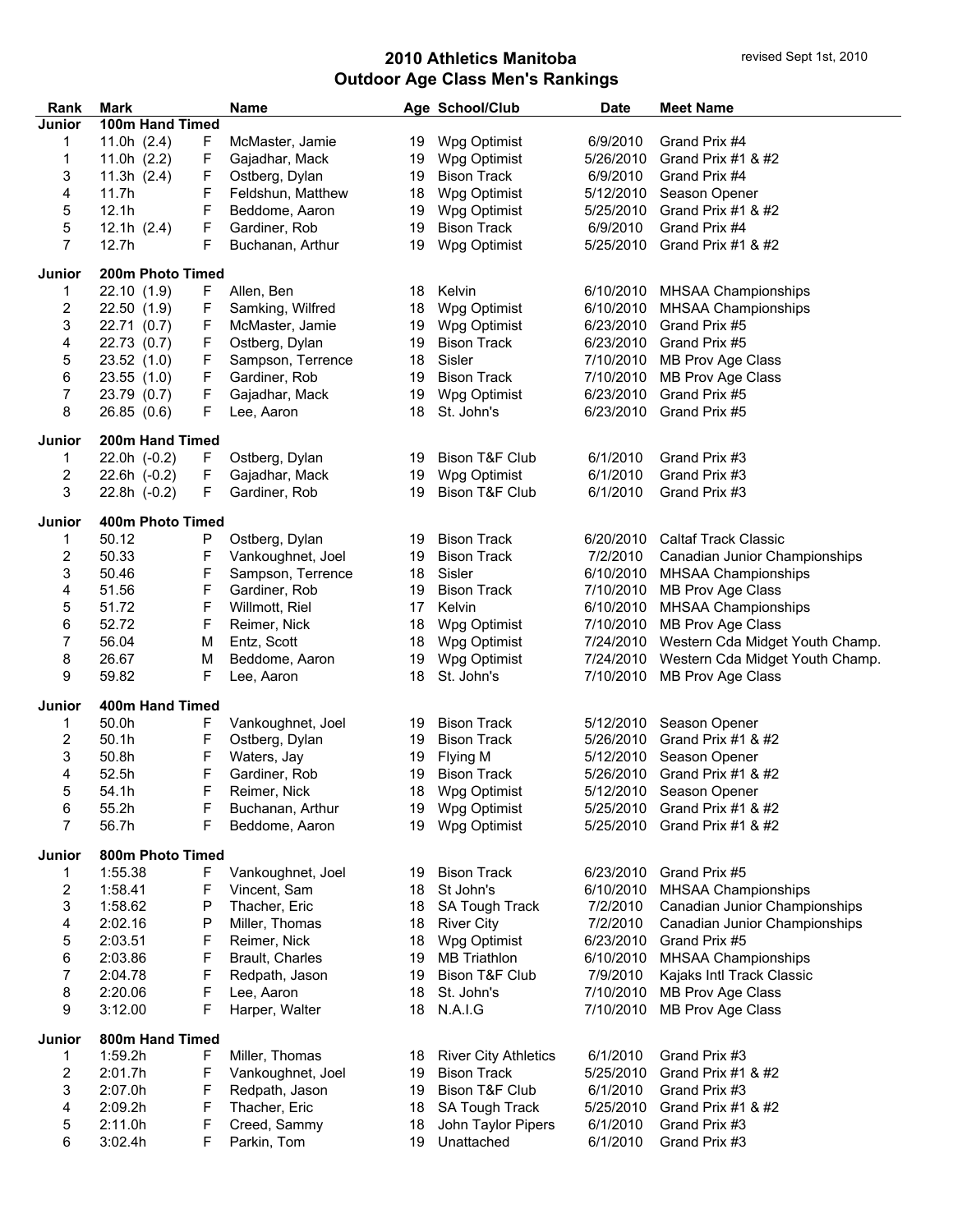| Rank                    | <b>Mark</b>        |    | Name                                  |    | Age School/Club                    | <b>Date</b> | <b>Meet Name</b>                   |
|-------------------------|--------------------|----|---------------------------------------|----|------------------------------------|-------------|------------------------------------|
| Junior                  | 1500m Photo Timed  |    |                                       |    |                                    |             |                                    |
| 1                       | 4:00.13            | F  | Vincent, Sam                          | 18 | Unattached                         | 7/3/2010    | Lafarge Int'l Track Meet           |
| $\overline{\mathbf{c}}$ | 4:06.03            | F  | Redpath, Jason                        | 19 | <b>Bison Track</b>                 | 7/7/2010    | Victoria Track Classic             |
| 3                       | 4:06.97            | F  | Miller, Thomas                        | 18 | <b>River City</b>                  | 7/10/2010   | MB Prov Age Class                  |
| 4                       | 4:08.14            | P  | Thacher, Eric                         | 18 | <b>Stride Ahead</b>                | 7/2/2010    | Canadian Junior Championships      |
| 5                       | 4:16.37            | F  | Brault, Charles                       | 19 | <b>MB Triathlon</b>                | 6/10/2010   | <b>MHSAA Championships</b>         |
| 6                       | 5:50.34            | F  | Huntinghawk, Dylan                    | 18 | N.A.I.G                            | 7/10/2010   | MB Prov Age Class                  |
|                         |                    |    |                                       |    |                                    |             |                                    |
| <b>Junior</b>           | 1500m Hand Timed   |    |                                       |    |                                    |             |                                    |
| 1                       | 4:11.6h            | F  | Vincent, Sam                          | 18 | St.John's                          |             | 5/12/2010 Season Opener            |
| 2                       | 4:14.5h            | F  | Thacher, Eric                         | 18 | SA Tough Track                     | 5/12/2010   | Season Opener                      |
| 3                       | 4:41.4h            | F  | Buchanan, Arthur                      | 19 | Wpg Optimist                       | 5/26/2010   | Grand Prix #1 & #2                 |
| 4                       | 4:57.0h            | М  | Entz, Scott                           | 18 | Wpg Optimist                       | 7/24/2010   | Western Cda Midget Youth Champ.    |
| 5                       | 5:09.4h            | F  | Beddome, Aaron                        | 19 | Wpg Optimist                       | 5/26/2010   | Grand Prix #1 $8$ #2               |
| Junior                  | 5000m Photo Timed  |    |                                       |    |                                    |             |                                    |
| 1                       | 22:04.23           | F  | Harper, Walter                        |    | 18 N.A.I.G                         | 7/10/2010   | MB Prov Age Class                  |
| Junior                  |                    |    | 110m Hurdles 0.991m-9.14m Photo Timed |    |                                    |             |                                    |
| 1                       | 15.59(0.5)         | F. | SamKing, Wilfred                      | 18 | Unattached                         | 7/10/2010   | MB Prov Age Class                  |
| 2                       | 15.85(0.5)         | F  | Entz, Scott                           | 18 | Wpg Optimist                       | 7/10/2010   | MB Prov Age Class                  |
| 3                       | 17.31(0.7)         | F  | Beddome, Aaron                        | 19 | Wpg Optimist                       | 6/23/2010   | Grand Prix #5                      |
|                         |                    |    |                                       |    |                                    |             |                                    |
| Junior                  |                    |    | 110m Hurdles 0.991m-9.14m Hand Timed  |    |                                    |             |                                    |
| 1                       | 17.4h(0.1)         | F  | Beddome, Aaron                        | 18 | Wpg Optimist                       | 6/1/2010    | Grand Prix #3                      |
| 2                       | 17.6h              | F  | Buchanan, Arthur                      | 19 | Wpg Optimist                       | 5/25/2010   | Grand Prix #1 & #2                 |
| <b>Junior</b>           |                    |    | 400m Hurdles 0.84m Photo Timed        |    |                                    |             |                                    |
| 1                       | 58.29              | F  | Sampson, Terrence                     | 18 | Sisler                             | 7/2/2010    | Canadian Junior Championships      |
| 2                       | 59.44              | F  | SamKing, Wilfred                      | 18 | Unattached                         | 7/10/2010   | MB Prov Age Class                  |
| Junior                  |                    |    | 400m Hurdles 0.84m Hand Timed         |    |                                    |             |                                    |
| 1                       | 59.4h              | F. | Sampson, Terrence                     | 18 | Sisler                             |             | 5/12/2010 Season Opener            |
|                         |                    |    |                                       |    |                                    |             |                                    |
| Junior                  | <b>High Jump</b>   |    |                                       |    |                                    |             |                                    |
| 1                       | 1.90m              | F  | Buchanan, Arthur                      | 19 | Wpg Optimist                       | 7/2/2010    | Canadian Junior Championships      |
| 2                       | 1.71m              | F  | Beddome, Aaron                        | 19 | Wpg Optimist                       | 5/25/2010   | Grand Prix #1 & #2                 |
| 3                       | 1.56m              | м  | Entz, Scott                           | 18 | Wpg Optimist                       | 7/25/2010   | Western Cdn Midget/Youth           |
|                         |                    |    |                                       |    |                                    |             |                                    |
| Junior                  | <b>Pole Vault</b>  |    |                                       |    |                                    |             |                                    |
| 1                       | 3.75m              | F  | Buchanan, Arthur                      |    | 19 Wpg Optimist                    | 6/9/2010    | Grand Prix #4                      |
| 2                       | 3.60m              | F  | Beddome, Aaron                        | 19 | Wpg Optimist                       | 5/26/2010   | Grand Prix #1 & #2                 |
| 3                       | 2.60m              | М  | Entz, Scott                           | 18 | Wpg Optimist                       | 7/25/2010   | Western Cdn Midget/Youth           |
| Junior                  | Long Jump          |    |                                       |    |                                    |             |                                    |
| 1                       | $6.65m (-0.4)$     | F. | Feldshun, Matthew                     |    | 18 Wpg Optimist                    | 7/10/2010   | MB Prov Age Class                  |
| 2                       | 6.11m              | F  | Beddome, Aaron                        |    | 19 Wpg Optimist                    | 7/10/2010   | MB Prov Age Class                  |
| 2                       | 6.11m              | F  | Allen, Ben                            | 18 | Kelvin                             | 7/10/2010   | MB Prov Age Class                  |
| 4                       | 5.44m              | F  | Buchanan, Arthur                      | 19 | Wpg Optimist                       | 5/25/2010   | Grand Prix #1 & #2                 |
| 5                       | 5.35m              | M  | Entz, Scott                           | 18 | Wpg Optimist                       |             | 7/25/2010 Western Cdn Midget/Youth |
| 6                       | 5.32m              | F  | Lee, Aaron                            | 18 | N.A.I.G                            | 7/10/2010   | MB Prov Age Class                  |
| 7                       | 4.27m              | F  | Cochrane, Garrett                     | 18 | N.A.I.G                            | 7/10/2010   | MB Prov Age Class                  |
| Junior                  | <b>Triple Jump</b> |    |                                       |    |                                    |             |                                    |
| 1                       | 12.96m (2.9)       | F  | Feldshun, Matthew                     |    | 18 Wpg Optimist                    | 7/10/2010   | MB Prov Age Class                  |
| 2                       | 10.62m             | F  | Lee, Aaron                            | 18 | St. John's                         | 6/23/2010   | Grand Prix #5                      |
|                         |                    |    |                                       |    |                                    |             |                                    |
| Junior                  | Javelin 800g       |    |                                       |    |                                    |             |                                    |
| 1                       | 48.87m             | F  | Buchanan, Arthur                      | 19 | Wpg Optimist                       | 6/23/2010   | Grand Prix #5                      |
| 2                       | 43.02m             | F  | Beddome, Aaron                        |    | 19 Wpg Optimist<br>18 Wpg Optimist | 5/26/2010   | Grand Prix #1 & #2                 |
| 3                       | 32.41m             | М  | Entz, Scott                           |    |                                    |             | 7/25/2010 Western Cdn Midget/Youth |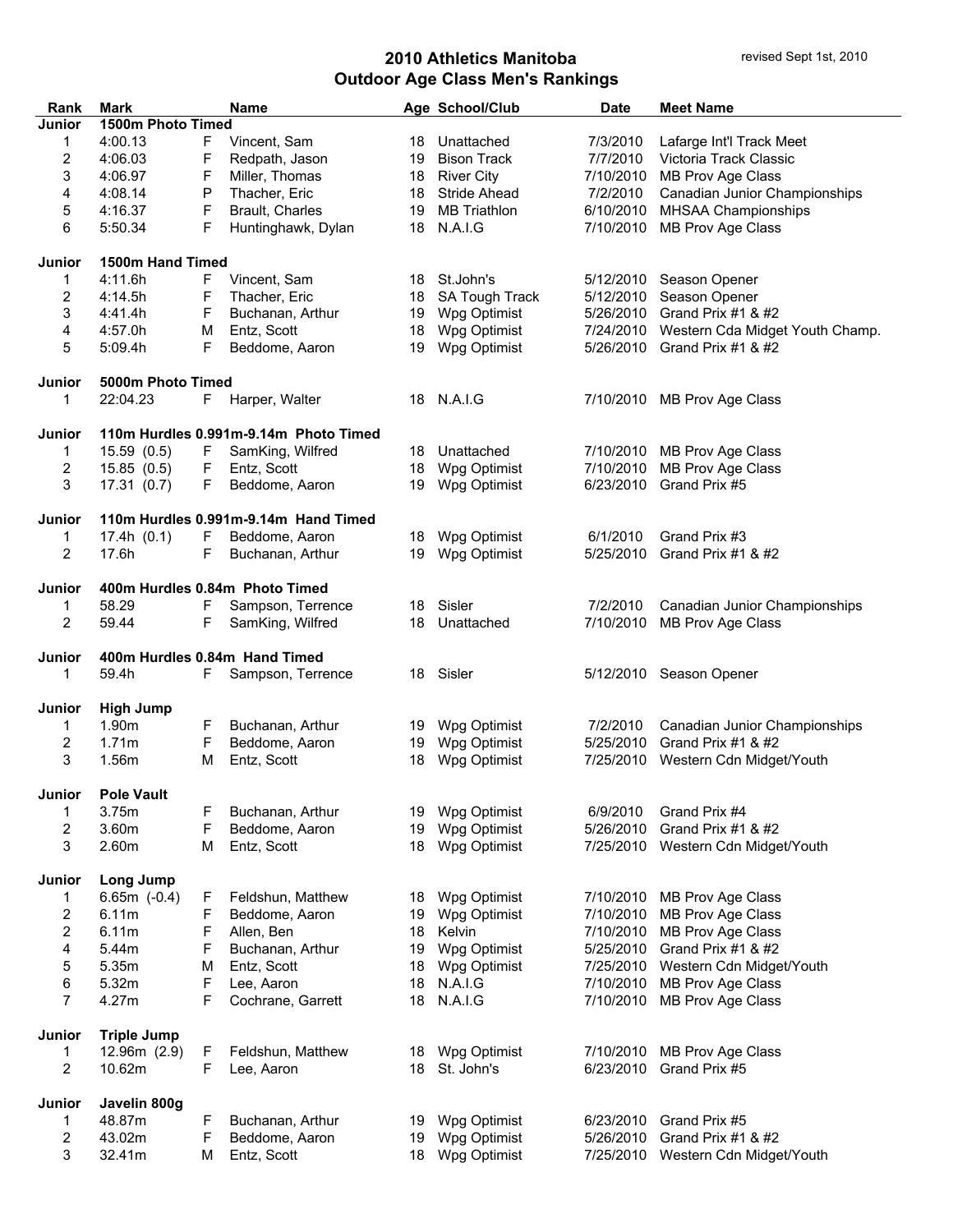| Rank               | Mark             |    | <b>Name</b>           |    | Age School/Club    | Date      | <b>Meet Name</b>                   |
|--------------------|------------------|----|-----------------------|----|--------------------|-----------|------------------------------------|
| <b>Junior</b>      | Shot Put 6 kg    |    |                       |    |                    |           |                                    |
| 1                  | 11.53m           | F  | Beddome, Aaron        |    | 19 Wpg Optimist    | 5/25/2010 | Grand Prix #1 & #2                 |
| 2                  | 10.98m           | F  | Buchanan, Arthur      | 19 | Wpg Optimist       | 5/25/2010 | Grand Prix #1 & #2                 |
| 3                  | 10.24m           | M  | Entz, Scott           | 18 | Wpg Optimist       |           | 7/25/2010 Western Cdn Midget/Youth |
|                    |                  |    |                       |    |                    |           |                                    |
| Junior             | Discus 1.75 kg   |    |                       |    |                    |           |                                    |
| 1                  | 42.55m           | F  | Sedor, Drew           | 18 | Unattached         | 7/10/2010 | MB Prov Age Class                  |
| 2                  | 29.84m           | F  | Buchanan, Arthur      | 19 | Wpg Optimist       | 5/26/2010 | Grand Prix $#1$ & $#2$             |
| 3                  | 22.64m           | F  | Beddome, Aaron        | 19 | Wpg Optimist       | 5/26/2010 | Grand Prix #1 $&$ #2               |
| 4                  | 21.31m           | М  | Entz, Scott           | 18 | Wpg Optimist       | 7/25/2010 | Western Cdn Midget/Youth           |
| 5                  | 20.18m           | F  | Cochrane, Garrett     | 18 | N.A.I.G            | 7/10/2010 | MB Prov Age Class                  |
| Junior             | Hammer 6kg       |    |                       |    |                    |           |                                    |
| 1                  | 34.98m           | F  | Beauvais, Phill       | 18 | Wpg Optimist       | 7/10/2010 | MB Prov Age Class                  |
|                    |                  |    |                       |    |                    |           |                                    |
| Junior             | <b>Decathlon</b> |    |                       |    |                    |           |                                    |
| 2                  | 5124             | F  | Beddome, Aaron        | 19 | Wpg Optimist       | 7/25/2010 | Western Cdn Midget/Youth           |
| 1                  | 4858             | F  | Buchanan, Arthur      | 19 | Wpg Optimist       | 5/26/2010 | Grand Prix #1 & #2                 |
| 3                  | 4722             | F  | Entz, Scott           | 18 | Wpg Optimist       |           | 7/25/2010 Western Cdn Midget/Youth |
|                    |                  |    |                       |    |                    |           |                                    |
| <b>Senior</b>      | 100m Photo Timed |    |                       |    |                    |           |                                    |
| $\mathbf{1}$       | 11.33(3.3)       | F. | Greeley, Craig        | 28 | Unattached         |           | 7/10/2010 MB Prov Age Class        |
| 2                  | 11.52(0.5)       | м  | Lautenschlager, Rhys  | 20 | Wpg Optimist       |           | 7/25/2010 Western Cdn Midget/Youth |
| 3                  | 11.68(0.5)       | м  | Caines, Cliff         | 31 | Wpg Optimist       | 7/25/2010 | Western Cdn Midget/Youth           |
| 4                  | 11.69(3.3)       | F  | Partaker, Mitchell    | 21 | Unattached         |           | 7/10/2010 MB Prov Age Class        |
| 5                  | 12.15(0.5)       | м  | Logozar, Josh         | 21 | Wpg Optimist       |           | 7/25/2010 Western Cdn Midget/Youth |
|                    |                  |    |                       |    |                    |           |                                    |
| <b>Senior</b>      | 100m Hand Timed  |    |                       |    |                    |           |                                    |
| 1                  | 10.7h            | F  | Labbe, Nathan         | 22 | Unattached         | 5/26/2010 | Grand Prix #1 & #2                 |
| 2                  | 10.9h $(2.4)$    | F  | Greeley, Craig        | 28 | Unattached         | 6/9/2010  | Grand Prix #4                      |
| 3                  | 11.1h            | F  | Caines, Cliff         | 31 | Wpg Optimist       | 5/25/2010 | Grand Prix #1 & #2                 |
| 3                  | 11.1h            | F  | Lautenschlager, Rhys  | 20 | Wpg Optimist       | 5/25/2010 | Grand Prix #1 $&$ #2               |
| 5                  | 11.5h $(2.4)$    | F  | Durand, Zacharie      | 21 | <b>Bison Track</b> | 6/9/2010  | Grand Prix #4                      |
| 6                  | 11.7h            | F  | Dressler, Scott       | 31 | Wpg Optimist       | 5/25/2010 | Grand Prix #1 & #2                 |
| $\overline{7}$     | 11.8h            | F  | Logozar, Josh         | 21 | Wpg Optimist       | 5/25/2010 | Grand Prix #1 $&$ #2               |
|                    |                  |    |                       |    |                    |           |                                    |
| <b>Senior</b>      | 200m Photo Timed |    |                       |    |                    |           |                                    |
| 1                  | $21.52 (+0.0)$   | F. | Vandeboncoeur, Nathan | 26 | Wpg Optimist       |           | 4/24/2010 Sun Devil Open           |
| 2                  | $23.03$ (+0.0)   | F  | Greeley, Craig        | 28 | Unattached         | 7/10/2010 | MB Prov Age Class                  |
| 3                  | 23.52 (0.7)      | F  | Durand, Zacharie      | 21 | <b>Bison Track</b> | 6/23/2010 | Grand Prix #5                      |
| 4                  | 24.21 (0.7)      |    | F Gundrum, Joshua     |    | 20 Wpg Optimist    |           | 6/23/2010 Grand Prix #5            |
|                    |                  |    |                       |    |                    |           |                                    |
| <b>Senior</b><br>1 | 200m Hand Timed  | F. | Caines, Cliff         | 31 | Wpg Optimist       | 6/1/2010  | Grand Prix #3                      |
|                    | $22.8h$ (-0.2)   |    |                       |    |                    |           |                                    |
| <b>Senior</b>      | 400m Photo Timed |    |                       |    |                    |           |                                    |
| 1                  | 46.93            | F  | Vadeboncoeur, Nathan  |    | 26 Wpg Optimist    | 7/5/2010  | Harry Jerome                       |
| 2                  | 52.58            | F  | Carr, Paul            | 24 | <b>Bison Track</b> | 7/10/2010 | MB Prov Age Class                  |
| 3                  | 57.71            | м  | Logozar, Josh         | 21 | Wpg Optimist       | 7/25/2010 | Western Cdn Midget/Youth           |
|                    |                  |    |                       |    |                    |           |                                    |
| <b>Senior</b>      | 400m Hand Timed  |    |                       |    |                    |           |                                    |
| 1                  | 50.9h            | F  | Caines, Cliff         | 31 | Wpg Optimist       | 5/25/2010 | Grand Prix #1 & #2                 |
| 2                  | 51.0h            | F  | Toet, Travis          | 21 | <b>Bison Track</b> | 6/9/2010  | Grand Prix #4                      |
| 3                  | 56.5h            | F  | Logozar, Josh         | 21 | Wpg Optimist       | 5/25/2010 | Grand Prix #1 & #2                 |
| 4                  | 59.2h            | F  | Dressler, Scott       | 31 | Wpg Optimist       | 5/25/2010 | Grand Prix #1 & #2                 |
|                    |                  |    |                       |    |                    |           |                                    |
| <b>Senior</b>      | 800m Photo Timed |    |                       |    |                    |           |                                    |
| 1                  | 1:47.73          | F  | Ferguson, Quin        | 22 | Unattached         | 7/7/2010  | Victoria Track Classic             |
| 1                  | 1:54.22          | F  | Toet, Travis          | 21 | <b>Bison Track</b> | 6/23/2010 | Grand Prix #5                      |
| 2                  | 1:54.96          | F  | Kilcullen, Sheldon    | 25 | Unattached         | 6/23/2010 | Grand Prix #5                      |
| 5                  | 1:55.96          | F  | Carr, Paul            | 24 | <b>Bison Track</b> | 7/9/2010  | Kajaks Intl Track Classic          |
| 3                  | 1:57.26          | F  | Brown, Alastair       | 20 | Wpg Optimist       | 7/10/2010 | MB Prov Age Class                  |
| 4                  | 1:59.06          | F  | Campbell, Stephen     | 20 | <b>Bison Track</b> | 6/23/2010 | Grand Prix #5                      |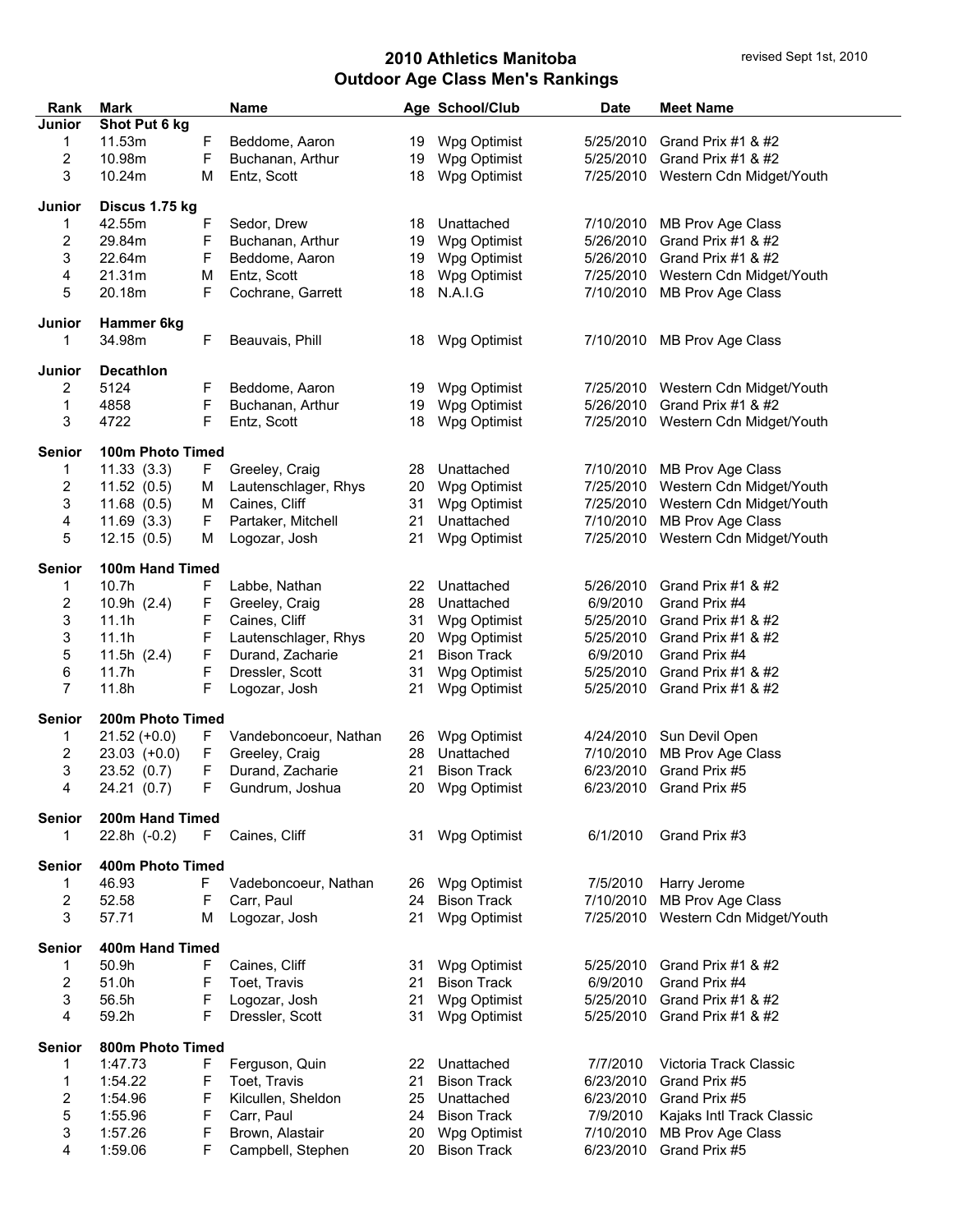| Rank                                                  | Mark              |             | <b>Name</b>                           |    | Age School/Club    | <b>Date</b> | <b>Meet Name</b>             |  |
|-------------------------------------------------------|-------------------|-------------|---------------------------------------|----|--------------------|-------------|------------------------------|--|
| <b>Senior</b>                                         | 800m Hand Timed   |             |                                       |    |                    |             |                              |  |
| 1                                                     | 1:56.0h           | F           | Toet, Travis                          | 21 | <b>Bison Track</b> | 5/25/2010   | Grand Prix #1 & #2           |  |
| 2                                                     | 1:59.5h           | F           | Kilcullen, Sheldon                    | 25 | Unattached         | 5/25/2010   | Grand Prix #1 & #2           |  |
| 3                                                     | 2:00.0h           | F           | Carr, Paul                            | 24 | <b>Bison Track</b> | 5/25/2010   | Grand Prix #1 & #2           |  |
| 4                                                     | 2:02.7h           | F           | Campbell, Stephen                     | 20 | <b>Bison Track</b> | 5/25/2010   | Grand Prix #1 & #2           |  |
|                                                       |                   |             |                                       |    |                    |             |                              |  |
| <b>Senior</b>                                         | 1500m Photo Timed |             |                                       |    |                    |             |                              |  |
| 1                                                     | 3:52.24           | F           | Carr, Paul                            | 24 | <b>Bison Track</b> | 7/3/2010    | Lafarge Int'l Track Meet     |  |
| 2                                                     | 3:52.46           | F           | Brown, Alastair                       | 20 | Wpg Optimist       | 6/25/2010   | London 1500m Night           |  |
| 3                                                     | 4:06.95           | $\mathsf F$ | Walker, Brian                         | 28 | <b>River City</b>  | 7/10/2010   | MB Prov Age Class            |  |
| 4                                                     | 4:14.86           | F           | Penner, Adam                          | 24 | <b>Bison Track</b> | 6/23/2010   | Grand Prix #5                |  |
| 5                                                     | 4:17.13           | F           | Belof, Chris                          | 28 | Team Toba          | 6/26/2010   | St. Albert Challenge         |  |
|                                                       |                   |             |                                       |    |                    |             |                              |  |
| <b>Senior</b>                                         | 1500m Hand Timed  |             |                                       |    |                    |             |                              |  |
| 1                                                     | 4:02.1h           | F           | Carr, Paul                            | 24 | <b>Bison Track</b> | 6/9/2010    | Grand Prix #4                |  |
| 2                                                     | 4:08.3h           | F           | Penner, Adam                          | 24 | <b>Bison Track</b> | 5/12/2010   | Season Opener                |  |
| 3                                                     | 4:08.6h           | $\mathsf F$ | Schellenberg, Andrew                  | 23 | <b>Bison Track</b> | 6/9/2010    | Grand Prix #4                |  |
| 4                                                     | 4:14.2h           | $\mathsf F$ | Campbell, Stephen                     | 20 | <b>Bison Track</b> | 6/9/2010    | Grand Prix #4                |  |
| 5                                                     | 4:22.8h           | F           | Kelly, Patrick                        | 23 | <b>Bison Track</b> | 6/9/2010    | Grand Prix #4                |  |
| 6                                                     | 4:37.4h           | F           | Caines, Cliff                         | 31 | Wpg Optimist       | 5/26/2010   | Grand Prix #1 & #2           |  |
| 7                                                     | 4:43.0h           | F           | Trout, Morgan                         | 20 | <b>River City</b>  | 6/9/2010    | Grand Prix #4                |  |
| 8                                                     | 5:25.2h           | F           | Logozar, Josh                         | 21 | Wpg Optimist       | 5/26/2010   | Grand Prix #1 & #2           |  |
| 9                                                     | 5:55.4h           | F           | Dressler, Scott                       | 31 | Wpg Optimist       | 5/26/2010   | Grand Prix #1 & #2           |  |
|                                                       |                   |             |                                       |    |                    |             |                              |  |
| <b>Senior</b>                                         | 3000m Photo Timed |             |                                       |    |                    |             |                              |  |
| 1                                                     | 8:46.92           | F           | Brown, Alastair                       | 20 | Wpg Optimist       | 6/2/2010    | London Distance Night        |  |
| 2                                                     | 9:03.12           | F           | Belof, Chris                          | 28 | Unattached         | 7/3/2010    | Lafarge Int'l Track Meet     |  |
|                                                       |                   |             |                                       |    |                    |             |                              |  |
| <b>Senior</b>                                         | 3000m Hand Timed  |             |                                       |    |                    |             |                              |  |
| 1                                                     | 9:08.4h           | F           | Penner, Adam                          | 24 | <b>Bison Track</b> | 5/25/2010   | Grand Prix #1 & #2           |  |
| 2                                                     | 9:22.6h           | F           | Belof, Chris                          | 28 | Unattached         | 5/25/2010   | Grand Prix #1 & #2           |  |
| <b>Senior</b>                                         | 5000m             |             |                                       |    |                    |             |                              |  |
| 1                                                     | 15:13.30          | F           | Walker, Brian                         | 28 | <b>River City</b>  | 6/23/2010   | Grand Prix #5                |  |
| 2                                                     | 15:34.93          | $\mathsf F$ | Belof, Chris                          | 28 | Unattached         | 6/13/2010   | Athletics Ontario Champ.     |  |
| 3                                                     | 16:32.47          | F           | Shepherd, Colin                       | 23 | <b>Bison Track</b> | 7/10/2010   | Manitoba Prov Age Class      |  |
| 4                                                     | 16:34.98          | F           | Penner, Adam                          | 24 | <b>Bison Track</b> | 7/10/2010   | Manitoba Prov Age Class      |  |
|                                                       |                   |             |                                       |    |                    |             |                              |  |
| Senior                                                | 10000m Hand Timed |             |                                       |    |                    |             |                              |  |
| 1                                                     | 33:25.4h          | F           | Keefe, Bradley                        | 29 | <b>River City</b>  |             | 5/25/2010 Grand Prix #1 & #2 |  |
| 2                                                     | 33:35.4h          | F           | Booth, Mike                           | 30 | Wpg Optimist       |             | 5/25/2010 Grand Prix #1 & #2 |  |
|                                                       |                   |             |                                       |    |                    |             |                              |  |
| <b>Senior</b>                                         |                   |             | 110m Hurdles 1.067m-9.17m Photo Timed |    |                    |             |                              |  |
| 1                                                     | 14.23(1.8)        | P           | MacLeod, Jared                        | 30 | Wpg Optimist       | 7/31/2010   | <b>Cdn Championships</b>     |  |
| 2                                                     | 16.39(0.9)        | м           | Lautenschlager, Rhys                  | 20 | Wpg Optimist       | 7/25/2010   | Western Cdn Midget/Youth     |  |
| 3                                                     | 23.61 (0.9)       | м           | Logozar, Josh                         | 21 | Wpg Optimist       | 7/25/2010   | Western Cdn Midget/Youth     |  |
| 110m Hurdles 1.067m-9.17m Hand Timed<br><b>Senior</b> |                   |             |                                       |    |                    |             |                              |  |
| 1                                                     | 15.4h             | F           | Caines, Cliff                         | 31 | Wpg Optimist       | 5/26/2010   | Grand Prix #1 & #2           |  |
| 2                                                     | 17.6h             | F           | Dressler, Scott                       | 31 | Wpg Optimist       | 5/26/2010   | Grand Prix #1 & #2           |  |
|                                                       | 18.3h             | F           |                                       | 21 |                    | 5/26/2010   | Grand Prix #1 & #2           |  |
| 3                                                     |                   |             | Logozar, Josh                         |    | Wpg Optimist       |             |                              |  |
| <b>Senior</b>                                         | <b>High Jump</b>  |             |                                       |    |                    |             |                              |  |
| 1                                                     | 2.04m             | F           | Caines, Cliff                         | 31 | Wpg Optimist       | 5/25/2010   | Grand Prix #1 $&$ #2         |  |
| 2                                                     | 1.90m             | F           | Welchinski, Tyrone                    | 21 | Wpg Optimist       | 6/1/2010    | Grand Prix #3                |  |
| 3                                                     | 1.80m             | F           | Rodewald, Lucas                       | 20 | Wpg Optimist       | 7/10/2010   | MB Prov Age Class            |  |
| 4                                                     | 1.74m             | F           | Dressler, Scott                       | 31 | Wpg Optimist       | 5/25/2010   | Grand Prix #1 & #2           |  |
| 5                                                     | 1.70m             | F           | Lautenschlager, Rhys                  | 20 | Wpg Optimist       | 6/23/2010   | Grand Prix #5                |  |
| 6                                                     | 1.71m             | F           | Logozar, Josh                         | 21 | Wpg Optimist       | 7/25/2010   | Western Cdn Midget/Youth     |  |
|                                                       |                   |             |                                       |    |                    |             |                              |  |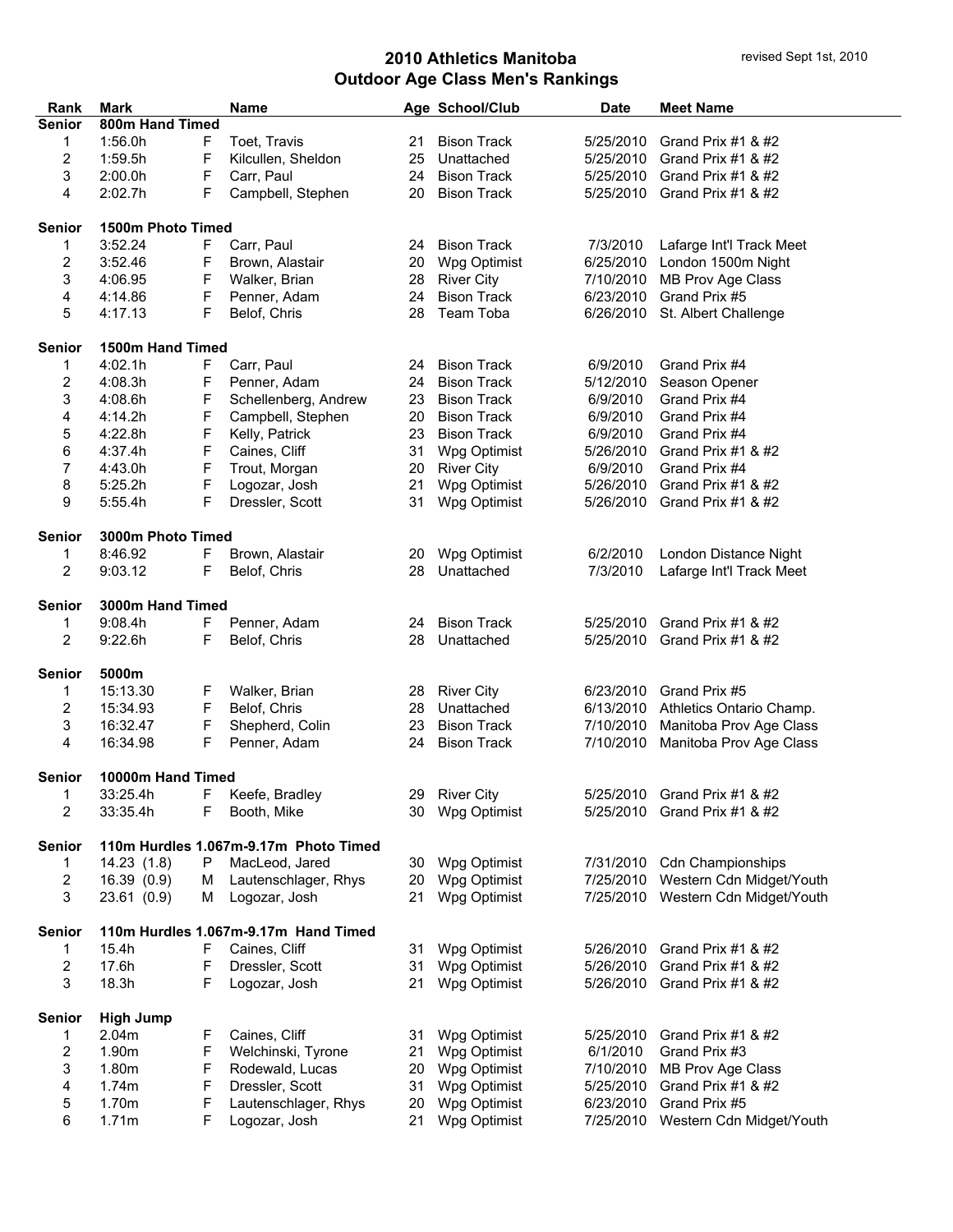| Rank                    | <b>Mark</b>                     |    | <b>Name</b>          |    | Age School/Club | <b>Date</b> | <b>Meet Name</b>                   |  |
|-------------------------|---------------------------------|----|----------------------|----|-----------------|-------------|------------------------------------|--|
| <b>Senior</b>           | <b>Pole Vault</b>               |    |                      |    |                 |             |                                    |  |
| 1                       | 4.70m                           | F  | Caines, Cliff        | 31 | Wpg Optimist    | 5/26/2010   | Grand Prix #1 & #2                 |  |
| 2                       | 4.20m                           | F  | Dressler, Scott      | 31 | Wpg Optimist    | 6/23/2010   | Grand Prix #5                      |  |
| 3                       | 3.90m                           | F  | Logozar, Josh        | 21 | Wpg Optimist    | 6/23/2010   | Grand Prix #5                      |  |
| 4                       | 3.70m                           | F  | Furletti, Eric       | 21 | Wpg Optimist    | 7/10/2010   | MB Prov Age Class                  |  |
| 5                       | 3.70m                           | F  | Lautenschlager, Rhys | 21 | Wpg Optimist    | 7/10/2010   | MB Prov Age Class                  |  |
| <b>Senior</b>           | Long Jump                       |    |                      |    |                 |             |                                    |  |
| 1                       | 7.32m(1.9)                      | F  | Labbe, Nathan        | 22 | Unattached      | 5/26/2010   | Grand Prix #1 & #2                 |  |
| $\overline{\mathbf{c}}$ | 6.79m                           | F  | Caines, Cliff        | 31 | Wpg Optimist    | 5/25/2010   | Grand Prix #1 & #2                 |  |
| 3                       | 5.92m                           | М  | Lautenschlager, Rhys | 21 | Wpg Optimist    | 7/25/2010   | 7/25/2010                          |  |
| 4                       | 5.86m                           | F  | Dressler, Scott      | 31 | Wpg Optimist    | 5/25/2010   | Grand Prix #1 & #2                 |  |
| 5                       | 5.50m(0.2)                      | М  | Logozar, Josh        | 21 | Wpg Optimist    | 7/25/2010   | 7/25/2010                          |  |
| Senior                  | <b>Triple Jump</b>              |    |                      |    |                 |             |                                    |  |
| 1                       | 14.30m                          | F  | Gundrum, Josh        | 20 | Wpg Optimist    | 6/23/2010   | Grand Prix #5                      |  |
| 2                       | 12.99m                          | F  | Furletti, Eric       | 21 | Wpg Optimist    | 6/23/2010   | Grand Prix #5                      |  |
|                         |                                 |    |                      |    |                 |             |                                    |  |
| Shot Put 7.26kg         |                                 |    |                      |    |                 |             |                                    |  |
| 1                       | 14.03m                          | F  | Caines, Cliff        | 31 | Wpg Optimist    | 5/25/2010   | Grand Prix #1 & #2                 |  |
| $\overline{c}$          | 12.58m                          | F  | Georges, Kris        | 26 | Flying M        | 6/9/2010    | Grand Prix #4                      |  |
| 3                       | 10.87m                          | F  | Angus, Mark          | 34 | Flying m        | 7/10/2010   | <b>MB Prov Age Class</b>           |  |
| 4                       | 10.13m                          | F  | Dressler, Scott      | 31 | Wpg Optimist    | 5/25/2010   | Grand Prix #1 & #2                 |  |
| 5                       | 9.45m                           | M  | Lautenschlager, Rhys | 20 | Wpg Optimist    | 7/25/2010   | Western Cdn Midget/Youth           |  |
| 6                       | 8.26m                           | F  | Logozar, Josh        | 21 | Wpg Optimist    | 5/25/2010   | Grand Prix $#1$ & $#2$             |  |
| <b>Discus 2kg</b>       |                                 |    |                      |    |                 |             |                                    |  |
| 1                       | 42.45m                          | F  | Suppes, Patrick      | 24 | Flying M        | 7/10/2010   | <b>MB Prov Age Class</b>           |  |
| $\overline{\mathbf{c}}$ | 39.77m                          | F  | Stackiw, Dave        | 43 | Unattached      | 7/10/2010   | Manitoba Prov Age Class            |  |
| 3                       | 39.02m                          | F  | Angus, Mark          | 34 | Flying M        | 5/25/2010   | Grand Prix #1 & #2                 |  |
| 4                       | 38.15m                          | F  | Caines, Cliff        | 31 | Wpg Optimsit    | 6/1/2010    | Grand Prix #3                      |  |
| 5                       | 37.67m                          | F  | Georges, Kris        | 26 | Flying M        | 6/23/2010   | Grand Prix #5                      |  |
| 6                       | 31.66m                          | F  | Dressler, Scott      | 31 | Wpg Optimsit    | 5/26/2010   | Grand Prix #1 & #2                 |  |
| 7                       | 29.66m                          | M  | Lautenschlager, Rhys | 20 | Wpg Optimist    | 7/25/2010   | Western Cdn Midget/Youth           |  |
| 8                       | 16.66m                          | M  | Logozar, Josh        | 21 | Wpg Optimsit    | 7/25/2010   | Western Cdn Midget/Youth           |  |
| Hammer 7.26 kg          |                                 |    |                      |    |                 |             |                                    |  |
| 1                       | 48.00m                          | F  | Charrier, Justin     | 24 | Flying M        | 7/10/2010   | MB Prov Age Class                  |  |
| 2                       | 44.45m                          | F  | Suppes, Garth        | 23 | U of Manitoba   | 6/9/2010    | Grand Prix #4                      |  |
| 3                       | 36.87m                          | F  | Georges, Kris        |    | 26 Flying M     |             | 7/10/2010 MB Prov Age Class        |  |
|                         |                                 |    |                      |    |                 |             |                                    |  |
| Javelin 800g            |                                 |    |                      |    |                 |             |                                    |  |
| 1                       | 55.90m                          | F  | Suppes, Patrick      |    | 24 Flying M     |             | 7/10/2010 MB Prov Age Class        |  |
| 2                       | 52.92m                          | F  | Caines, Cliff        |    | 31 Wpg Optimist |             | 5/26/2010 Grand Prix #1 & #2       |  |
| 3                       | 45.82m                          | F  | Waterhouse, Travis   |    | 22 Flying M     |             | 7/10/2010 MB Prov Age Class        |  |
| 4                       | 45.61m                          | M  | Lautenschlager, Rhys | 20 | Wpg Optimist    |             | 7/25/2010 Western Cdn Midget/Youth |  |
| 5                       | 40.70m                          | F  | Dressler, Scott      | 31 | Wpg Optimist    | 5/26/2010   | Grand Prix #1 & #2                 |  |
| 6                       | 36.64m                          | M  | Logozar, Josh        | 21 | Wpg Optimist    |             | 7/25/2010 Western Cdn Midget/Youth |  |
| <b>Decathlon</b>        |                                 |    |                      |    |                 |             |                                    |  |
| 1                       | 6809                            | F  | Caines, Cliff        | 31 | Wpg Optimist    | 5/25/2010   | Grand Prix #1 & #2                 |  |
| 2                       | 4512                            | F  | Logozar, Josh        | 21 | Wpg Optimist    | 5/25/2010   | Grand Prix #1 & #2                 |  |
| 3                       | 4497                            | F  | Dressler, Scott      | 31 | Wpg Optimist    |             | 5/25/2010 Grand Prix #1 & #2       |  |
| 4                       | 4480                            | F  | Lautenschlager, Rhys | 20 | Wpg Optimist    |             | 5/26/2010 Western Cdn Midget/Youth |  |
|                         | <b>Masters 100m Photo Timed</b> |    |                      |    |                 |             |                                    |  |
| 1                       | 12.35(3.3)                      | F  | Straker, Anthony     | 41 | Wpg Optimist    |             | 7/10/2010 MB Prov Age Class        |  |
|                         |                                 |    |                      |    |                 |             |                                    |  |
|                         | <b>Masters 100m Hand Timed</b>  |    |                      |    |                 |             |                                    |  |
| 1                       | 12.0h                           | F. | Straker, Anthony     | 41 | Wpg Optimist    |             | 5/12/2010 Season Opener            |  |